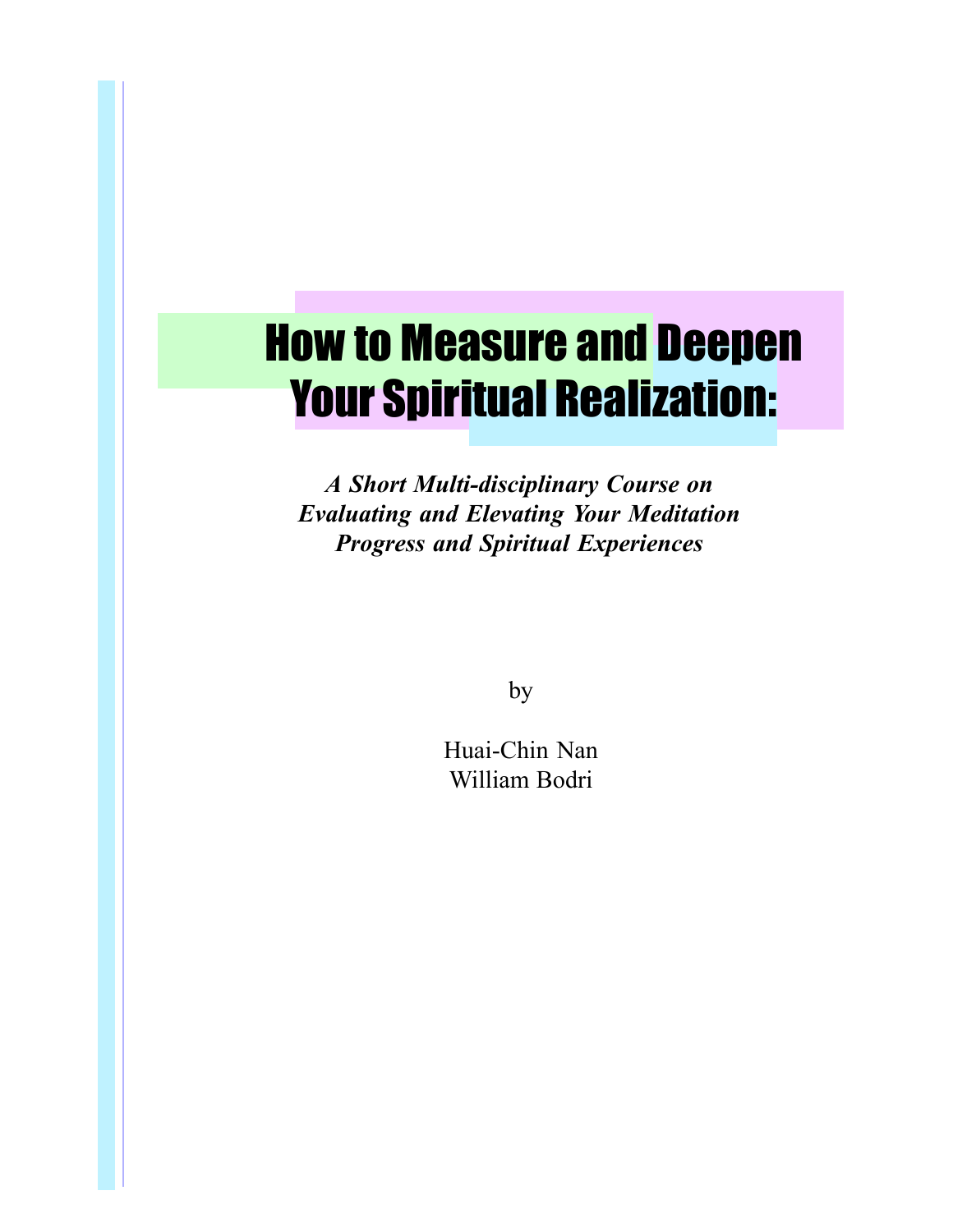*Chapter 4: Twelve Enlightening Case Studies: An Analysis of the Spiritual Progress and Problems Faced by People Practicing Meditation*

This chapter will start to use the information that we have already covered on the skandhas and Taoist concepts and apply it to categorizing your meditative experiences. By the end of our discussion, we will end up dealing with the very highest levels of spiritual accomplishment which only the liberated attain. But frankly speaking, the experiences of most ordinary spiritual practitioners can usually be explained without having to resort to anything other than the two skandhas of form and sensation. Most meditators, and even some spiritual adepts like the Immortals, remain bound within these two realms.

In other words, no matter how profound or unusual the experiences of most hard working meditators, the vast majority of the experiences they will encounter from their practice will be very limited. In most cases they will not go beyond simple changes in the physical body, the experience of various feelings or sensations, and a minor calming of superficial psychological states.

These are all changes which belong solely to the form and sensation aggregates. And since sensations are relatively easy to understand, it is the form skandha we must analyze if we really wish to comprehend this. As we already know, the form aggregate involves the five elements of the physical body as well as the form impressions produced by the senses. The sensation aggregate, on the other hand, includes our various reactions to these impressions, namely whether we like them or dislike them or have no particular feelings towards them at all.

It helps to note that the various physical phenomena we refer to as chi (prana), the mai (nadi or energy channels), chakras, and even kundalini (*tumo* or *shakti* spiritual energy) are all phenomena belonging to the skandha of form. In other words, their manifestation only corresponds to the level of form skandha phenomena. These are not imaginary structures, but esoteric physical phenomena that *do* exist, although their existence involves refined energies or subtle materiality. The sensations we experience as these phenomena manifest are properly classified as belonging to the sensation and form skandhas as well. The physical sensations themselves are a characteristic of the form skandha, and our emotional reactions of like or dislike to these impressions belong to the skandha of sensation.

Nearly everyone who starts to meditate correctly will eventually feel various feelings or sensations in the body. This is absolutely inevitable and unavoidable. Unfortunately, many people will jump to the conclusion that these sensations are high stage experiences whereas they are usually just the movement of internal "body wind" activated by cultivation. Thus, before we can progress to investigate the ranks of outstanding cultivation practitioners, we must clarify such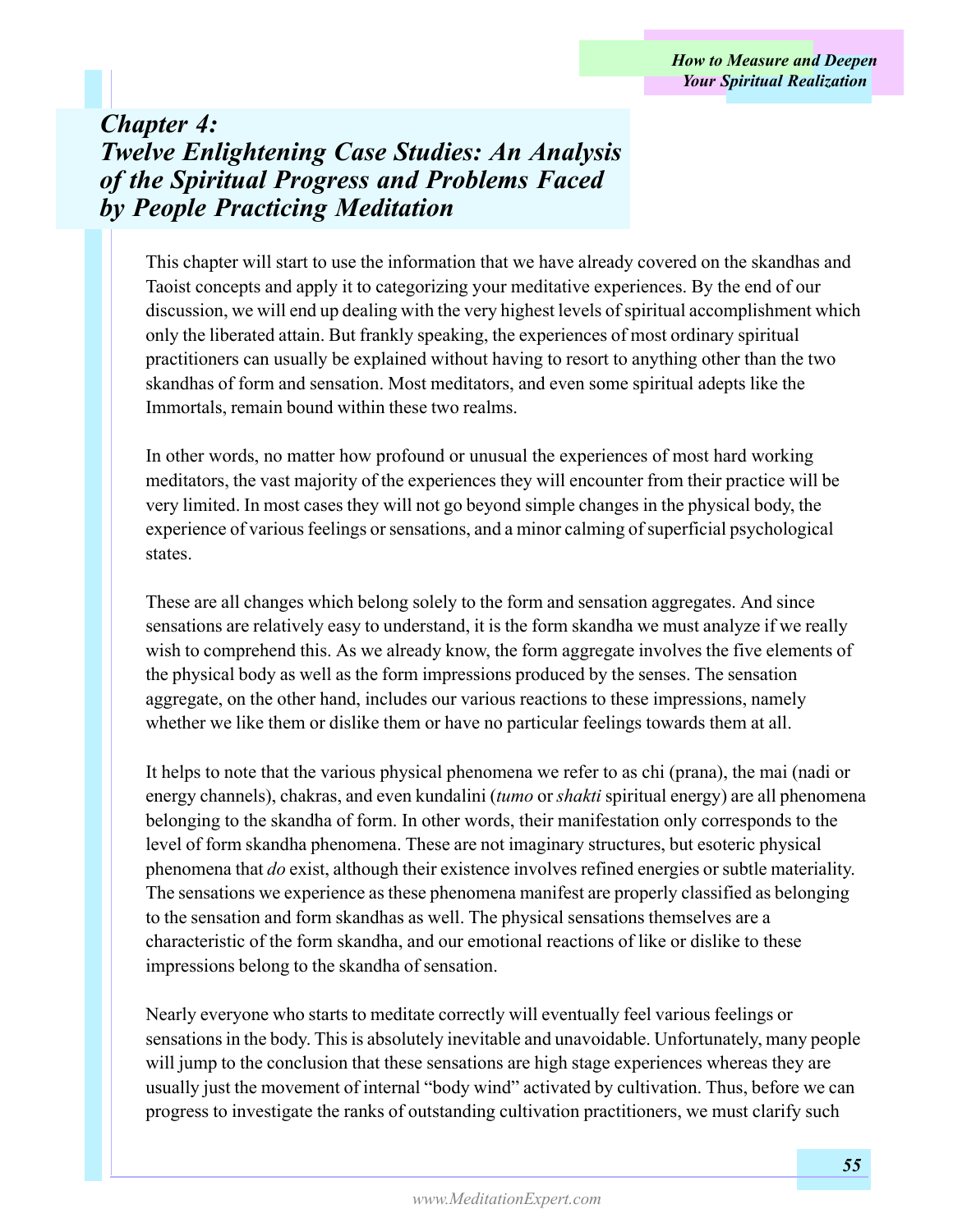situations in detail.

To be specific, we must familiarize ourselves with the broad spectrum of the initial experiences you can encounter upon first entering the cultivation path. In this way, we will not confuse these minor events with any of the higher stages of cultivation accomplishment. Otherwise, people who experience this or that phenomenon will immediately mistake it for a more advanced stage of practice, as this is the natural tendency of those hoping for spiritual progress. Hence, before we fully enter into a discussion of the form and other aggregates, we must first analyze the common experiences of today's modern practitioners.

To give shape to our discussion, there is a marvelous book by Dr. Lee Sannella, called *The Kundalini Experience*, which has gathered together an excellent collection of cases summarizing the various phenomena experienced by noviate meditation practitioners. This collection reveals a broad spectrum of kung-fu experiences (physical reactions and mental experiential realms) which can occur at the lowest, beginning stages of meditation practice. If we examine these cases recorded by Dr. Sannella, we will be in a much better position to understand the much higher levels of cultivation accomplishment.

To understand the experiences of most cultivators as they cultivate their chi and open up the energy channels and chakras, an individual also needs to match their spiritual experiences with traditional cultivation teachings, including the details of spiritual and physical stages revealed within Nan Huai-Chin's *Tao and Longevity* (Samuel Weiser, York Beach, Maine, 1985). This is the only text available which describes the "what" and "wherefore" behind the experiences encountered by practitioners on the meditation path. While the descriptions in this book are purposely limited to the opening of the *tu mai* channel in the back of the body, they are still sufficient to cover most the experiences encountered by beginning cultivation practitioners.

From this book, a reader will begin to understand terms such as yin and yang, jing, chi, shen, the chi channels (mainly the *tu mai*, *jen mai*, *zhong mai*, *ida*, *pingala* and sushumna channels), chakras and kung-fu—all of which constitute the necessary vocabulary you must know to knowledgeably discuss the world's spiritual cultivation schools and practices. To talk about the physical changes of cultivation in an intelligent fashion, it is absolutely essential that you develop a basic fluency with this vocabulary.

Because of this requirement, familiarity with *Tao and Longevity* is almost a prerequisite for understanding the cultivation path; more references at the end of this chapter can help fill in other details. For us to be able to condense this work as much as possible, it will be assumed that the reader already has some basic familiarity with these concepts so that we can proceed to analyze the following cases from Lee Sannella's book: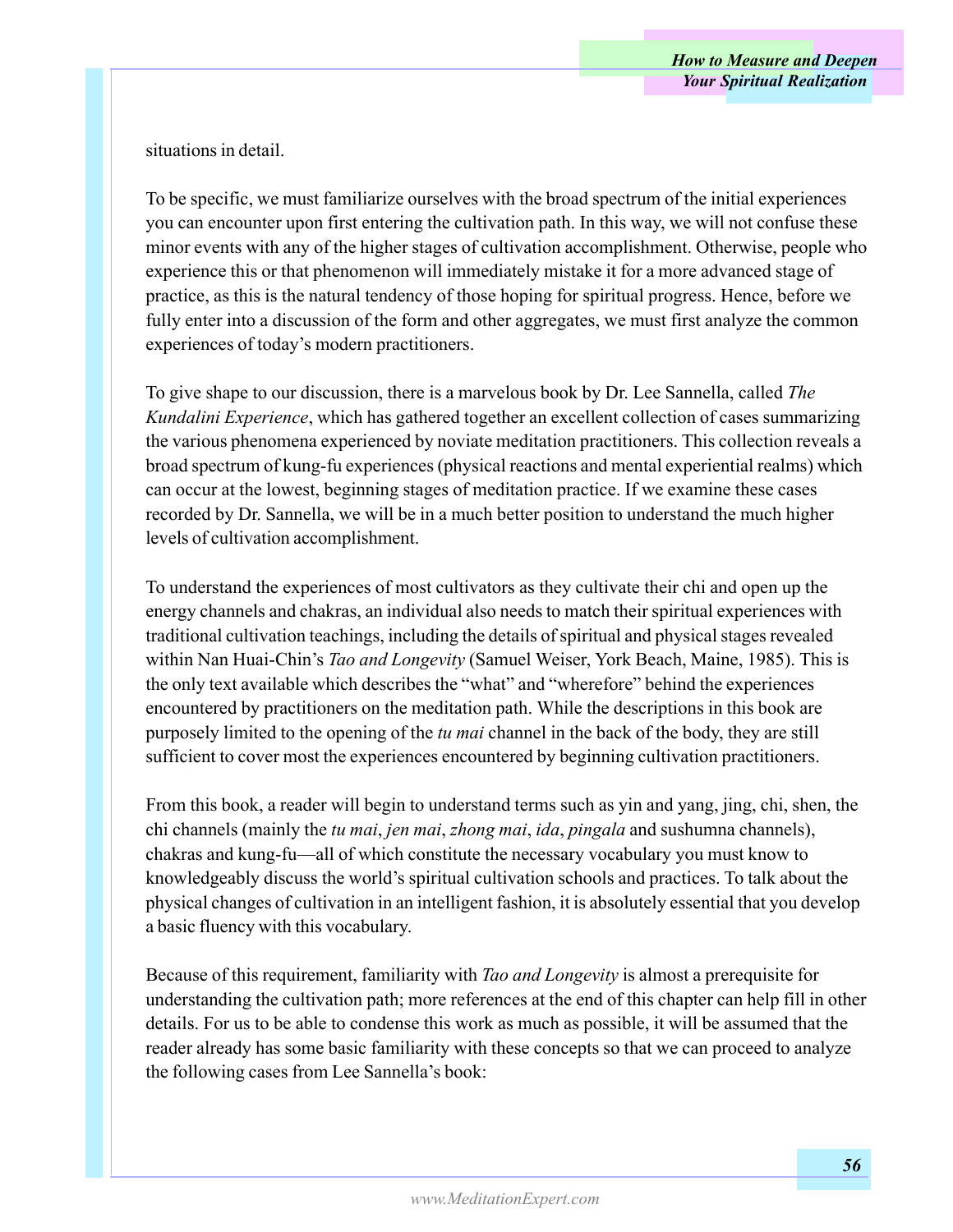### **CASE 1: Male Professor in the Humanities**

This sixty-nine-year-old man, who had many psychic experiences as a child, awoke from a nap one day in 1963 to discover a three-inch blister on his thigh where his hand had been resting. This extraordinary experience stimulated his interest in the powers of the mind. Within two years he was meditating regularly, though without expert guidance. Then, in 1967, he began formal Zen meditation.

After a few months, during a sitting, he became engulfed by a bright golden light that lasted several minutes. He had a recurrent experience a few weeks later.

During many sittings he noticed prickling and itching sensations moving up the inside of his legs to his groin, in his arms and chest, up his back and over his head to his brows. From there the sensations moved to his cheeks, the outside of his nostrils, and sometimes to his chin. Later he experienced tingling and itching in his throat during meditation. ...

Today, ten years later and several years into his retirement, the professor no longer experiences any dramatic manifestations ... He is, however, able to encourage energy flows starting in the pelvis and spreading upwards. These flows, he feels, revitalize him and have even cured him of lower back pain. Occasionally he feels an energy blockage in his throat, which is the precise location where the kundalini energy seemed to have been arrested when I first saw him.

Nevertheless, he reports many interesting physical changes in recent years. Doing only mild aerobic exercises, he feels ten years younger. His shoulders and chest have increased in size by several inches, while his waist has shrunk by as much. He is fifteen pounds lighter. His hands still get very hot at times. He hears sounds of bells, and sometimes he is awakened by a loud zzzing sound.

In analyzing this first case which Dr. Sannella has recorded, we must try to understand what has happened to this practitioner. The relevant question is: what is this meditator's particular stage of attainment such that it has caused all these experiences?

To start, we must note that absolutely none of the phenomena reported are the results of kundalini although many people would tend to mistakenly identify them as such. None of the experiences are the manifestation of kundalini, indicative of kundalini, nor even related to kundalini.

Rather, in terms of the stages of cultivating the wind, water and fire elements of the physical body, these experiences are all *precursors* to actually cultivating the body's chi energies. This man has not actually started to cultivate the wind element of the physical nature, but is just beginning to activate its outskirts which the Chinese *chi-gong* and Tao schools call *"fan chi*." When the *yuan chi* (original chi) does appear, which corresponds to the genuine kundalini phenomenon, its characteristics are quite different from any of these indications. This meditator's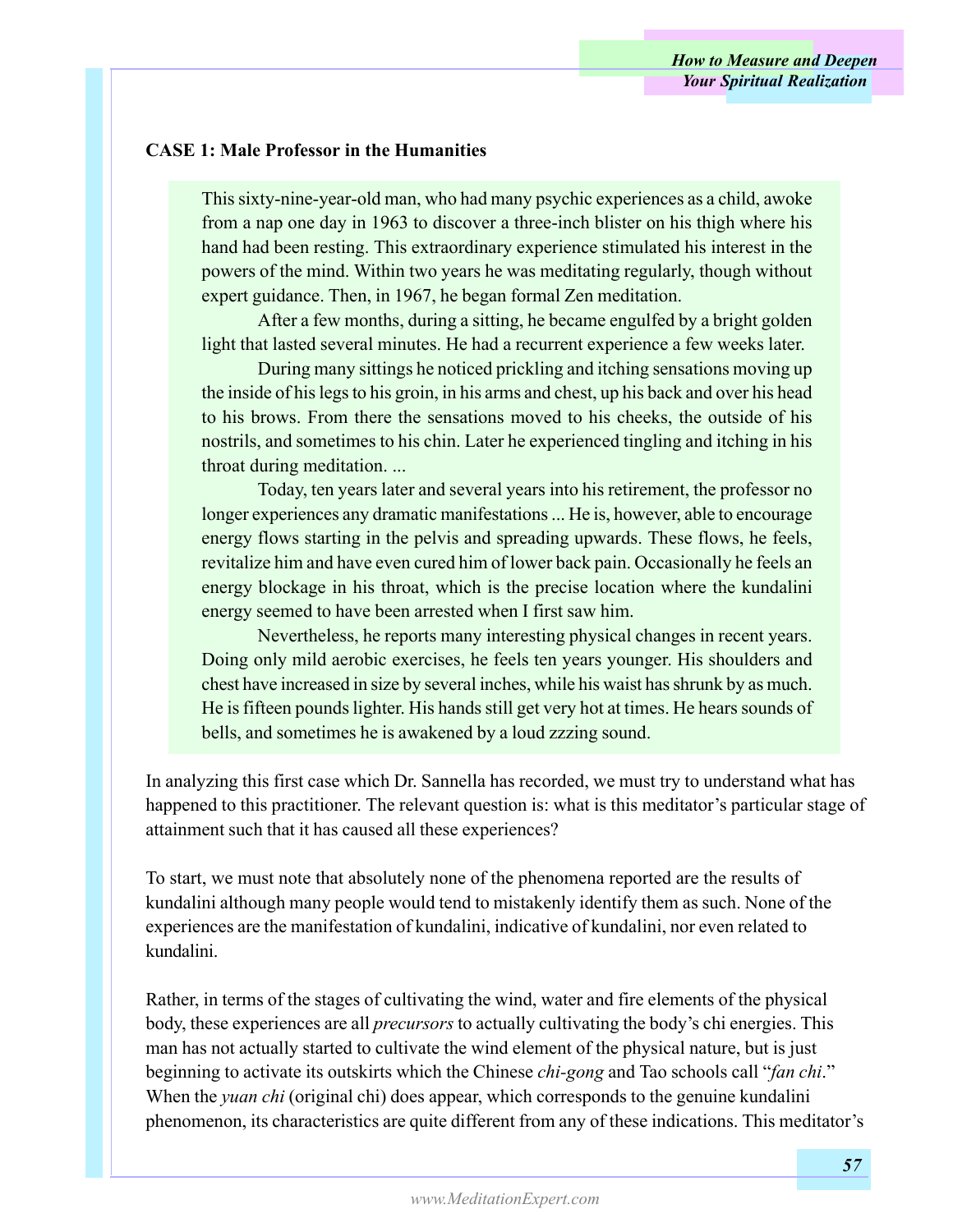kung-fu experiences are only the "wind chi" of the body whose resemblance to "real chi" tends to confuse most cultivation practitioners.

Meditators who have a weak physical nature often easily experience sensations similar to this professor's. For instance, it is especially easy to feel the chi running up or down the insides of the legs to the big toes. In fact, a common practice in many cultivation schools is to lightly draw the energy up from the toes along this route when you feel weak or tired, and to lightly send energy down these meridian lines to the toes when you feel you have an excess of vital energy. When doing so it is important to never forcefully push these sensations.

From the description of his experiences, we can also surmise that this practitioner probably had some type of liver weakness which his meditation uncovered. This internal weakness involved his liver chi, and it is this disequilibrium which became highlighted when he first started on the road of practice. If he continued meditating, in time this particular imbalance would have adjusted itself naturally and in fixing this potentially debilitating problem, he would have increased his overall health.

If this practitioner had never started meditating, however, this unknown problem would have grown into something much more serious that may later have required drugs and surgery to correct. It is truly a blessing to discover the body's ailments through meditation and to fix them with gentle methods before they become so severe that harmful intervention is necessary. This is one of the unspoken benefits of meditation.

As to the sensations one sometimes feels in their legs and groin when first meditating, *Tao and Longevity* points out that

Because the *ch'i* cannot flow freely between the blood vessels, muscles and tendons, one sometimes experiences numbness, aches and swelling in the legs [when one sits cross-legged and first begins to meditate]. These sensations indicate that there are obstacles in the *ch'i* routes of *Yin Ch'iao* and *Yang Ch'iao* [energy meridians]. When one can no longer endure this feeling, he can loosen the legs. After awhile he will experience fresh, unfamiliar, comfortable feelings. When one has advanced to a certain stage in meditation, no matter whether he crosses his legs or not, he will always experience these fresh and wonderful euphoric feelings. At this stage, a person will be able to cross his legs to meditate for long periods without feeling any obstructions.1

Explaining the importance of opening the leg meridians through meditation would require an entire chapter or even book of explanations, but we must certainly draw attention to the fact that our life force runs through our legs. For instance when we watch an infant in a crib, we can see that they kick their legs much more than they wave their hands. As a child grows older, they always crawl about, and then run around everywhere, continuously keeping their legs active.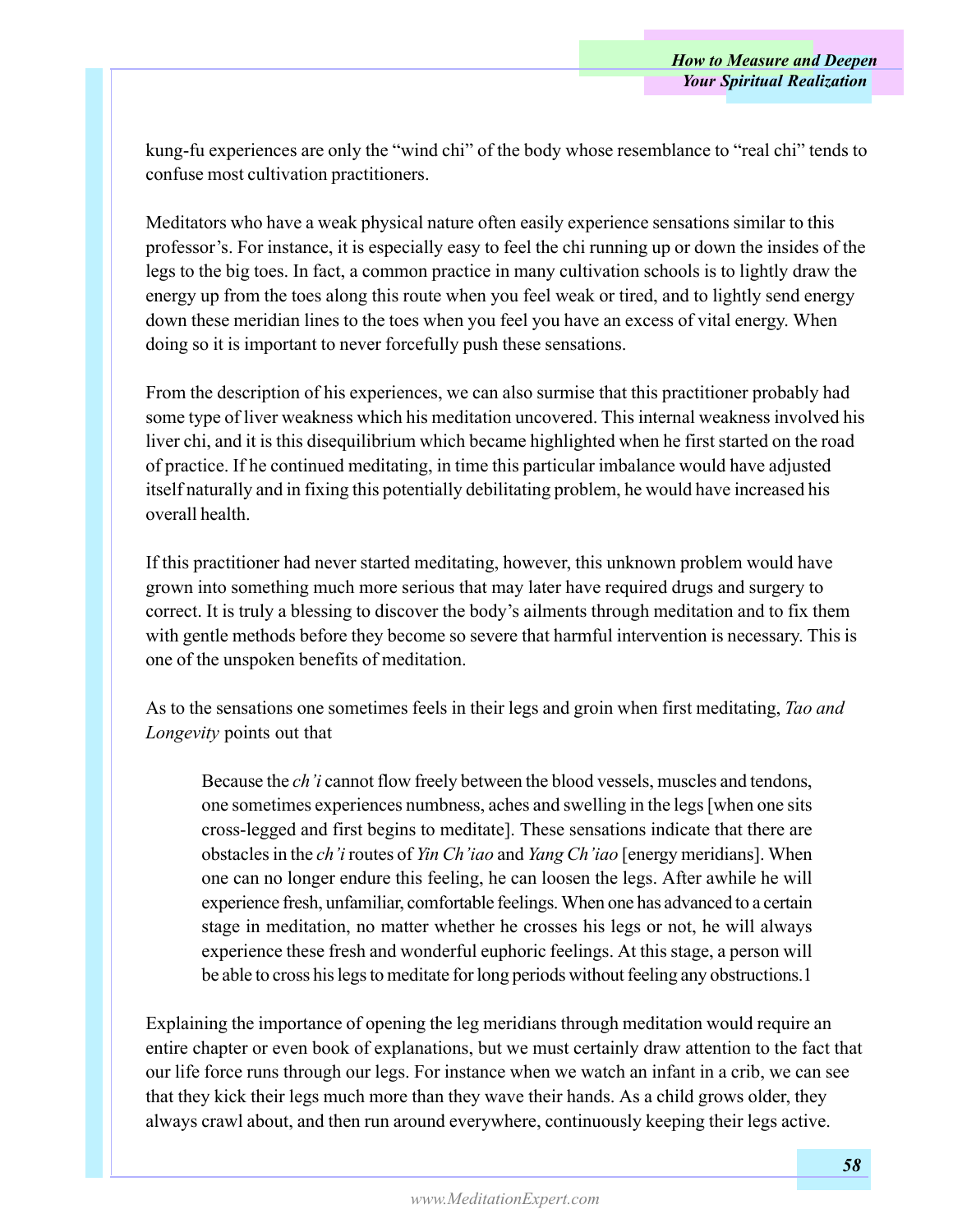They just cannot sit still because of all the active chi in their bodies.

One of the reasons behind this disposition toward movement is because the life force is coursing through the legs, and as an adult you must open up the energy meridians in the legs through the process of cultivation so that chi inside can flow freely. When this finally happens, you will experience an indescribable bliss. There are an entire host of reasons why people should sit in a cross-legged position while meditating, and one of the reasons is to help bring the body itself into samadhi so that the leg meridians open up.

When we initially start sitting in a cross-legged position, we sometimes feel pain. Despite this pain, *it is impossible for meditation to become the cause of any type of physical illness*, for meditation is simply a state of resting the body and mind. However, when the vital energy currents of the body start circulating because of meditation and subsequently encounter obstructions, we can correctly say that meditation has revealed a latent weakness. This is the type of thing which may have silently hidden itself in the body while growing in strength and destructive capabilities. As *Tao and Longevity* again reminds us,

ìEveryone should realize that latent diseases may be discovered, but are not actually caused by meditation. *In other words, meditation increases inner vitality and begins to heal the body.* By persistent meditation and appropriate medical treatment, one can recover one's health."2

Disease and illness are sometimes blessings in disguise because while they can interrupt your life, they may also cause you to rethink your past behavior and enter into a more worthwhile life pathway. They sometimes give you pause to consider, and correct, the way you live. In this way they are sometimes considered a blessing.

Meditation is particularly beneficial to your health because the indications it provides give you a chance to identify and correct any health problems before they cause major interruptions. It often alerts you that you must transform deteriorating conditions before they invisibly accumulate to cause cancer, rheumatoid arthritis, heart disease, mental illness or other serious health problems. Furthermore, meditation involves renewing or unleashing your natural vital energies and letting them flow freely throughout the body, so the path of meditation is often the remedy of cure for many "incurable" illnesses. The fact that this meditator could have such experiences at all indicates he had achieved a degree of cultivation accomplishment in a previous life which had laid a foundation for the speedy results in this one.

Nonetheless, we must be firm in recognizing that this man's set of experiences are not Tao, nor real chi, nor even the kundalini phenomenon most people commonly talk about today. However,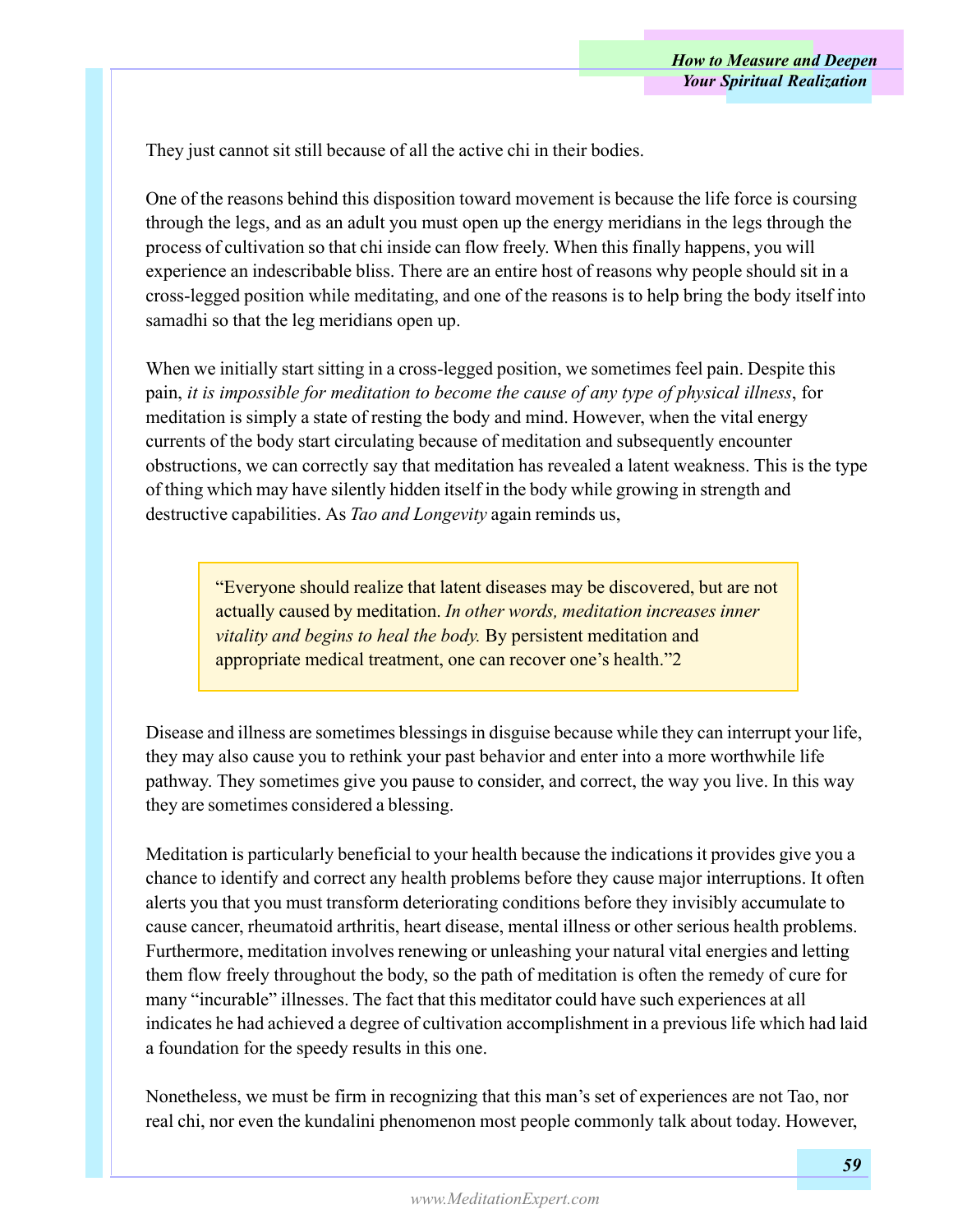if people like this practitioner know the true principles of spiritual practice, they can make great progress in these directions, although they must certainly not mistake any of these experiences for the real chi of the body.

What this man experienced were simply the results of internal wind running along his energy meridians. At this level of practice, it would be a gigantic mistake to conclude that the meridians have been totally cleared of obstructions, but to discuss this in detail will require more than we can handle at present. What we can say is that in cultivation, a meditator first starts to cultivate their chi and mai before they can activate the kundalini phenomenon, and cultivating the chi and mai requires a good deal of time and effort which he had not yet undertaken.

As to the golden light experienced by this meditator, this was actually a phenomenon caused by the interaction of his chi with his mental condition. Chi and consciousness are interrelated in the sense that thoughts "ride" on or with chi, and when the chi accumulates and concentrates in a certain region, the compression of friction can cause the experience of seeing internal lights in the body. This is called a physical stage of internal lumination and since chi and thoughts are related, this interrelationship always reveals itself in special mental states.

At this level of explanation, we should simply say that because this practitioner had made progress in his meditation, this light manifested as a result of the friction between his physiological and psychological states. It was not a "light from wisdom" attainment. Nor was it the "light of wisdom," "clear light" or any other type of holy light experience. Rather, it was simply a "frictional" light of the form realm produced by the interaction of the four elements of the body (earth, wind, fire, water) in conjunction with changes in the mind (the sixth consciousness). It was an internal light caused by the massing of chi at a particular point or area inside. Even the mental state we speak of at this point is "mind" at the level of form—the sixth consciousness of ordinary mentation which deals with the form skandha. Hence his experiences never went beyond the simple skandha of form.

As to our last bit analysis for this case, the reason why this practitioner's fan chi seemed to stop in the throat is because it is impossible to open up this region of the body until one reaches very advanced stages of cultivation practice. When Jesus was hanging on the cross in incredible pain, yet exhibited the compassion to forgive his tormentors by saying, "Forgive them, Father, for they know not what they do," this selfless behavior was a bit of evidence that he had *truly* opened up the chi channels and chakra in his throat region.

As for this particular meditator, however, we certainly should not believe that he opened the chi channels in his throat, or that the chi channels in his legs actually opened, either. When these happen there will be certain unmistakable experiences involving jing and chi which are far different than what this individual experienced.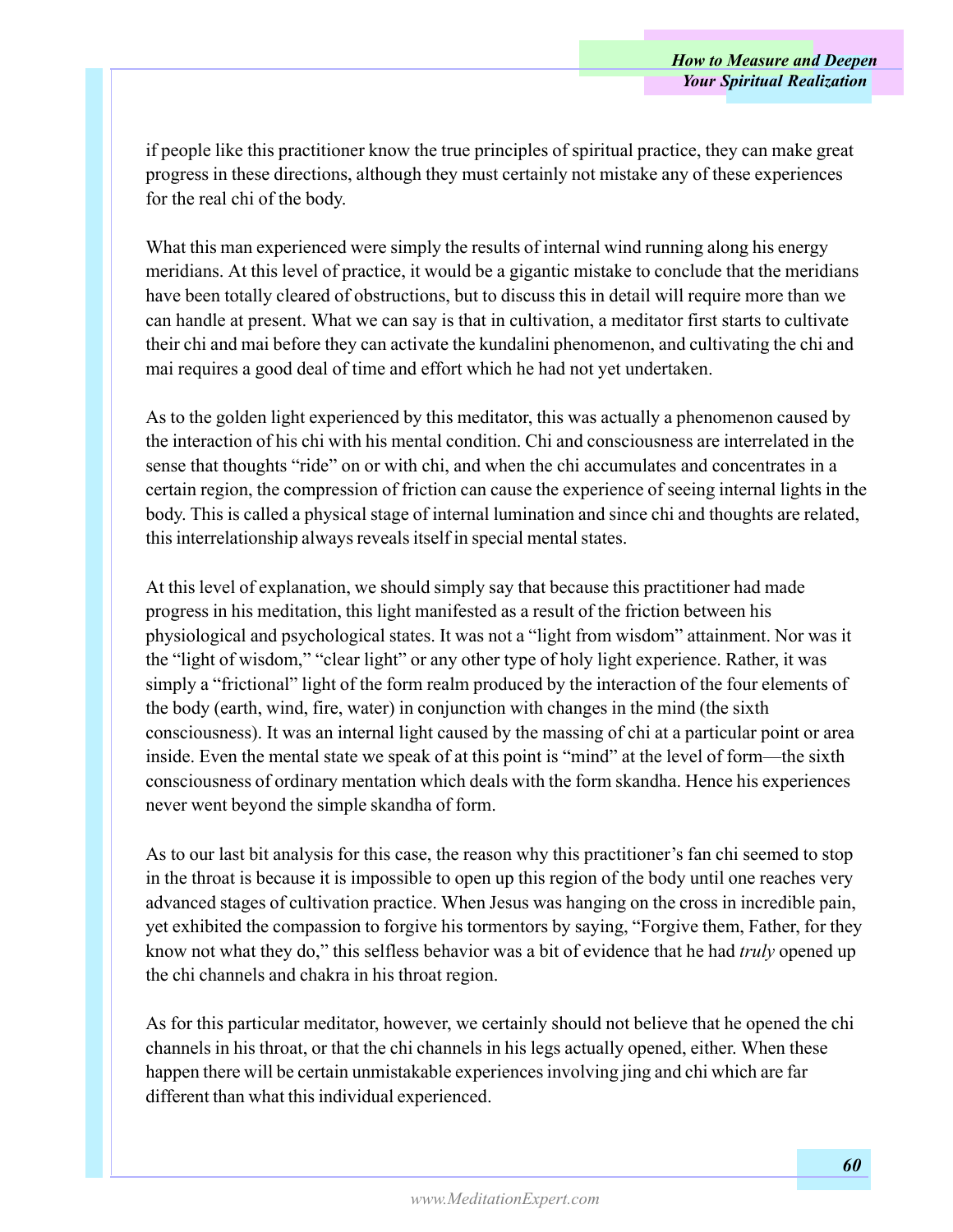#### **CASE 2: Female High School Teacher**

This middle-aged teacher of Spanish has been practicing Yoga and meditation for many years. In 1980 she started to have a variety of symptoms, such as headaches, tingling in her face and nose, pains and spasms of the throat, cardiac area, and abdomen, with popping sensations all over the body. These symptoms became accentuated whenever she would meditate. She also had sensations of emptiness and of her voice not being generated by herself.

In November 1985 a dramatic change occurred. In the midst of a thirty-day meditation period, she became aware of strong flows of energy washing over her entire body. There was also a loss of sensation, except for sensory perceptions in her head. She felt the kundalini energy pushing and pulling in her face and at the top of her head. There was a bumping, jerking sensation in the chakras of the throat, the heart, and the abdomen. These sensations were predictably intensified during the most concentrated meditations. Each area also felt greatly heated up in turn. Then she started to hear machinery-like noises in her head that became continuous over the next few weeks. With her eyes closed, she could see white light streaming from her face and head.

These symptoms subsided somewhat after three months but were triggered again after a period of intense meditation and lasted for several weeks. The kundalini energy resumed its flow up the spine and down the face and trunk. She experienced great rapture and ecstatic orgasmic sensations until she began to tire of this hyperstimulation of her nervous system.

Shortly afterward she developed laryngeal spasms, which were accompanied by the fear of choking to death. Then the symptoms returned in full and for several weeks she experienced "heart attacks". As soon as these symptoms started to subside she began to suffer from sudden acute sciatica, which was clinically typical and later diagnosed by NMR scan as a ruptured disc pressing on the nerve. After three months of therapy, which did not alleviate her painful condition, she agreed to have surgery. By that time she had developed pronounced foot drop. There was intense pain extending from her lower back to her left big toe. She suffered from numbness of the sciatic distribution and great stiffness. Then, nearly as dramatically, there was a sudden subsidence of sciatica, and within three days she could walk with only a slight limp. Now, six months later, she only suffers a slight residual weakness of the lower left leg.

Her impression is that she must have had some weakness in her back that did not show until the intense kundalini energy became active in that area and precipitated the actual pathology. She looks upon her practically instantaneous healing as a gift of grace. All of her symptoms have disappeared, even though she continues to meditate.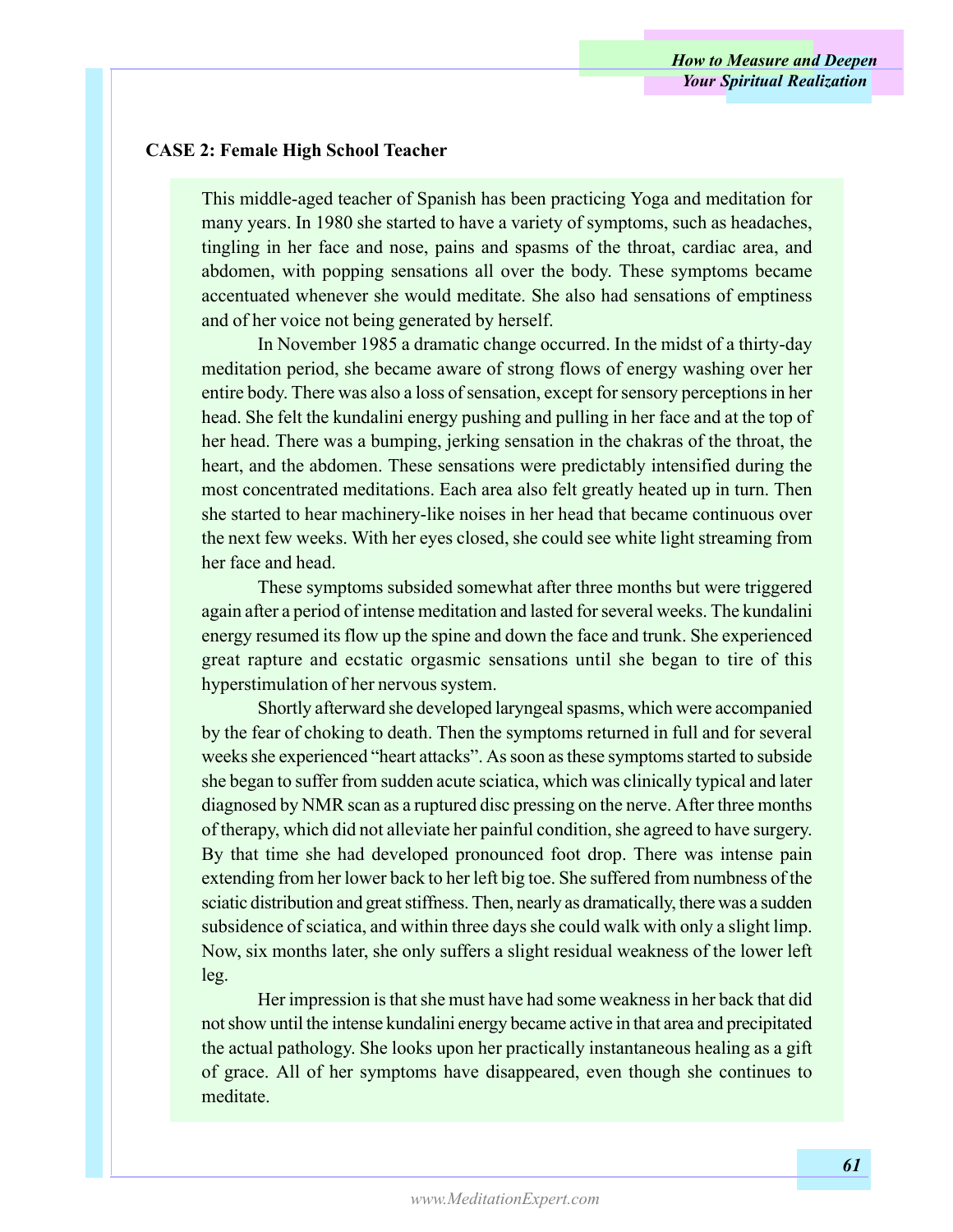As with our first case study, this practitioner's experiences cannot be classified as kundalini either. Once again, these experiences do not constitute an actual awakening of any type, but are simply the initial manifestations of fan chi—the ordinary chi of the body (not the real chi)—being stimulated through meditation practice. It is unfortunate when people jump to conclusions and mistakenly take this as kundalini, for the characteristics of the real kundalini phenomenon are entirely different.

The reason why this woman practitioner experienced headaches from her meditation is because she undoubtedly suffered from some sort of spinal dislocation whose effects impinged upon her throat region. Later she discovered that she had a disc problem in her back, confirming this diagnosis, and she decided to correct this condition through surgery.

Whenever someone's meditation reveals a problem such as this, it might be wise to first resort to osteopathic manipulations, chiropractic adjustments, various deep tissue massage or bodywork therapies (such as Rolfing, Integrative Manual Therapy, etc.) or acupuncture before submitting to radical, invasive surgery on the back. In many cases, back operations never fix the problems they are meant to address, and the results are often unsatisfactory. Furthermore, once bones are fused because of operations, the results can never be undone. Chinese meditation and gong-fu practitioners, when they discover they have a similar problem (revealed through their cultivation), first try all sorts of noninvasive techniques before ever submitting to surgery. Sometimes they use a method called "shuffling the bones" which uses the body's own chi to help move the spinal bones back into their proper places.

This practitioner was particularly perceptive in that she realized her meditation did not cause the medical problems, but simply revealed what was already there. In indicating a latent weakness, it gave her an opportunity to heal the situation before it became worse. As *Tao and Longevity* states,

Meditation does not *cause* ... undesirable effects. They are due to old illnesses. [If for instance] the nerves and *ch'i* routes around the renal and waist areas constitute obstacles to the *ch'i* that is generated during meditation, ... [it must] work to open and pass these areas. If one understands this principle and has instruction from a good master about suitable remedies, these problems can all be overcome, and one will eventually recover health ...

[As another example, people who are old or weak may have illnesses which] include lung disease, gastric and hepatic disorders, cardiac diseases and various other latent conditions. If a person has these diseases, at a certain stage of meditation he will feel aching and heaviness like a strong pressure on the back, flaccidity and lack of strength or aching around the waist. Cramps or convulsive contractions may occur in the back, or congestion may occur in the shoulder, or aching may occur causing one to perspire, feel chills and fever.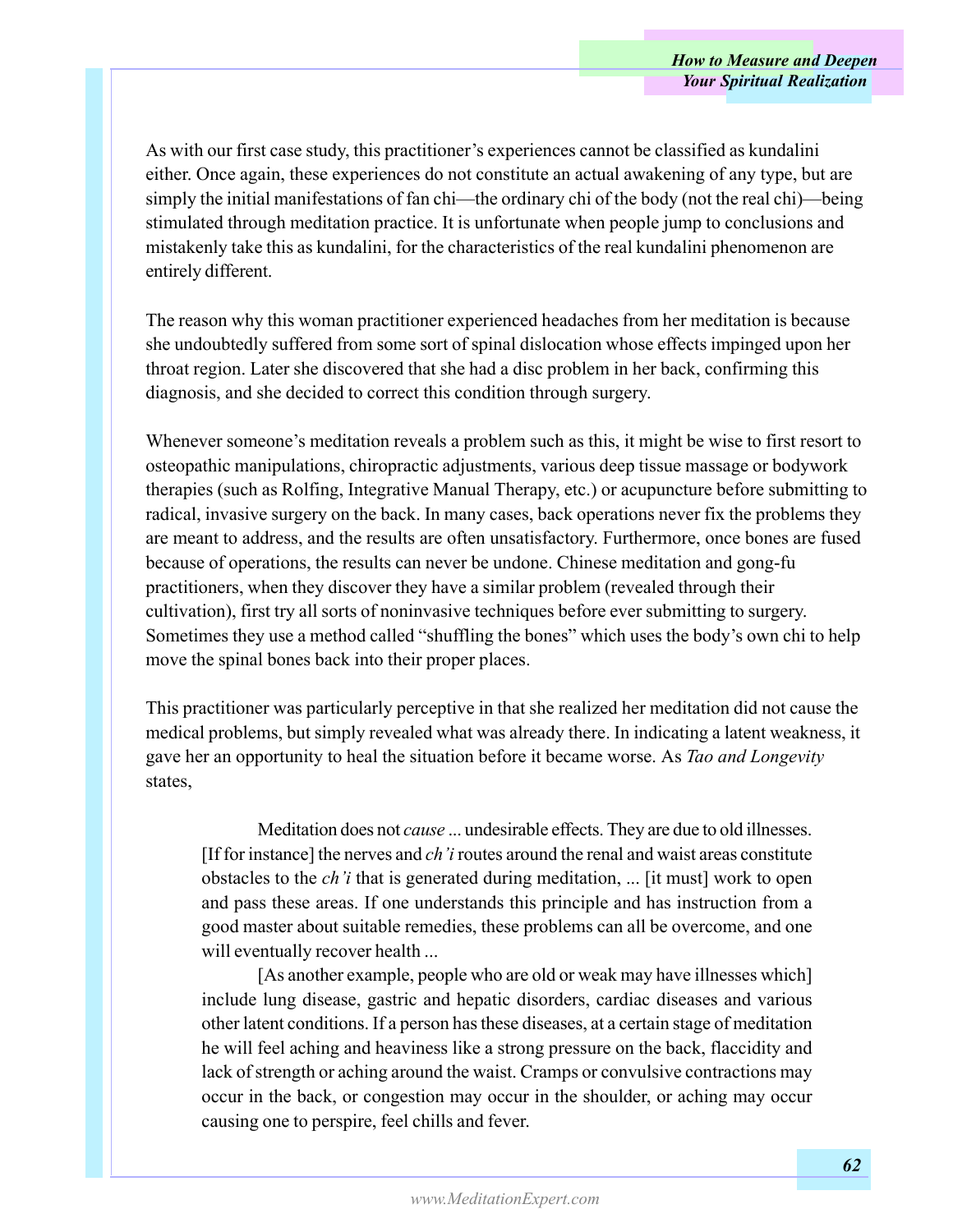If these phenomena should occur, one should understand that this trouble is not produced by meditation. The quiet in meditation is, after all, a means of rest. No one is apt to get sick from merely taking rest. One should be glad, however, because without the test of meditation, one might not have realized that one already had some sort of disease. The pains one feels show the self-healing effect of increased vitality and indicate that the disease is still curable and has not progressed to the extent that there is no remedying it. For example, a man may not initially feel any pain from a very serious wound and yet when the wound begins to heal, he will. Similarly, when a man first catches a common cold, the germs of the cold are still latent; there are no symptoms. When the symptoms of the cold are evident, the cold is already going away.

If these phenomena appear in the course of meditation practice, one should take medical treatments in addition to the healing involved in meditation. So long as one has the will to persist through these crises, the crises can lead to a healthier condition.3

Thus, if this woman had not discovered her spinal problem through meditation, it is likely to have degraded even more as she got older. Who knows what other problems it was causing inside her body? If you go to an osteopath or chiropractor and ask about the possible complications which can result from spinal misadjustments (subluxations), you could sit there for hours listening to their reply. For the road of serious meditation, it is indeed useful to have a yearly adjustment of your bones and joints to make sure that your spine is in good condition.

It is generally true that meditation usually makes people more sensitive to external environmental factors such as wind, weather, odors, people, and so on, but correspondingly, when spiritual cultivation practitioners get sick they know it right away and can immediately take the appropriate measures (i.e., medicine) to adjust their bodies. Normal people get sick without knowing it and therefore do not do anything to heal themselves. As a result, illnesses find no outlet of release and are driven deeper into their bodies, quietly accumulating over time so as to develop into cancer, arthritis and all sorts of other afflictions.

When such people discover a problem, it is often nearly too late. They must resort to fixing matters with radical cures such as surgery, rather than changes in lifestyle or just a few herbs together with nutriceutical supplements. As a result, those ignorant of meditation often go on compounding the errors which produced their condition in the first place! By old age (if they reach it), people with these problems are really in a mess, whereas meditators have a means to both prevent and cure these types of conditions. One great benefit of meditation practice is that it is the basis of longevity, and of preventative as well as curative health care.

In Chinaís Sung dynasty there was once a Zen master called Ta-hui, who lamented that there was no one with the understanding to teach Zen anymore, to teach the practice of directly pointing to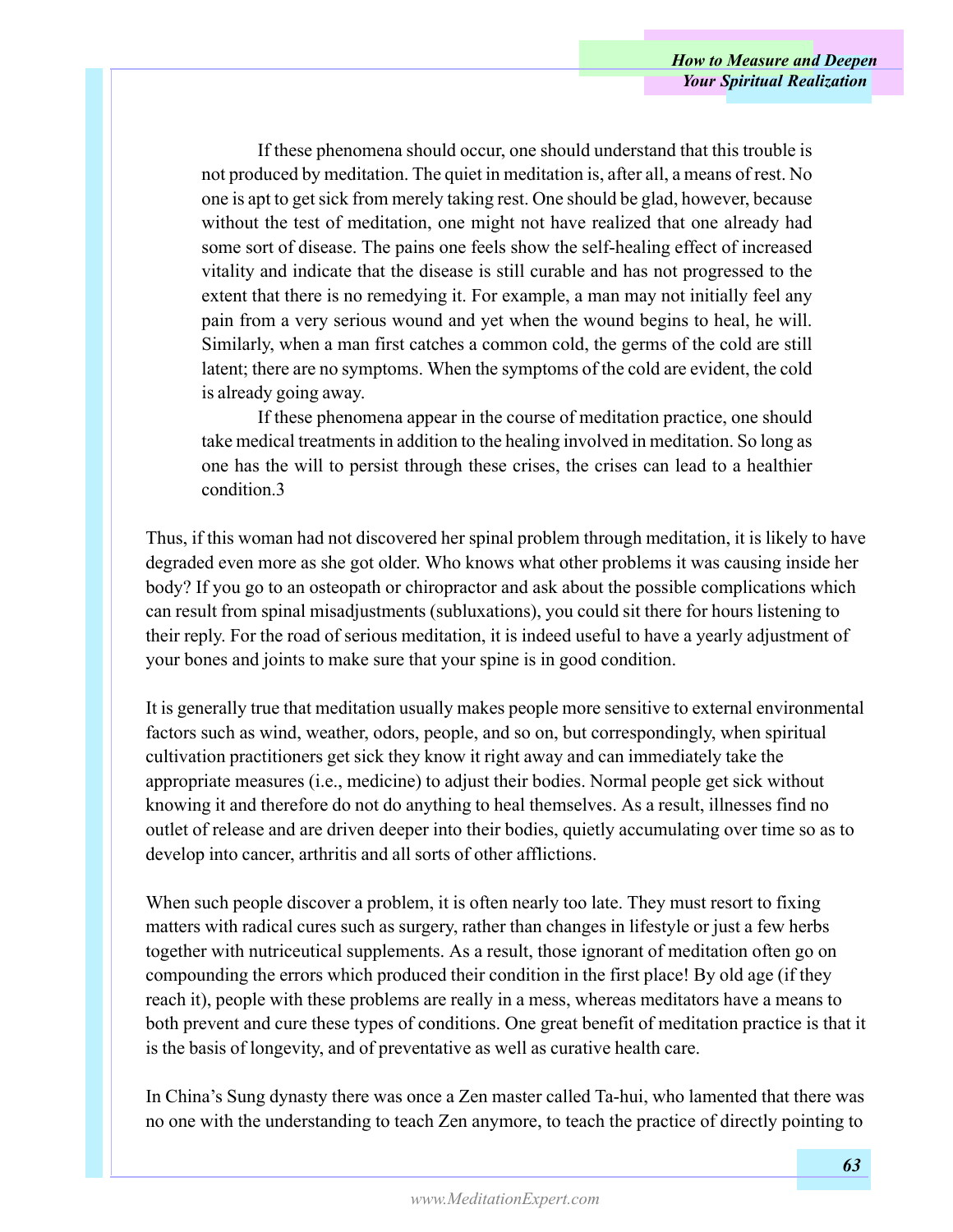the original mind of enlightenment. It wasn't that there was no Zen anymore, for the Tao always exists, but that there were no talented Zen masters anymore. Ta-huiís story reminds us of the fact that there are few talented teachers today who can properly explain this information.

Many modern teachers do not know how to guide people through all these situations, but refer to them with fancy words like kundalini when they do not really apply to the situation at all. Perhaps today's teachers might correctly use some proper words of explanation, and yet they still might not be able to comprehend what they are talking about either because they know very little about anatomy, biology, psychology, science, kung-fu and medicine. They are like a blind cat bumping into a dead mouse! Such teachers might even label all of a practitioner's experiences as *mara* (delusions), or tell practitioners to ignore everything that occurs when the symptoms might be indicating a great need for medical intervention. It is indeed difficult to find a skilled master nowadays!

In particular, this case is not indicative of the real chi of the body, which typically floods the body like a curtain of rain that travels down a street. This case shows us another example of internal wind rather than chi, but since cultivating the chi is the very first step in the normal sequence of meditation, it is acceptable to refer to these phenomena as "chi" in order to simplify our explanation, as well as to further encourage people along the path. This type of encouragement, by calling the lesser something much greater for the practitioner's benefit, is called "an exercise in skillful means." When a practitioner progresses, they later awaken to the fact that what they thought was chi was initially just the stirring of internal wind, and they recognize that it was initially helpful to make this mistake of considering this as great spiritual progress.

"Wind chi" can also be called "semblance chi" or a "semblance dharma (kung-fu)" because it <sup>"</sup>looks the same" and closely resembles chi, but is not *really* the chi phenomenon in question. Nevertheless, calling something "chi" when it is only wind is sometimes an excellent means to teach and motivate others in their meditation practice. It not only encourages them to work hard at their spiritual practice, but it enables them to better understand the meditation classics which discuss such matters in detail.

We can also use this case to note that some individuals who meditate originally had a nervous problem to begin with, and will Thus, experience symptoms similar to this woman's case. For some such people, the effects from meditation might be the result of this sort of mental imbalance rather than indicative of progress in spiritual kung-fu. So you really must be like a skilled doctor to know what is actually going on when you are trying to help guide people in their meditative practice. You must be very careful not to "mistake fish eyes for pearls" by mistaking one phenomenon for another.

All the experiences of this female practitioner are manifestations of "post-natal" chi, and occurred because of the interaction of the physical body with psychological states of mind. The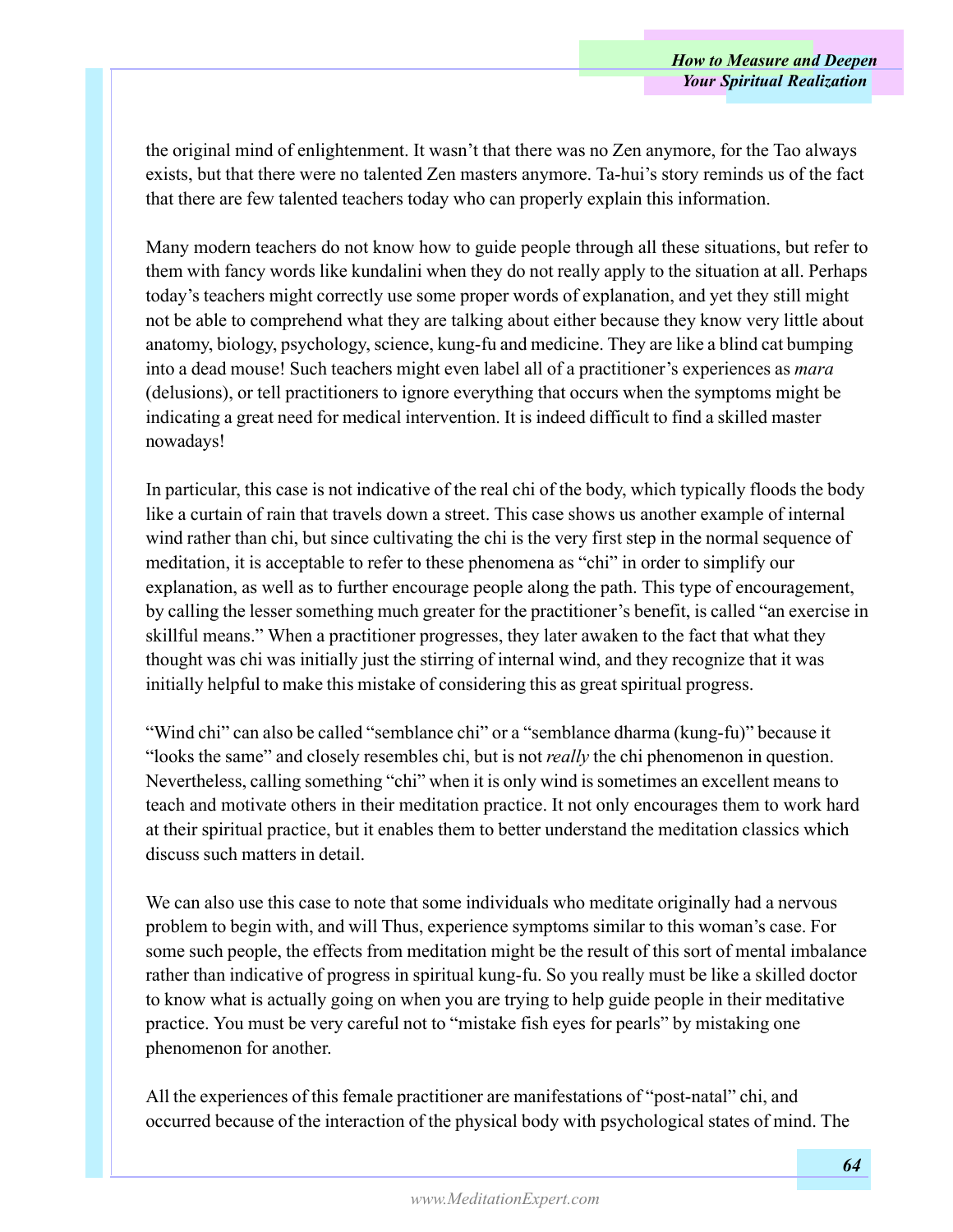experiences were an effect of the interaction of the four elements, so they were not the manifestation of the original chi or kundalini of the body. They absolutely were *not* the pre-natal chi, which the yogis of India and Tibet call kundalini.

This woman was simply cultivating her body's internal wind in advance of cultivating her real chi, meaning she had not yet touched the real chi, mai, or kundalini phenomenon. Thus, we have a typical beginner's practice report which shows some of the initial results from transformations within the skandha of form.

#### **CASE 3: Female Artist-Teacher**

I first saw this forty-five-year-old woman ten years ago. At the time, she had been doing automatic paintings for fourteen years. For the past two years she has been creating spontaneous paintings of her inner states, usually foreshadowing imminent experiences.

This cycle started when she blacked out during a painting session. When she regained consciousness, she found herself lying on the floor, with her body shaking violently and filling with great energy. This condition lasted for about half an hour and recurred the next night. The blast of energy and the trembling returned the following morning while she was doing her Yoga practices. It was then that she created her first spontaneous painting.

She immediately went on to the second painting in this series. All the while she was experiencing intense waves of energy and inner heat. She was also unaware of who or where she was. She began to worry about going insane. This was followed by free-floating anxiety and headaches. Then she worked on her third spontaneous painting while hallucinating patterns of force.

It was at this point she fell apart. Depression set in, and she felt like dying. She hurt all over and cried a lot. Painting number four was created. She called it "Fractured," because it reflected her inner chaos.

Then, over a two-day period, she painted her own face with a snake encircling it. At night, on the day of completion, she awoke trembling all over. She saw a strange reddish being with an elephant face. "He" put his fingers on her forehead. Then she fell asleep again. She dreamt of painting eyes that came alive under her brush. Next morning she started work on a painting of the blue-red man. In a subsequent painting she depicted that man healing her broken head. A baby was born from that man and then grew up, which was captured in another painting.

In another crisis she did a painting of a red octopus. Then, while in an ecstatic state, she created a painting of a head superimposed on a black head. Following this painting, she felt reborn.

Her ordeal resumed with painting number thirty-three. Overcome by a mood of depression, she felt as if she was imprisoned in a concentration camp, which is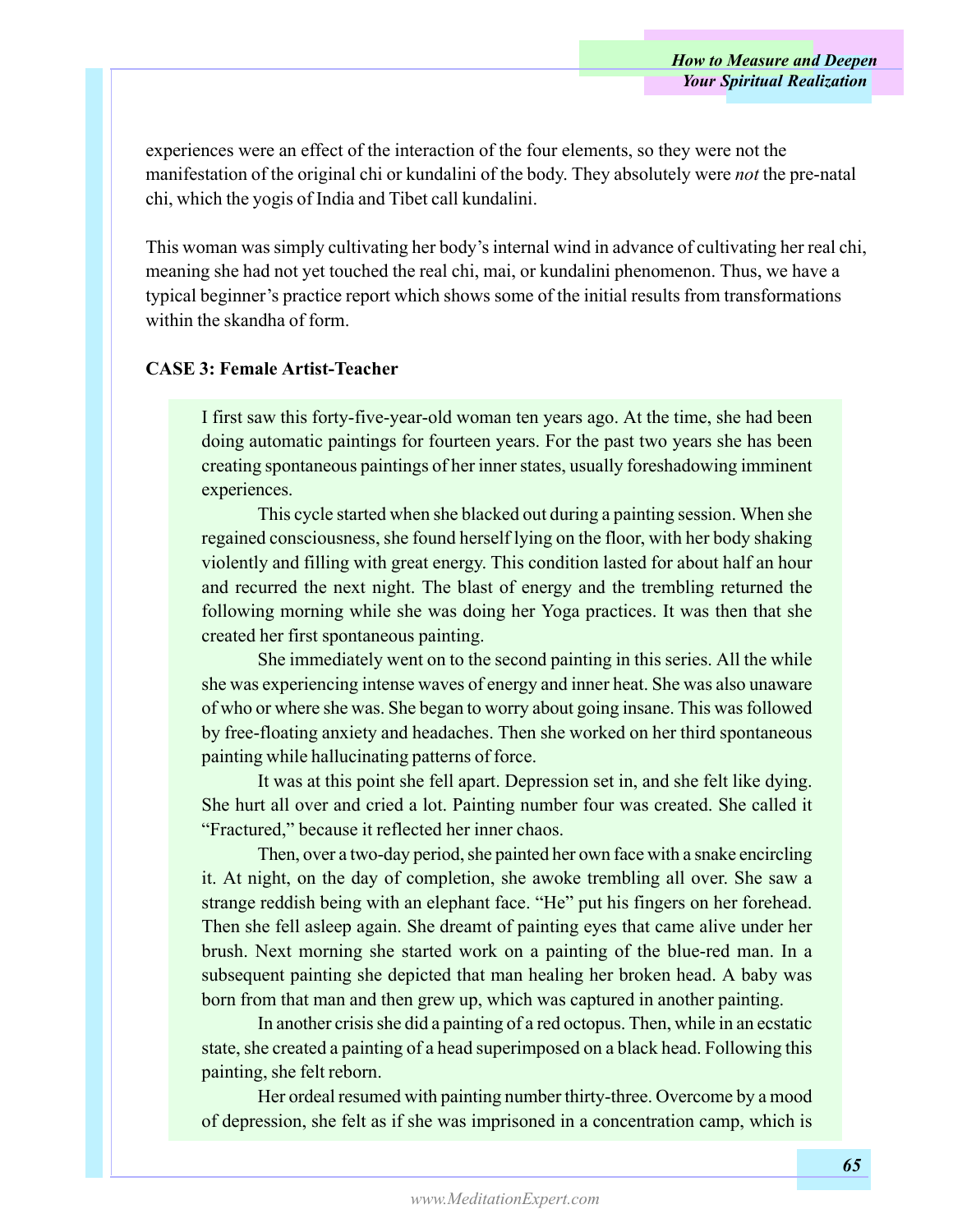reflected in the gloomy scenes of several of her paintings. These spontaneous creations were followed by a painting of a egg with a wavy person emerging. At the end of this series, she felt alive and whole.

The next incident was fierce burning in her legs, which then spread into her chest and arms. She suffered hot and cold fevers and was unable to eat. She experienced pain on both sides of her head and behind her eyes as well as violent palpitations. Her blood pressure was found to be elevated.

Just prior to my interview with her, she experienced a cramping pain in her left big toe, as if a nail had been driven through it. My examination revealed a very red toenail, which was not due to bleeding. At this time she was also unnerved by a complete loss of hearing, which lasted for about an hour, and she believed she was going to die. She then consulted a physician, who found nothing wrong with her.

Since my interview, she has reported feeling a "throat opening" sensation, but also breathing difficulties and pressure in the head. These experiences and states seem to be associated with her Yoga practice and artistic creativity. Her teaching work seems to exert a stabilizing influence on her, and she admitted to feeling generally much better since taking it up.

This particular set of experiences is quite different from the previous two. From a cultivation standpoint, we should suspect that this practitioner was somewhat mentally unstable before she even started to meditate, and so, from a psychological point of view, she lacked a balanced state of consciousness at the start of her cultivation practice. This possibility explains some of her mental experiences.

Many people today mistakenly believe that some people are locked away in mental hospitals because they are suffering from the kundalini experience gone astray, but this idea results from a great ignorance about the true nature of the kundalini phenomenon. Nonetheless, this case gives us pause to announce that the great diseases people will fear in the twenty-first century will be forms of mental illness rather than diseases such as cancer or heart disease, and only meditation or life style changes will end up providing effective cures for these coming conditions. While this woman may not be as mentally secure as most ordinary individuals, meditation has indeed helped her to a great extent, and so is useful in the sense of serving as a helpful cure. Nevertheless, the experiences she describes are certainly not the result of kundalini, for once again they are only manifestations of chi.

In explaining this case, we must first understand a little of the system of psychology used in cultivation matters. Naturally, the psychological mappings used in spiritual schools differ from those employed by psychology, such as Freudian, Jungian, or the more modern views of Erikson or Maslow. All one has to do is peruse a book like Xuan Zangís *Doctrine of Mere Consciousness*, upon which one will immediately notice that modern psychology is child's play compared to cultivation science. The psychological categories used in cultivation are extremely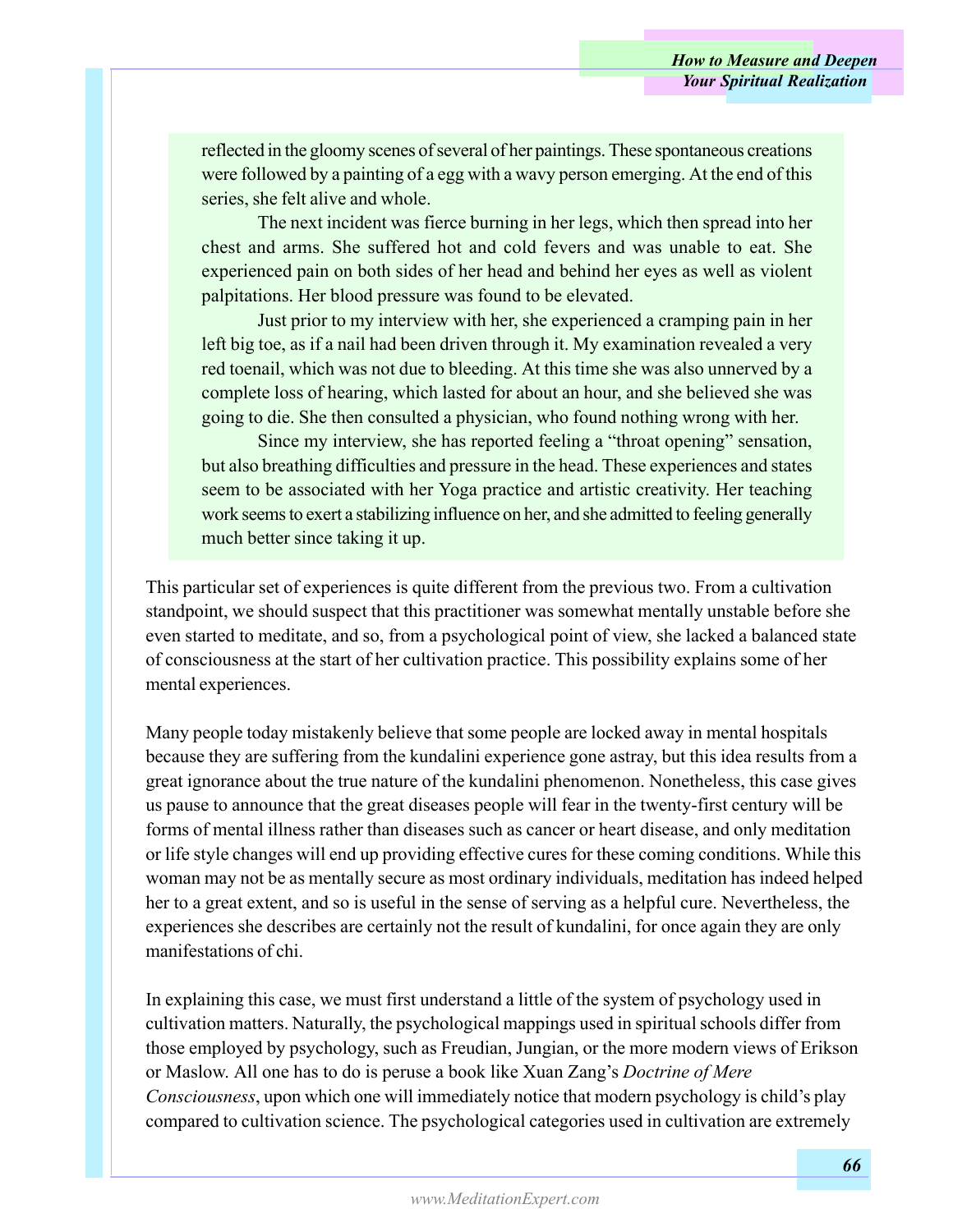precise and more elaborate since realized masters, employing samadhi-insight discernment, have been able to map all the various levels of the mind.

Modern psychology and psychiatry study thoughts, but neither studies the gap between thoughts. Yet it is this gap, this emptiness which is initially the core focus on the path of spiritual development. If you want to truly study the mind, *this* is what you have to focus on! The coming and going of thoughts are like the two sides of birth and death while the real Reality rests just between these two aspects. This is why someone who wants to know the mind must come to investigate the mental quiet state between thoughts, and extend this state until it envelops the mind in total.

Therapists today are also fond of teaching visualization methods for stress reduction and relaxation, but if you want to reduce stress, this gap between thoughts should once again become the targeted focus of relaxed attention. Individuals in relaxation classes are instructed to follow their breath, but this is entirely wrong as well: what they have to pursue is the cessational gap of no-breath between the breaths. This is the important thing! If modern psychiatry and psychology were built upon studying these gaps, rather than categorizing false thoughts into standardized patterns (a never ending task), they could finally get somewhere in terms of helping solve the problems of the human condition, and by extension, the world.

The schools of cultivation psychology, on the other hand, are based on the true fabric of the mind rather than on some random temporary coloring of the mind. Cultivation psychology therefore involves mental levels of which ordinary psychology will never be aware. For example, how many psychologists have ever reached the samadhi of no-thought? Not knowing of these realms, they can never understand what it truly means to be mentally healthy.

The teachings of cultivation psychology, or mapping the mind, had their first origins in the ancient Vedic cultivation schools. They later flowered under the Buddhist school of Mind-only, called Yogacara or Madhyamika, whose teachings provided elaborate structural details about the many layered levels of the mind. The aspect of psychology we must investigate in this particular case deals with the sixth consciousness of ordinary mind, as opposed to the higher seventh consciousness of egocentric being and the eighth consciousness (called the alaya or seed consciousness), which we will discuss later. All these levels of the mind can be found in Yogacara teachings.

In Buddhist psychology, the ordinary everyday mind of mentation, or "sixth consciousness," discriminates objects and combines together the various impressions of our senses (smells, sounds, etc.). In other words, it enables us to judge and evaluate things. Since everything in existence has both a positive and negative aspect, a yin nature and yang nature, the sixth consciousness cannot escape this principle either. Hence, it has a bright, clear side of discrimination, and also a shadow side as well.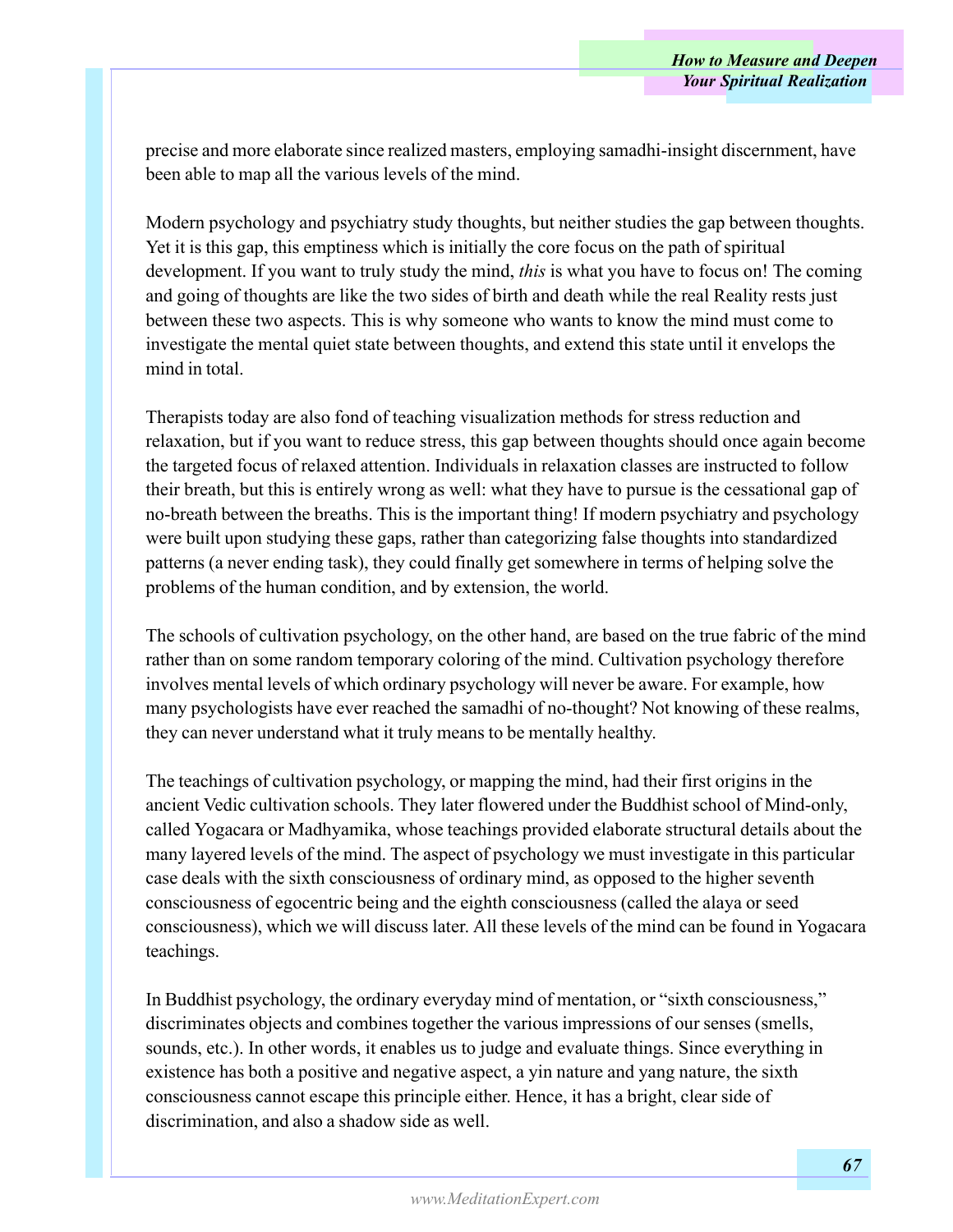The bright or clarity side of the sixth consciousness takes in all of the information provided by the senses, and makes sense of it. The shadow side of the sixth consciousness, on the other hand, operates in its own independent realm, and does not rely on the eyes, ears, nose and so on in order to operate. Since this flip side of the sixth consciousness can operate by itself, it is called the "solitary consciousness."

This shadow side, or yin-aspect of the sixth consciousness, which is also called the *du-yin* ("solitary shadow") consciousness, produces the pictures and sensations of whatever we experience within our dreams, among other things. Dreams are the operational province of the solitary consciousness, and so are cases of insanity. In many cases our real personality and behavioral traits are only revealed during our dreams, so true spiritual cultivators use these indicators to spot the faults and bad habits they should change.

In general, the du-yin can operate under several circumstances:

- (1) During *dreaming*. Dreams can be powerful because the du-yin, free of the confines of space and time, can sometimes tap into information about the past or future.
- (2) During *sickness* and *incoherence*.
- (3) During *mental illness* or *insanity*, such as when an individual starts to ramble incoherently, taking their hallucinations as something real. Some of the mentally ill functioning under the influence of the du-yin can even develop supernormal abilities which we do not normally possess; however, this does not mean that they are more spiritually advanced than we are, for their minds are not calm or clear, nor do they have control over themselves.
- (4) During *certain stages of meditation*, such as when you mistakenly believe you see the sun and moon, gods, the future, etc., or believe you have developed superpowers. Other cases include when you actually attain samadhi and go beyond the realms of time and space so that you are not influenced by normal sensory input, and whereby various superpowers can manifest. We can say that this is similar to insanity or mental illness, but the difference is that the individual with samadhi has complete control over their mental powers or psychic manifestations, whereas the mentally ill might use the du-yin to tap into the past or future and extrasensory powers, but cannot control their mental states.

Western psychology tends to group these possibilities under the rubric of the "subconscious," but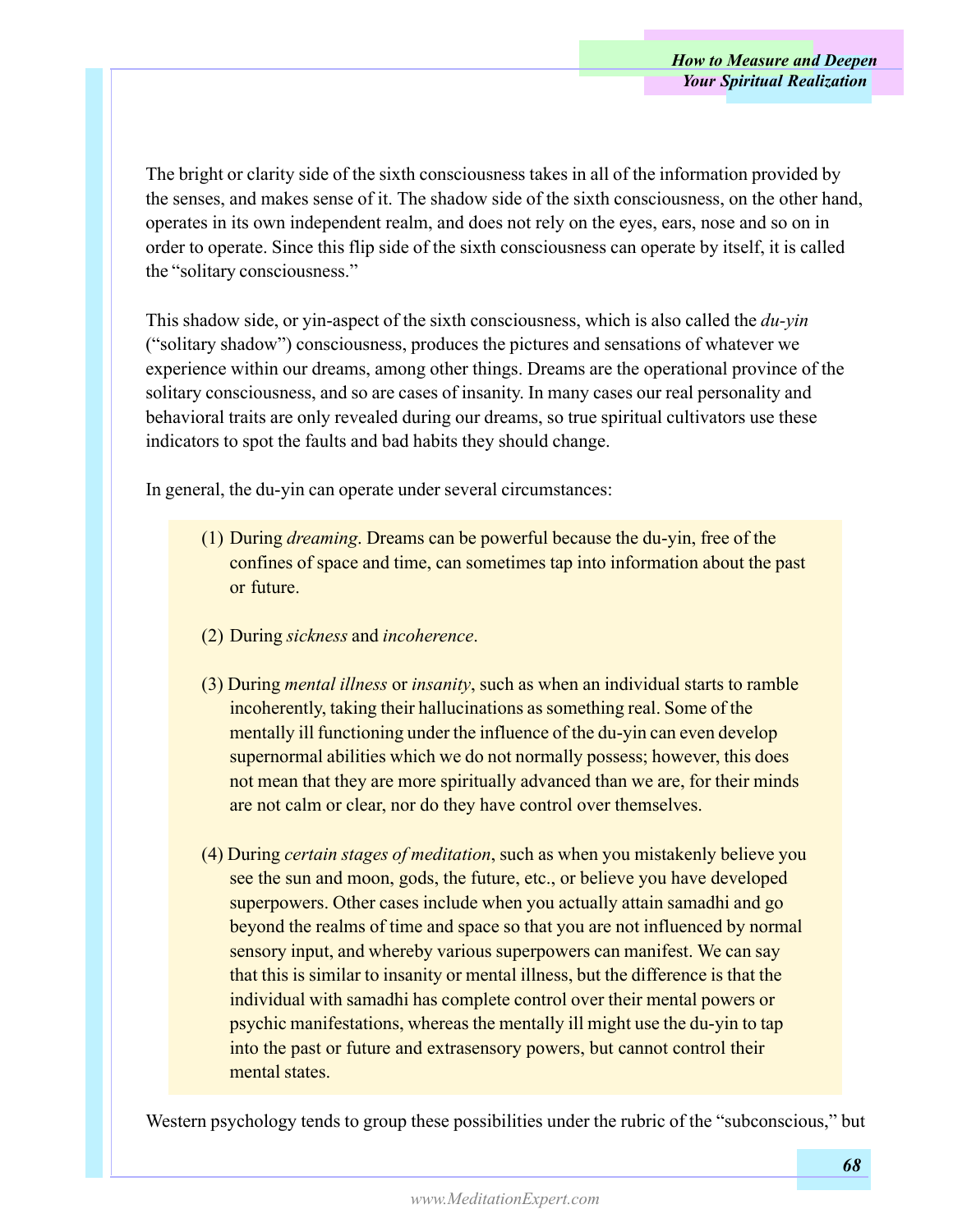the psychological classification as the du-yin shadow side of the discriminatory consciousness is much more appropriate.

Some forms of daydreaming can also be classified as the operation of the du-yin, such as when we lose ourselves inside some personal mental scenario with which we are playing. A perfect example is when we eat all the food on our plate without noticing because we are absorbed in some particular mental scenario. Sometimes when we are awake the findings of the five senses also cannot penetrate through to us because we are deeply absorbed in some scenario. This is how the du-yin can even function when we are awake and alert.

Since the solitary consciousness is not restricted by space or time, sometimes mentally ill people will have the uncanny ability know certain things about us, or sometimes we will personally experience ESP in our dreams or exhibit superpowers as well. But if we are really careful about the matter, we should also realize that ESP and superpowers in these cases have a definite connection with mental illness. Going a bit further, we can also say that if you are too intelligent or too dumb, both these extremes can be forms of mental illness as well, so you have to be careful how you interpret matters.

The point is, cultivation practitioners and ordinary people who experience things like this artist will become confused when the du-yin is operating. Through lack of clarity, they will not comprehend what is really going on. Sometimes they will mistakenly believe that they know things about the future or believe they have developed various psychic abilities when their experiences are just the operation of the du-yin shadow side of the sixth consciousness, the shadow side of the ordinary mind. This usually corresponds to the chi not being able to pass through the hind region of the brain. Regardless, this demonstrates that a person must become very aware of their own psyche, no matter what school or sect they follow on the road of cultivation.

Although the following description from *Tao and Longevity* does not perfectly apply to this woman practitioner, whose mental instability had complicated matters, her case provides a perfect opportunity to introduce the special reactions which may occur when an individual's chi, because of various sadhana, may actually bring the chi to the state where it is impinging upon and trying to penetrate through the back of the head:

If one has enough bodily strength and the *ch'i* ascends to the back of the head, one may notice darkness in front of the eyes when half asleep. Gradually a dreamlike state occurs, and images eventually appear. This happens because *ch'i* affects the nerves at the back of the head, which then affects the optic nerves. Many people have dream images accompanied by feelings of love and joy or sadness and dread. These images and feelings match subconscious functions which give rise to one's mental states, thoughts and concepts. States of *Mara*, or demonic delusion, may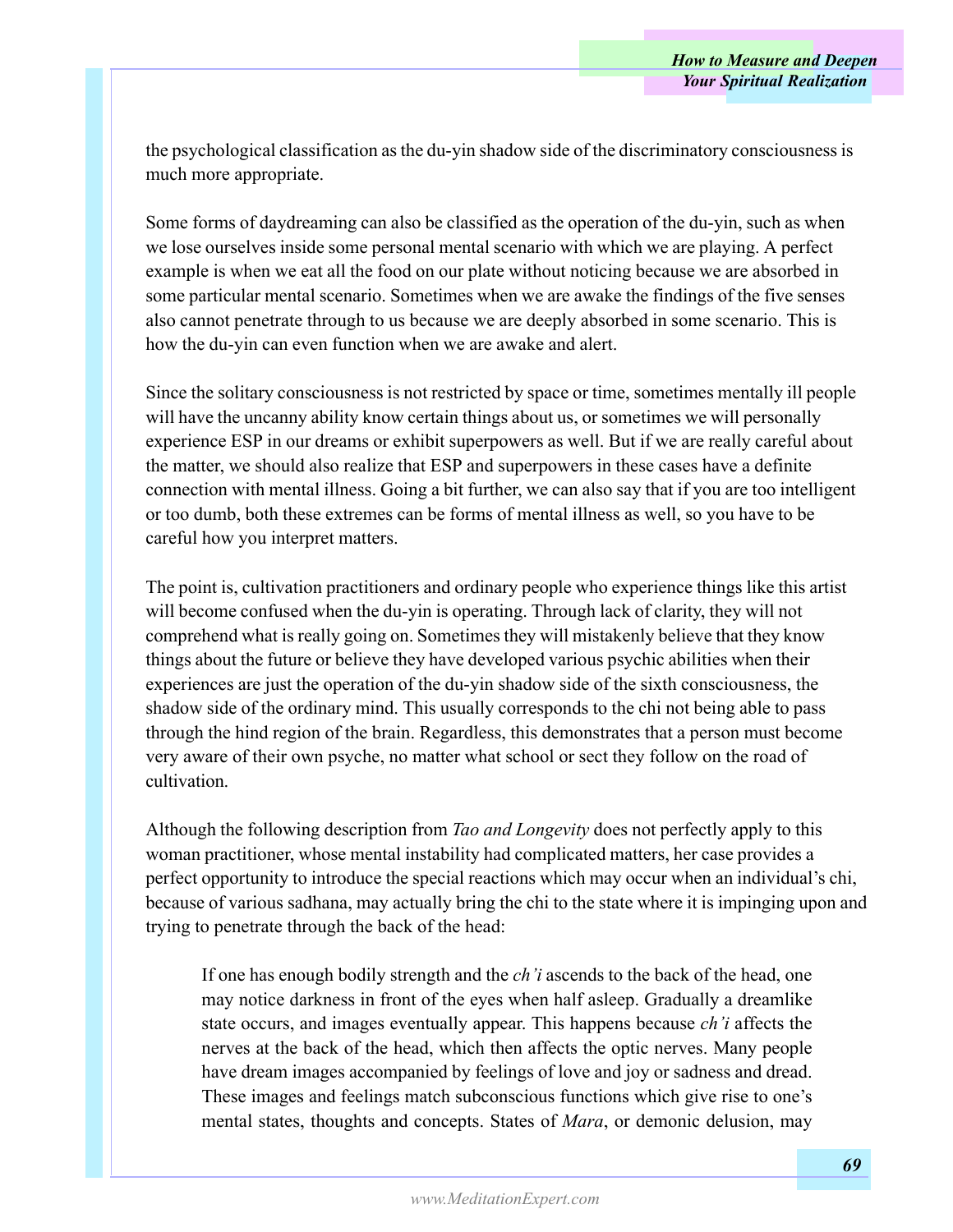occur at this stage. These states depend upon one's wisdom, thought, personality, psychological propensities, and physiological condition. They are very complicated. Without the guidance of a very perceptive master, and in the absence of selfconfidence, healthy intelligence, and correct thinking, a person may be led down the wrong road.

When a person understands this, he can ignore phenomena of this sort, knowing that light follows the darkness. After passing through this stage one feels somewhat more awake. Points of light, like a fluorescent star, may appear in front of your eyes, sparkling in different shapes and colors. These colors and lights are connected with your physiology and will be discussed later in more detail. ...

When *ch'i* reaches the back of the head, a person might hear wonderful inner sounds or experience ringing or pressure in his ears. This phenomenon is produced by *ch'i* working to open the *ch'i* route in the brain. The vibration or trembling of *ch'i* causes some brain wave activity. If one's intelligence is not clear and bright enough, then illusions deep inside the subconscious will result.

One who has deep religious beliefs may have illusions of hearing the voice of God or Buddha. Often the voice will speak of the past or future, and this *a priori* information may be quite correct, at least in small things. Thus, one might believe he has clairaudience. Whatever is heard is actually just a big assembly; it is a mixing of previous experience—what has been seen, heard, thought and known before. This kind of clairaudience could be used to predict small matters, but it will not work on big events at all. If one clings to the idea that these voices are real, he will fall into a state of *Mara*, or illusion. This shows that the mind is receptive to impressions but this is not a genuine instance of clairaudience. A person should not be puzzled or moved by this reaction. Instead, he should sometimes swallow the saliva and release the feelings in his head. This requires a strong mind and persistent will. By guiding the *ch'i* downward one will pass this stage and enter the next.

Ideally, one should use the Taoist's internal *Kung Fu*, employ the special body exercises and adjustments of yoga and esoteric Buddhism and have required medical treatments when necessary.4

Because it is very easy to be misled in all this, the Zen masters have a saying: "Those people who practice kung-fu but do not know the theory—when they open their mouths, only nonsense comes out. Those people who only know the theory but who have never had the real experience—these people are like the blind."

To summarize, we can say that this female practitioner was not fully mentally stable from the start. We can phrase matters another way by saying that her nervous system was weak which is why she engaged in automatic painting. Her problem was not very large or very serious, but she would definitely have benefited from some form of psychological guidance or counseling. Furthermore, the description of her meditation experiences suggests that she also had an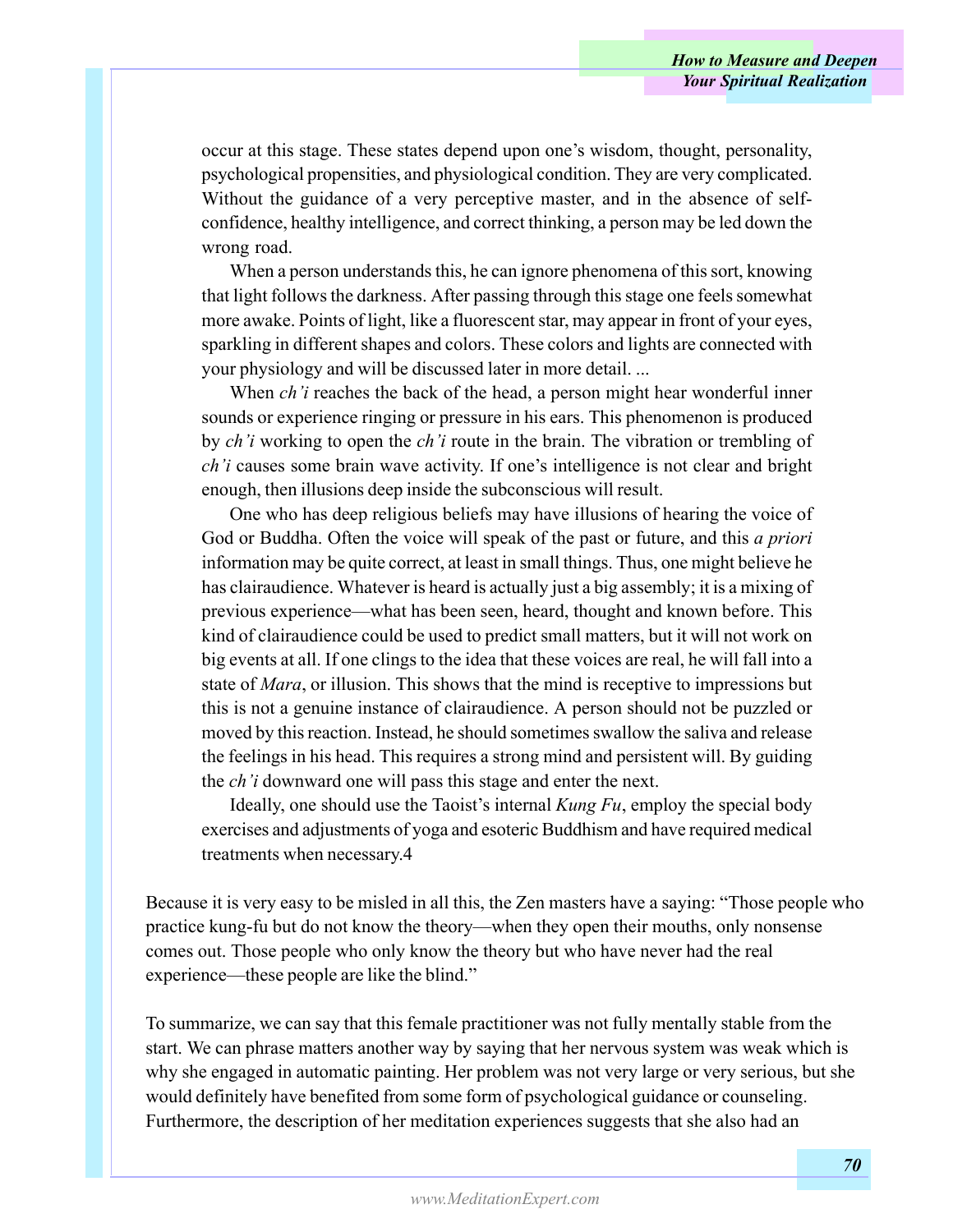obstruction (subluxation) in the back of the neck which could have and should have been treated by one or two chiropractic or osteopathic adjustments.

#### **CASE 4: Female Psychologist**

As a child, following a vacation spent in a religiously oriented summer camp, this middle-aged woman experienced feelings of oneness with God and Nature for about a year. As an adult she suffered several episodes of severe depression, and was hospitalized during one of these. In 1960 and 1970, respectively, she made two attempts at suicide and was unconscious for days each time.

In 1972 she was initiated in Transcendental Meditation, which helped her bear the tragedy of her daughter's premature death. It also cured her asthma. She practiced this form of meditation for about six months and then did not meditate for a similar period of time. When she resumed her meditation practice, she switched over to the Buddhist technique of *vipassana*, watching her breathing, body sensations, and thoughts.

She gradually increased the time spent in meditation. By the summer of 1974, she was meditating between three and four hours daily. It was then that she found her meditations deepening. During one of her sittings she experienced a strong feeling of disorientation, of not being located in space, which instilled some fear in her. Then, without warning, there was a sudden sharp pain at the base of her left big toe, which was quickly followed by a painful ripping sensation traveling up her leg. Then her lower pelvis and perineum felt as if they were swollen. When this sensation had spread to her waist, her torso suddenly was twisted violently to the right. (She would feel the pain in her left big toe whenever a new energy center was opening up further.)

In her abdomen she distinctly felt, "I must save all sentient beings." This was followed by a cold sensation pouring down over the crown of her head, shoulders, and arms into her chest, with the accompanying words, "I am not ready yet." All this occurred about an hour into her meditation and lasted between ten and thirty minutes.

During an intensive meditation retreat several months later, she again felt her whole body being pushed and pulled by a massive energy. Then she saw/felt a fountain of light erupting from the pelvic area into her head. At the same time she had a sense that there was a wide split in the middle of her body.

In 1975 she switched to Tibetan visualization techniques to correct what a Tibetan meditation master had diagnosed as a lopsided energy flow. She started to experience closing and opening of the energy centers of her body, without reason or order. There was also a low-pitched buzzing in her head and throat during meditation and occasionally during the day. She continued to have spontaneous body movements and energy rushes and pains. However, by the end of that year she was again able to sleep three to four hours every night.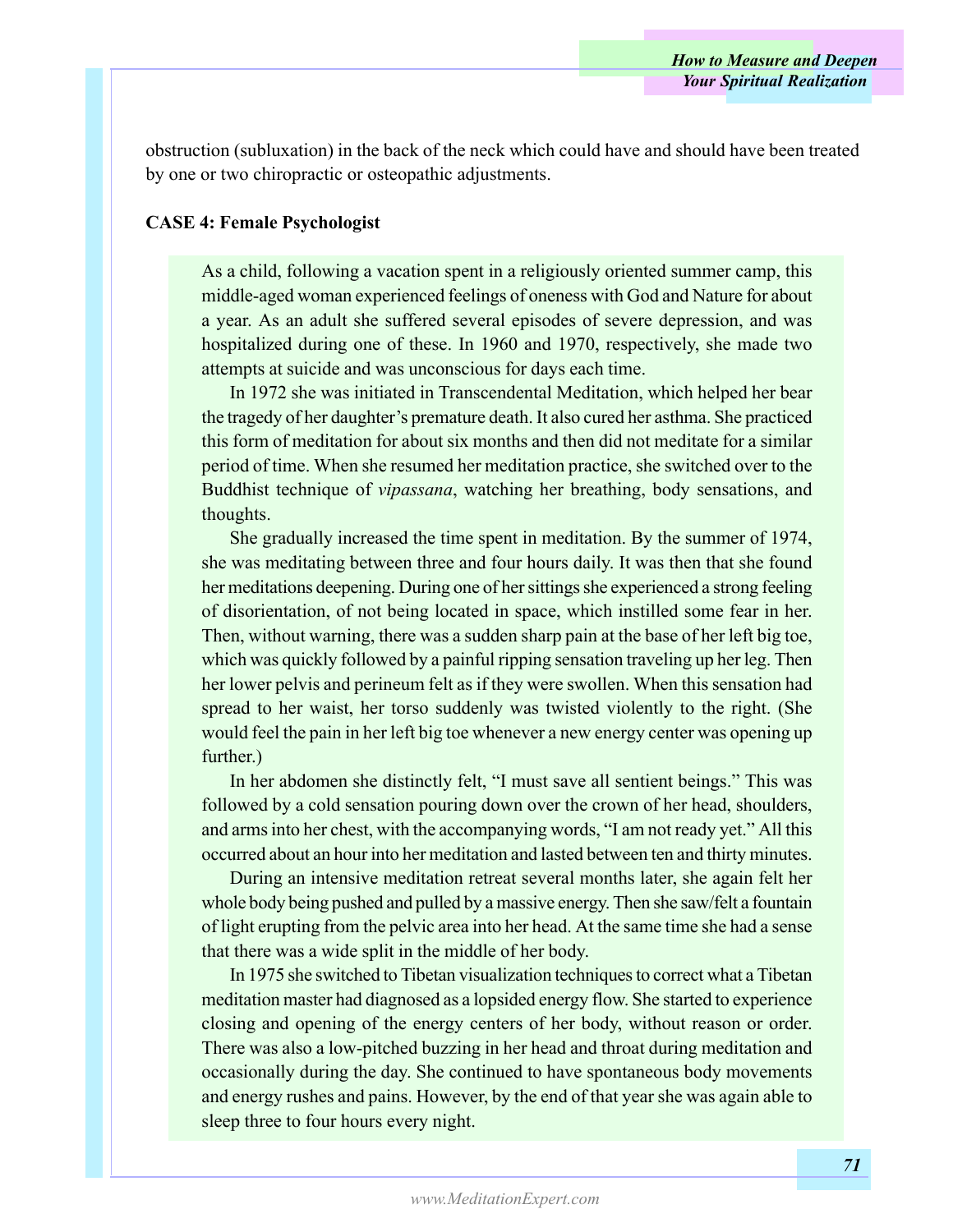Subsequently she went to Swami Muktananda for spiritual guidance, after having seen him in dreams. He gave her a mantra and asked her to focus on her head, not her body, as in vipassana. She started to have more spontaneous body movements but the pain and fear lessened and feelings of ecstasy and bliss increased during meditation. She also experienced more tingling sensations and heat phenomena, particularly in her lower back and hands.

She began to see how there was a strong part of herself that was negative toward her own growth and spiritual maturation. But it was not until 1987 that she began to consciously work through the problems of her childhood that had proven formidable obstructions in her psyche.

In a recent follow-up interview, she reported her old kundalini headaches are persisting but the energetic disturbances have gone. She is now experiencing many spiritual connections with living and dead teachers. Psychic phenomena are occurring more frequently, and in particular she has developed the ability to heal instantly on occasion.

Let us examine how this case differs from our previous examples. For instance, there are very clear signs that this individual, who spontaneously repeated the vows of a Buddhist to "save all sentient beings," had practiced spiritual cultivation in a previous life. It is unfortunate that she was unaware of the principle of emptiness which would have enabled her to make substantial progress in her present cultivation practice.

If this woman had known about the principle of emptiness—attaining a state absent or empty of discriminative thought by just letting everything go without mentally attaching to it—she could have made tremendous progress in cultivating her chi and mai. However, this possibility would have depended upon whether she had enough merit to progress in practicing the traditional prajna-emptiness teachings of most spiritual schools.

As to her physical condition, her experiences suggest that she needed chiropractic adjustments in her neck and in the region of her pelvis. As to the cultivation instructions given her by various teachers, let us refrain from commenting too much. Just note that the Zen school always says that there is a gate of no-gate which does not use any practice at all, so why should you put another head on top of the one you already have? It is just too bad that this practitioner did not encounter someone who could teach her about the prajna wisdom path of forgetting both mind and body. As the text *Tao and Longevity* points out, a cultivator may sometimes

have the feeling that there is a strong force moving with difficulty along the spinal cord which is prevented from pushing upward. One may also hope that these forces will push through the obstruction so that one can finally feel relaxed and comfortable. In Taoism, this phenomenon is called the River Chariot which rolls to the location of the *Chia Chih*. This occurs during the process of opening the *Tu Mai*. This is the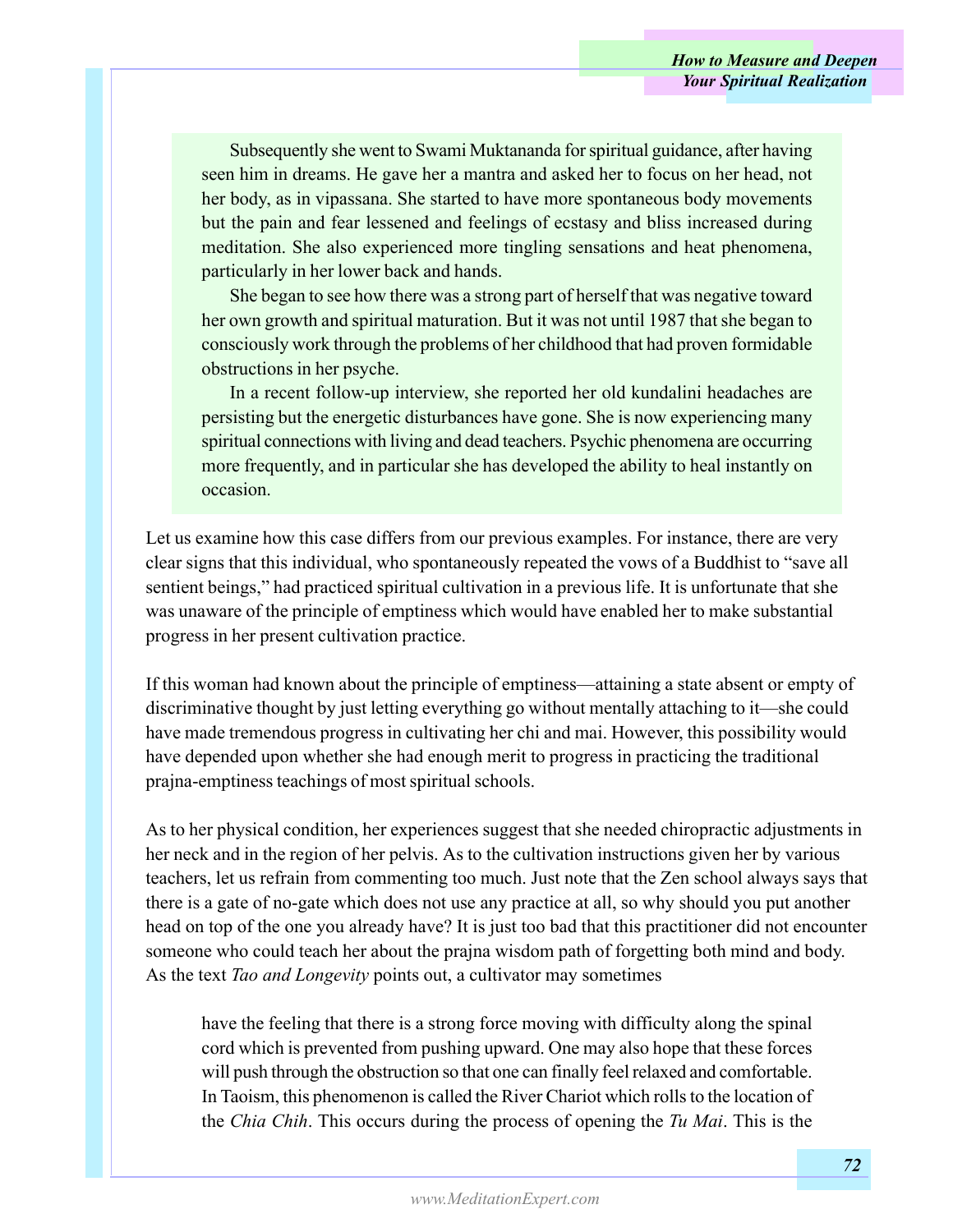stage where the *ch'i* starts to reach the Huang Yang point.

If one cannot release his mind and attain the state of forgetting the body, the pressure will become stronger and stronger. Whenever this phenomenon occurs, a person's attention will automatically focus on the back and one may attempt to use the force of consciousness or imagination to push the pressure upward. Because of the concentration of attention here, the brain and stomach nerves will become tighter and tighter. The heart will contract and the uncomfortable feeling in the back will be increased.

Some schools of Taoism teach one to guide the *ch'i* with consciousness, to push it through or to drive it. Students are to imagine the progression of the River Chariot and engage in taking deep, long, but tiny breaths (6 x 6, thirty-six deep breaths; or 9 x 9, eighty-one deep breaths) which numerically match the Big and Small circulations of heaven. Or they are to use some Taoism or yoga exercises to guide the passage of *ch'i* through this location.

Although these direction exercises have a temporary effect and make one feel that something passes through the *Chia Chih* to rush up to *Yu Chen* (i.e., the back of the head), it is only the mental force that changes the physical feeling, but *it is definitely not the phenomenon of chíi passing through the Chia Chih*.

If one can attain the state of "forgetting his own body," or apply his wisdom in an attempt to forget his feelings and remain quiet without taking any mental action, then there will be a moment when suddenly, like a switch making a contact, all the tension is gone and the mind and body are loose and at ease. From this turning point one will experience the state of breadth and brightness of mind and fullness of spirit. A person whose back is humped at this stage will naturally straighten his waist and back, stretch his chest, and his breath will become smoother. For those who are born with advanced scoliosis or who have it as a result of an external wound, this is a difficult situation.

At this stage a person will be so charged that he will not fall asleep easily. Since he may be used to sleeping at a fixed time, he might assume that he has insomnia and feel frightened. It should be understood that this is not the insomnia of ordinary people. One should let nature take its course. If one cannot fall asleep, just don't go to bed.5

What about the practitioner who sits quietly and never has any special sensations? Not having any special reactions from meditation practice can be due to the fact that you do not have any serious illnesses inside, or that you simply have not put in enough of the correct form or effort. In most cases it is due to a lack of progress due to infrequent or improper practice because when you truly start to make progress in cultivation, you will feel all the vital energies within the body. It is hard to comment on these matters and put forth general principles because each case is an individual matter.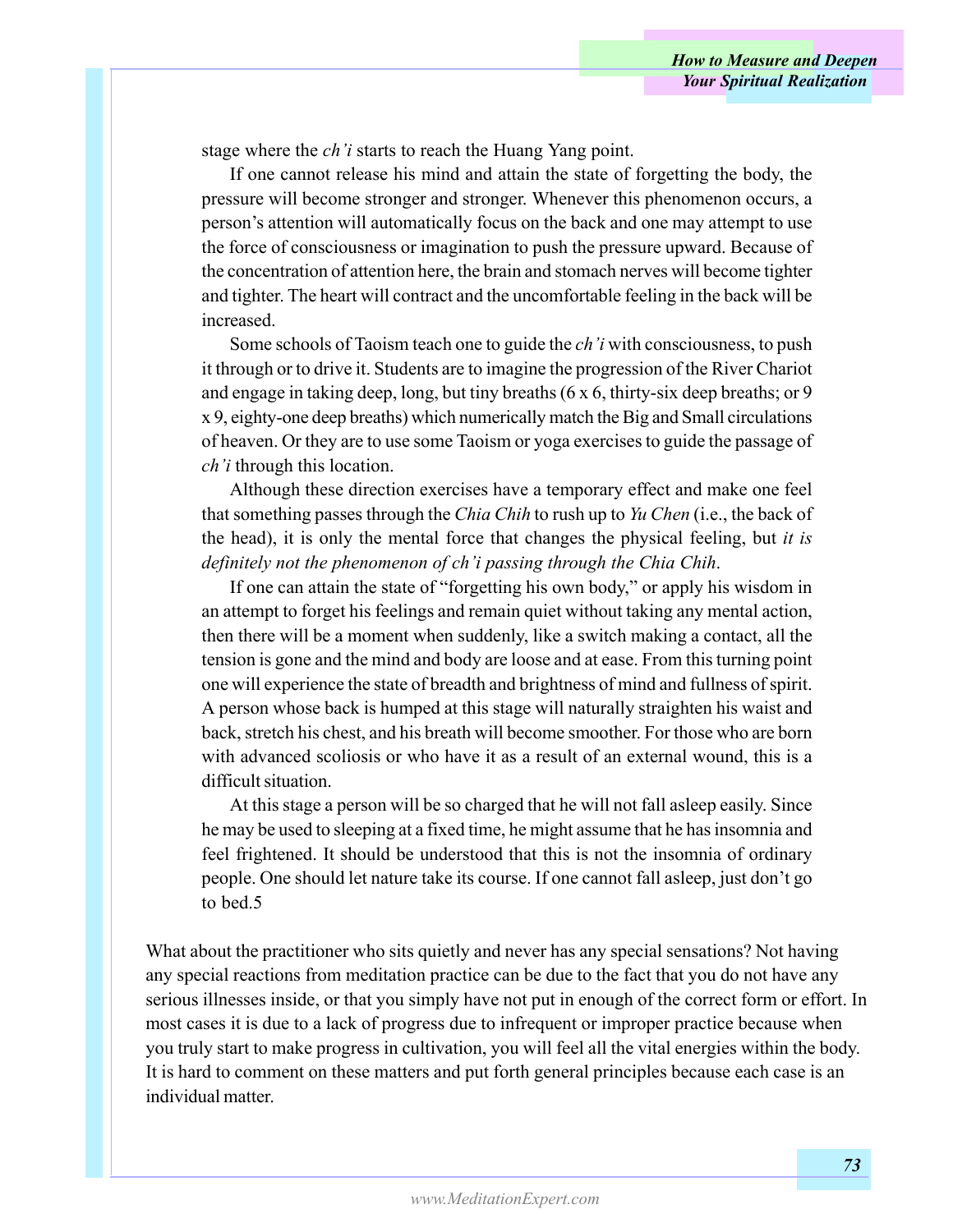Actually, not having any sensations is already a sensation. The *Diamond Sutra* also says: "Whoever seeks me in appearance, or seeks me in sound is going astray and missing the Tao," Hence, there is nothing to worry about when you sit in meditation and nothing special occurs. Just remember that this is also correct. But you should also remember that you will eventually begin to feel your chi inside after start making genuine progress in igniting the vital energies of your physical nature through meditation progress.

#### **CASE 5: Male Computer Scientist**

This man is now in his mid-twenties. At age nine he suddenly developed shooting pains in his genitals and lower abdomen. When in bed at night, he would feel a strong force pushing its way down his throat. This was accompanied by perceptual distortions. A physician tentatively diagnosed hypoglycemia.

In his early teens, he and his friends experimented with hypnosis, and he discovered that he could easily dissociate from reality. One day, in his sixteenth year, while sitting quietly, he suddenly started to tremble uncontrollably, and his body became very hot. His abdominal pains returned with full force, accompanied by nausea. After a bowel movement these symptoms subsided. The next day, again while sitting quietly, he had an out-of-body experience (OBE). He had undergone a marginal OBE state when he was younger. On this occasion, however, he was able to move around the room very easily and to view his resting body very clearly. He became alarmed and by moving his arm was able to slip back into the body. For several weeks after this incident his world was collapsed and he felt he was going insane. He dissociated many times in school.

Later, during the fifth session in a Rolfing series in which his psoas muscle was being worked on, he had a strong emotional discharge, with a lot of crying and violent shaking. He felt the immediate need to ground himself. Suddenly there was a terrific energy, which felt to him like a fire hose that was being forced into his perineum and up his spine. When it reached his head there was a feeling of infinite space all around him and inside his skull. He also felt a sensation of a hole being bored into his forehead. All the while there was a display of colored lights around and inside his head. Upon the "penetration" of the forehead, he felt a great current of air rushing through the opening. This was followed by an infinite peace in infinite space.

Subsequently he suffered, as he sees it now, from the delusion that he was enlightened and that this infinite space and otherworldly focus were the only truths for him. A Zen master later told him that during that time he had been in a satori [samadhi] state.

At age eighteen he developed debilitating pains in his solar plexus. These were alleviated whenever he allowed his body to spontaneously assume various postures. Only later did he learn that these were yogic *asanas*. It was then that he started a program of yogic practices, including breath control, that he still follows every day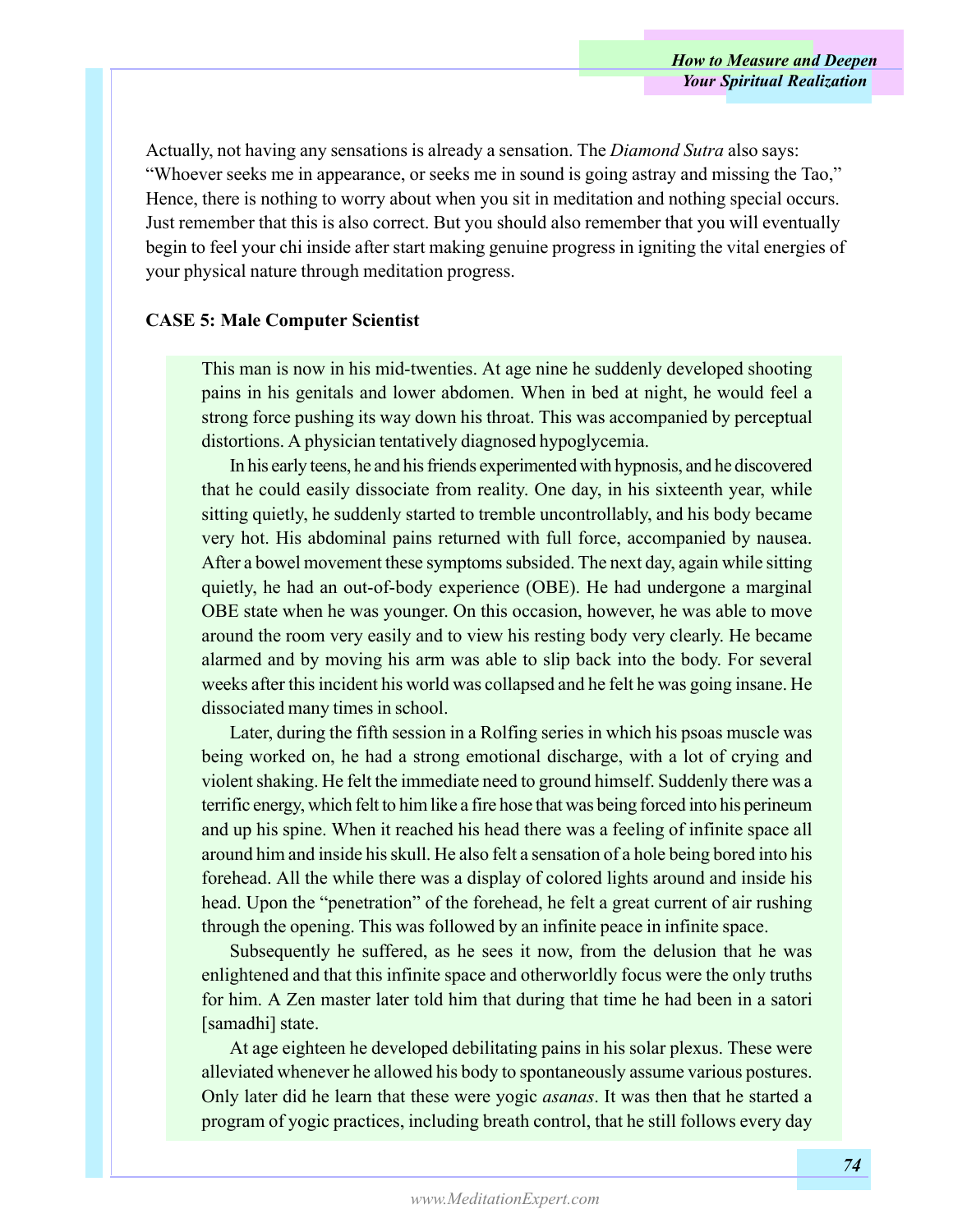for at least two hours. He was hoping all this would speed up his regaining the condition of satori. He also began to read spiritual literature.

Five years later he discovered the writings of Da Love-Ananda (Da Free John). In the midst of his study of these works he noticed a remarkable fullness in his abdomen and then his belly felt on fire for hours. To his surprise he noted that his girth had increased by four inches, without any gain in weight.

Soon afterward he became a student of Da Love-Ananda. He began to realize that his intense yogic practice was born out of the terror of dying and an attempt to remove himself from the stresses of life. He no longer suffered from the delusions of being enlightened and also saw how he had not the slightest inclination toward surrendering the stronghold of the ego, which is the single most important precondition for enlightenment.

Then he had his first formal "sitting" with Da Love-Ananda. Upon looking at his teacher, who was seated before hundreds of people, this young man was suddenly possessed by the demonic urge to utterly destroy this being. He found it incredibly difficult to restrain himself from attempting a violent assault. While he was struggling with this irrational impulse, Da Love-Ananda made eye contact with him, and he was immediately thrust into his familiar state of blissfulness and infinity. But this time he was not alone. There was a complete merging with the teacher in an enclosure of love. This was the first time he had ever had such an ecstatic experience of being in this space of love and unity with another being. At this moment the though arose in him, "I can't wait to tell my wife this." That very second it all stopped.

Gradually he became more open to this new relationship and learned to trust it. But time and again, he would rupture this by claiming credit for his condition. For a period he became acutely conscious of playing with his energy flows, as if he were masturbating with his nervous system. At other times he would enter into out-ofbody states and immediately feel that this too was only an indulgence. He is now dealing with his residual resistances creatively, always reminding himself to return to the naturalness of the spiritual relationship with the teacher. Occasionally his old fears arise, but they are no longer as severe, and he is now more capable of allowing them while simultaneously locating within himself the bliss and equanimity that lies beyond fear.

This particular case represents a great advance in spiritual progress over our previous four. This cultivator's foundation, perhaps due to work done in a previous life, is much stronger than the others. In fact, this is the first case in which we encounter anything similar to the real kundalini phenomenon; however, it still not the true kundalini.

The active nature of this practitioner's vitality was the reason why he felt pains in his genitals at age nine, and the reason he could have various unusual experiences by age sixteen. It is most probable that much of this progress was due to the fact that he was a "chaste youth" who rarely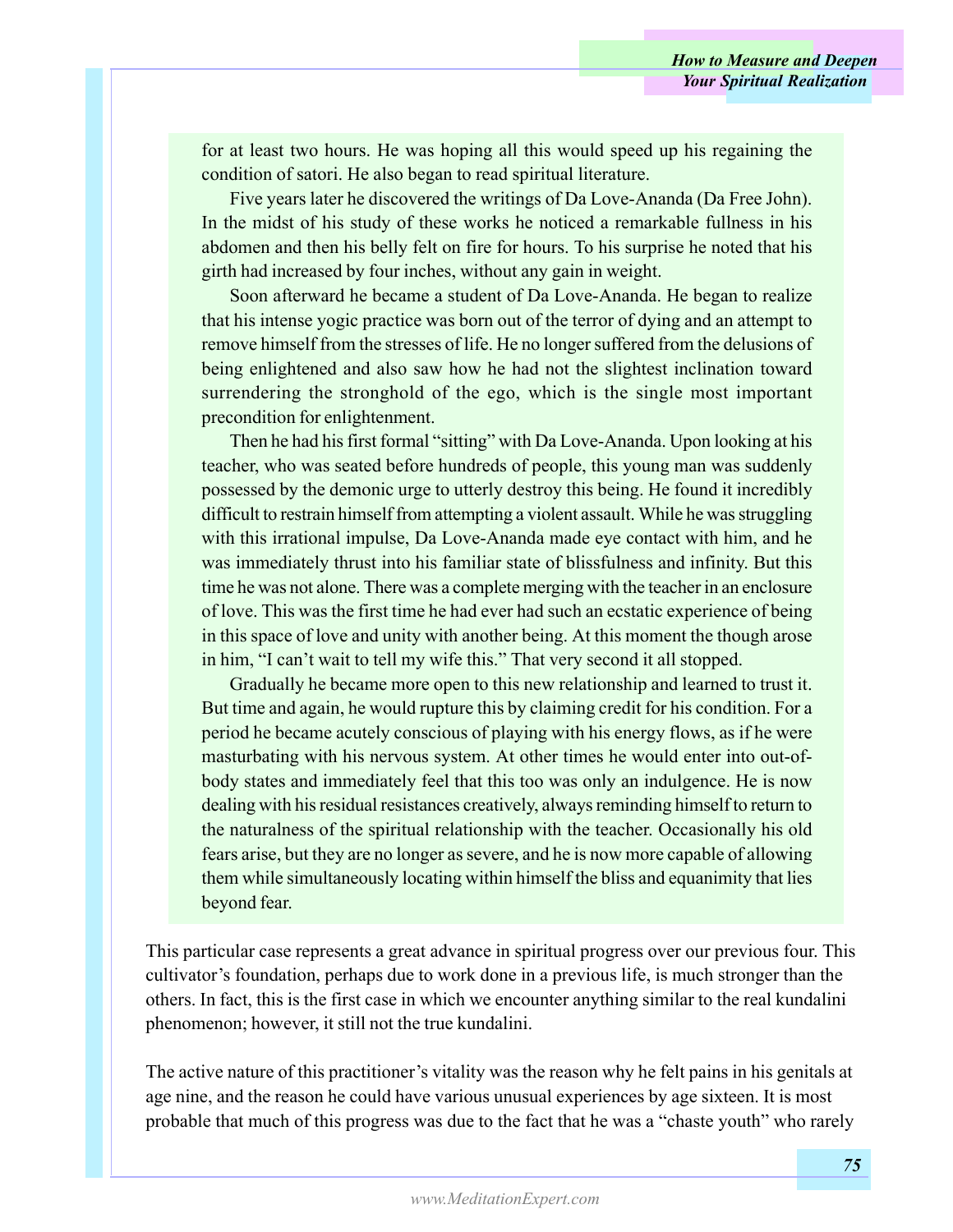lost his semen through wet dreams or masturbation. As we will later see in the cases of Han Shan and Ramakrishna, brachmacharya, or "no leakage" (celibacy) is an extremely important contributing factor to progress in spiritual cultivation, for as the *Surangama Sutra* says, "Trying" to cultivate samadhi without cutting off lust is like cooking sand trying to make rice. It cannot be done." In regards to the doctor's mis-diagnosis of his cultivation experiences as hypoglycemia, this also demonstrates how little Western medicine understands of cultivation kung-fu. Unfortunately this lack of understanding will still hold for perhaps a hundred or more years to come.

Despite the experiences described, this individual certainly did *not* yet open his *jen mai* or *tu mai* chi channels, nor did he actually succeed in cultivating his physical chi either. Even so, because of his strong vitality, his meditative experience was close to matching the infinite space samadhi, which is a high state of mental concentration known to many spiritual traditions. The Zen teacher he consulted acted in a most excellent manner by revealing that this experience was not enlightenment, but was simply a particular type of samadhi. Unfortunately, this practitioner's karma with his teacher was not so good; otherwise, he might have been guided to a stable stage of samadhi at an even higher stage of realization.

All the other sensations this individual experienced were undoubtedly a result of his strong vitality, which generated symptoms similar to the real kundalini phenomenon. If this practitioner had enough wisdom and the proper guidance, his progress suggests that he could reach a much higher level of samadhi and possibly attain enlightenment. This is because the infinite space samadhi properly belongs to the Realm of Formlessness, and is very difficult to attain. Any individual who can reach this realm so easily shows that he has tremendous merit and cultivation roots.

While none of these cases so far have talked about the practitioners' sexual behavior, this is an extremely important topic in cultivation matters. While Westerners now teach young children that it is okay to masturbate and lose their jing by doing so, there is no teaching more destructive nor misleading than this on the path to spiritual attainment. This is not something you want to encourage.

Yes, the habitual pulls of sexual desire are strong and deep, but you should not encourage these habits if you want people to have healthy bodies or make spiritual progress. It is only when the vital energy of the body accumulates, through the practice of nonleakage and restraint, that it becomes strong enough to open up the obstructed chi channels within the body. In fact, most individuals have trouble attaining the first dhyana of cultivation even when they do not lose their jing through sexual activities, so to lose this energy makes the situation even worse. The improperness or properness of this has many dimensions, one of which has nothing so much to do with naturalness or desire and whether it is right or wrong, but which is a matter of losing spiritual energy.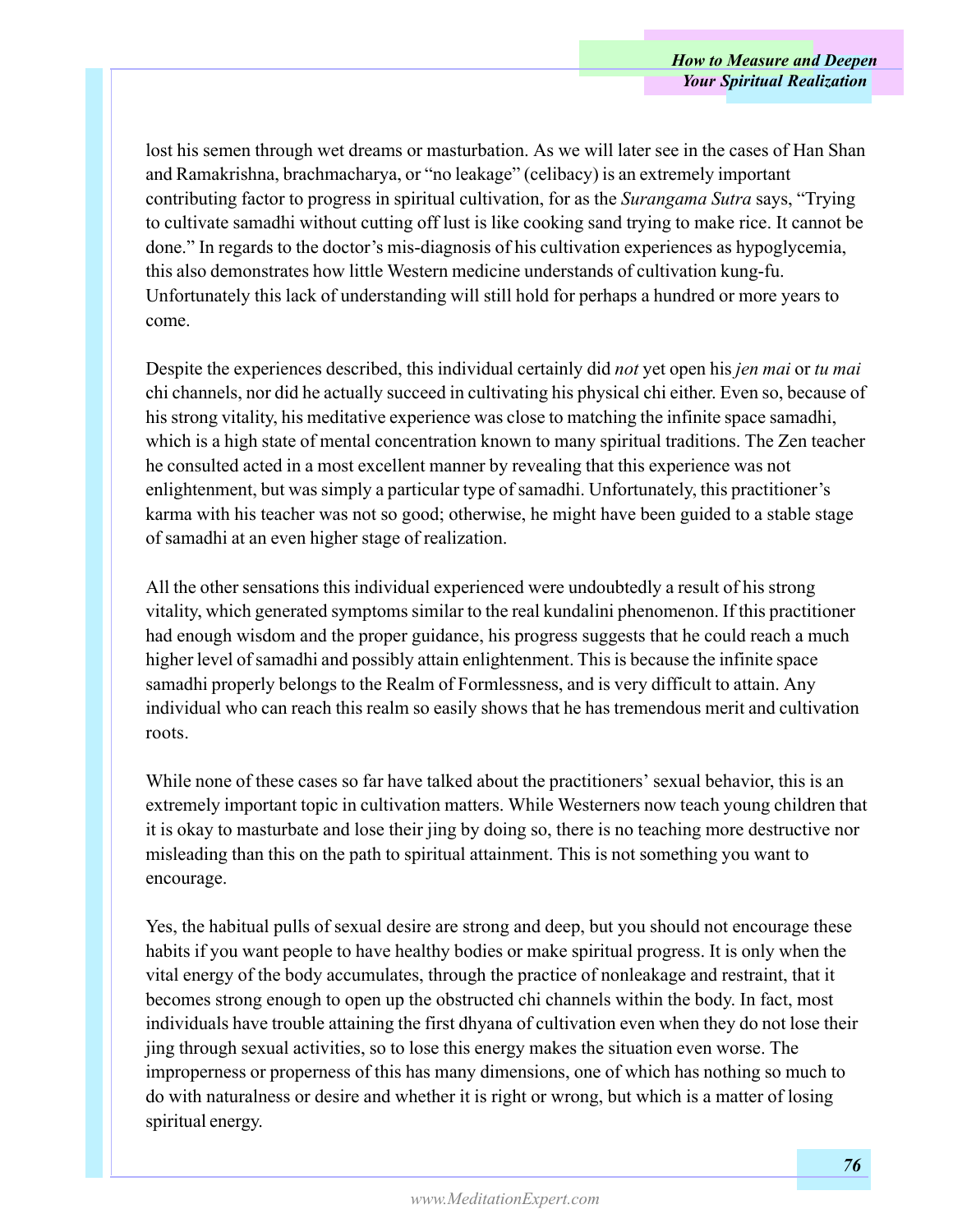Unfortunately, ordinary people often do not know better than to squander their normal build-up of sexual energy, especially young adults who are advised to masturbate rather than transform their jing into chi for the benefits of health and spiritual progress! Thus, few seem to make genuine progress in spiritual cultivation these days, and everyone wonders why. Even if someone were to become a monk, priest, nun, or rabbi, *their spiritual striving will amount to little unless they can refrain from losing their jing, and transform it into chi by cultivating the mental emptiness of discriminative mentation*. From the point of view of attaining samadhi and spiritual progress, unless you can accomplish this necessary transformation of jing to chi by cultivating emptiness, then celibacy for spiritual purposes is practically useless.

There is also an interesting point from this case which keeps popping up time and time again, which is the fact that several practitioners have felt sensations in their left big toe, which often manifested as pain or swelling. Shakyamuni Buddha commented on this phenomenon thousands of years ago, telling people that when performing visualization practices on their skeleton, they should always start their visualization concentrations by focusing on the left big toe (see the *Chan Mi Yao Fa Sutra*).

The reason behind these instructions is that the left big toe has an extremely strong relationship with the brain. Obviously, the brain is a vital area in cultivation. Furthermore, the chi routes down the insides of the legs and reaching to the toes are some of the hardest chi channel meridians to open. Opening them requires this extra bit of cultivation concentration. Another reason we concentrate on the left big toe in visualization practice is because one of the most important of the primary mai terminates there. For instance, you can only become a Taoist Immortal if you open the chi routes to the bottom of the feet.

The sensations within the toes also have to do with the termination points of certain major chi channels within the physical body. The Esoteric school often teaches that there are twenty-four major mai in the body, grouped into three sets of eight. These twenty-four major mai each subdivide into three minor branches to produce a total of seventy-two minor mai, and each of these in turn sub-divides into 1,000 mai. Thus, figuratively speaking, we have a total of 72,000 mai, or nadi, within the body. Hatha yoga uses the same figurative number as well, although the *Shiva Samhita* of Hinduism says there are 350,000 nadis in the body, while the *Prapanchasara Tantra* says 300,000; all you have to know is that there are a lot of these tiny energy channels since they span everything like nerves and blood vessels.

The modern practice of foot Reflexology also confirms the relationship between the left big toes and the brain, especially the pituitary and pineal glands in the head. The fact that these meditation practitioners in our cases always mention this toe simply complements what Shakyamuni said ages ago. As to the reason these meditators first experienced sensations on the left side of their bodies, it was due to the fact that the left side corresponds to the chi portion of the body, whereas the right side corresponds to the blood. The functions of the left and right chi channels,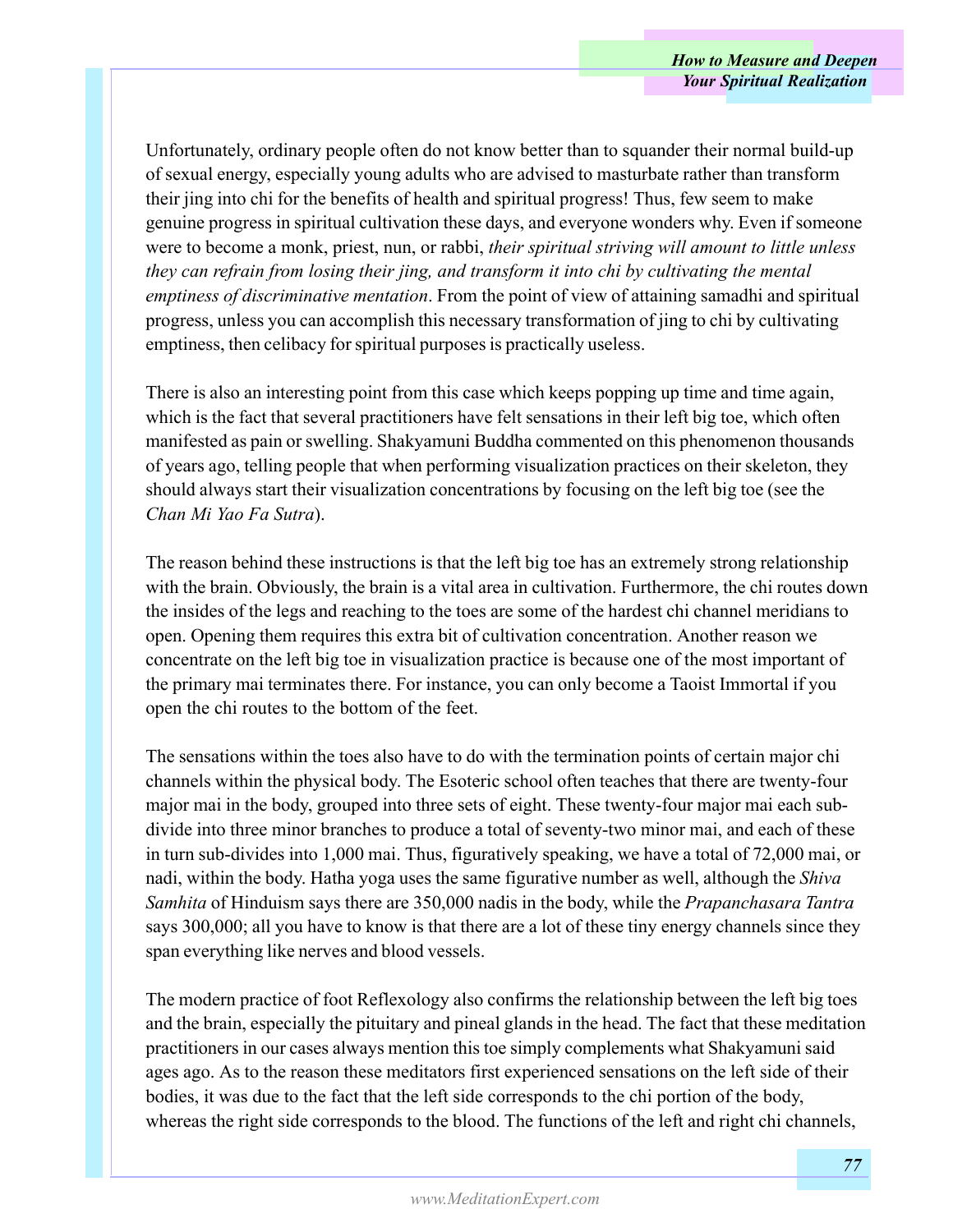or ida and pingala energy meridians which run through the body, are responsible for this attribution. Hence, it is normal, as a general rule, for chi to first become activated on the left side of the body, since the nature of yang is arousal or movement. Thus, we have the usual emphasis on the "left side and big toe" as Buddha stressed.

It is another matter entirely when various practitioners feel that this or that chakra or energy center is opening or has opened. This experience is normally just a phenomenal sensation and not the actual opening of the chakras. When the elements of the physical body are not properly attuned, and the body is not in good shape, it is normal for the chi channels to make the body to shake or experience other sensations. Some people may experience spontaneous movements, or want to cough or burp to release their discomfort as the chi opens up obstructed passageways. In general, people with internal diseases or large obstructions experience large reactions, while people who are healthy and have unobstructed chi meridians experience slight reactions or none at all.

The *Hatha Yoga Pradipika* tried to summarize all these matters by saying, in regards to pranayama (breath cultivation) practices, "At the first stage perspiration breaks out, at the second stage the body trembles, and at the third stage the prana reaches the head." Of course the process is more complicated than this, and there are many variations as explained in *Tao and Longevity*, but you can see how, generally speaking, this information is correct.

To suppress any of these experiences is not good for your health, for trying to tighten yourself or push these phenomena away only impedes the development of spiritual progress and the transformations necessary on the spiritual path. You experience these things in the first place because the body is trying to clear blockages and internal obstructions to the flow of vital energy. The more you let go of the body, the quicker the work will become finished and then these phenomena will disappear. If you ignore your body through detachment, or go even further and forget that you even have a body because of emptiness meditation, these phenomena will arise and then quickly go away. After the body is properly attuned, which will happen naturally through perfect relaxation, such experiences will disappear entirely.

When the body's chi channels and chakras open, and I mean *really* open, it is usually accompanied by tremendous pain. Why? Because throughout our growth we accumulate so many poisons in our bodies, and the strong force that is required to push through these obstructions and eject them from our physical nature causes discomfort during the spiritual stage of physical purification. This explains the great pain genuine cultivators feel when their mai and chakras finally start to truly open on the spiritual path. For instance, when the heart chakra is opening up, you might even feel like you are having a heart attack. As another example, the Second Patriarch of Chinese Zen thought he would die when the chi was trying to penetrate his skull because the pain was so terrible, but a voice from the sky said to bear it a little longer because the chi was only penetrating through and subsequently transforming the bones of his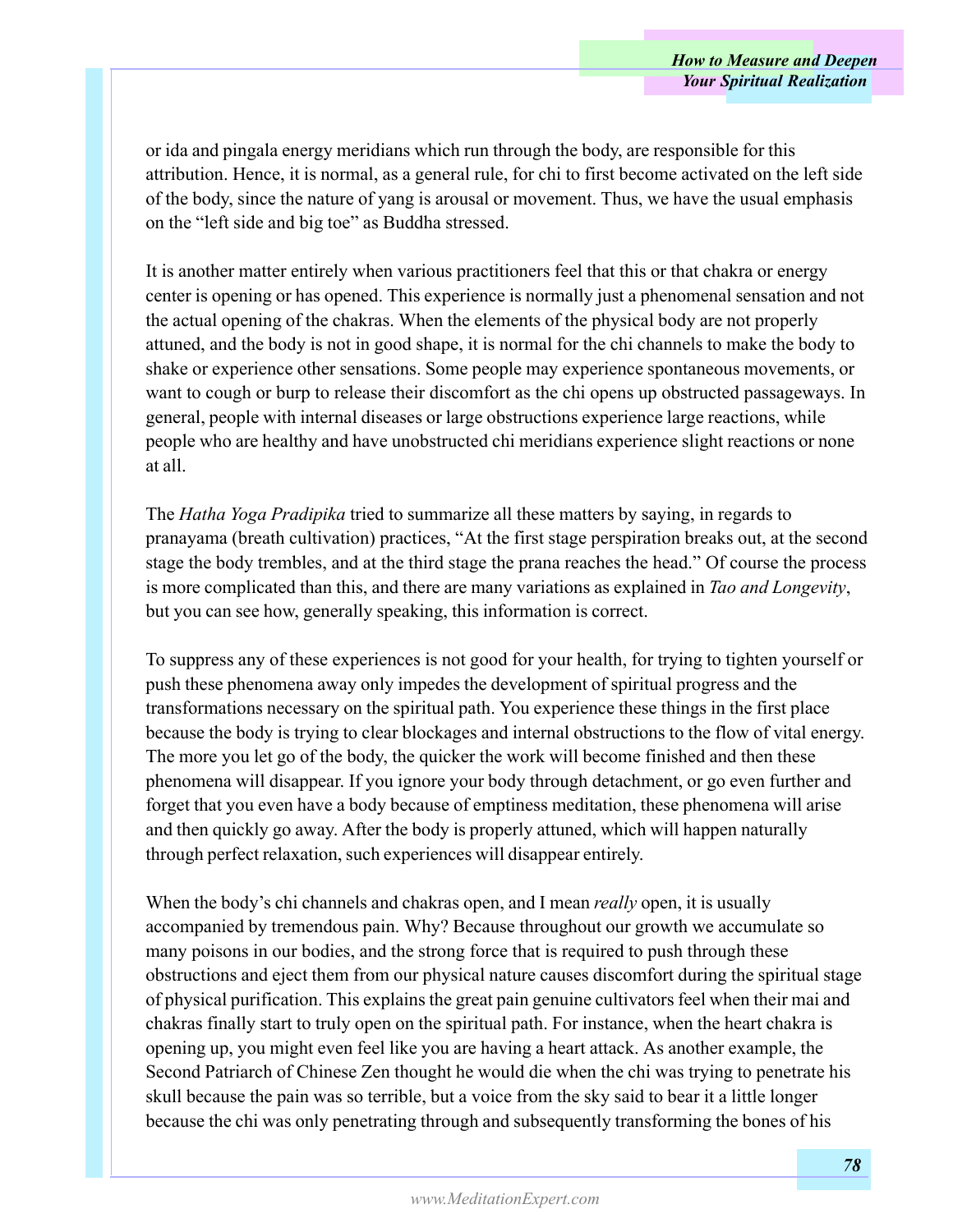skull.

All of the ancient masters lived in an era where natural foods were the norm. It was an era without chemicals, pesticides, herbicides or food additives, and yet they still had to go through intensive detoxification, involving painful eliminations, so that poisons in their bodies were eliminated. So do not believe that eating organic produce will solve this problem. Even babies born to organic-eating vegetarian parents will have inherited poisons and obstructions in their body as a result of the fact that they have inherited a human birth.

The process of clearing the mai will arise for everyone. Only the Buddhas, Bodhisattvas, and high stage adepts who are born into this world through a flower will have clean mai to start with, but this type of birth is a very rare occurrence. For other ordinary beings like us, we can exercise, do breathing practices, ingest certain internal detoxification and cleansing supplements like glutathione, alpha-lipoic acid and N-acetyl-cysteine, while using meditation to help transform and purify our physical bodies. Every little bit helps.

The force which arises to clear obstructions in the body does not come from chemicals, but is generated naturally when we accumulate our jing and chi. Unlike what New Age cultivation schools try to teach, we cannot produce this force artificially nor should we try to mentally construct or guide it. After all, the mai are so incredibly thin that despite what many cultivation schools tell you, the chance of grabbing them correctly, and guiding chi through them, is absolutely nil. The only thing a practitioner can do is *forget the body entirely and then things will proceed naturally and perfectly without need of outside interference or intercession*. The force necessary to clear any obstructions will, because of cultivating an emptiness of discriminative thought, arise naturally and then act on its own. All we need to do is have faith in the process. Nature is not wrong in what it tries to accomplish, especially when the Buddhas and Bodhisattvas are helping us.

This is a particular point of dispute between the Zen school and school of Esoteric Buddhism, whose methods represent a mixture of Taoist teachings and the teachings from various schools of Indian yoga. The proponents within the school of Tibetan esotericism like to laugh at the Zen school, saying, "How can you achieve enlightenment if you do not transform your body? This is what you are missing, and that is why our school is much higher than yours."

The Zen school, on the other hand, simply tells people to match their thoughts with their breath, because in doing so, the central channel will open naturally. By calming your breath and matching this calm with emptied thoughts, the central sushumna channel (*zhong mai* in Chinese or avadhuti in Tibetan) will open naturally and your body will be transformed without having to resort to all the artificially contrived practices of the esoteric schools. But *the process is so simple that people do not believe it*, which is why the Tibet school, Indian yoga and Taoism have invented all their strange techniques and methods. So who should be laughing at whom?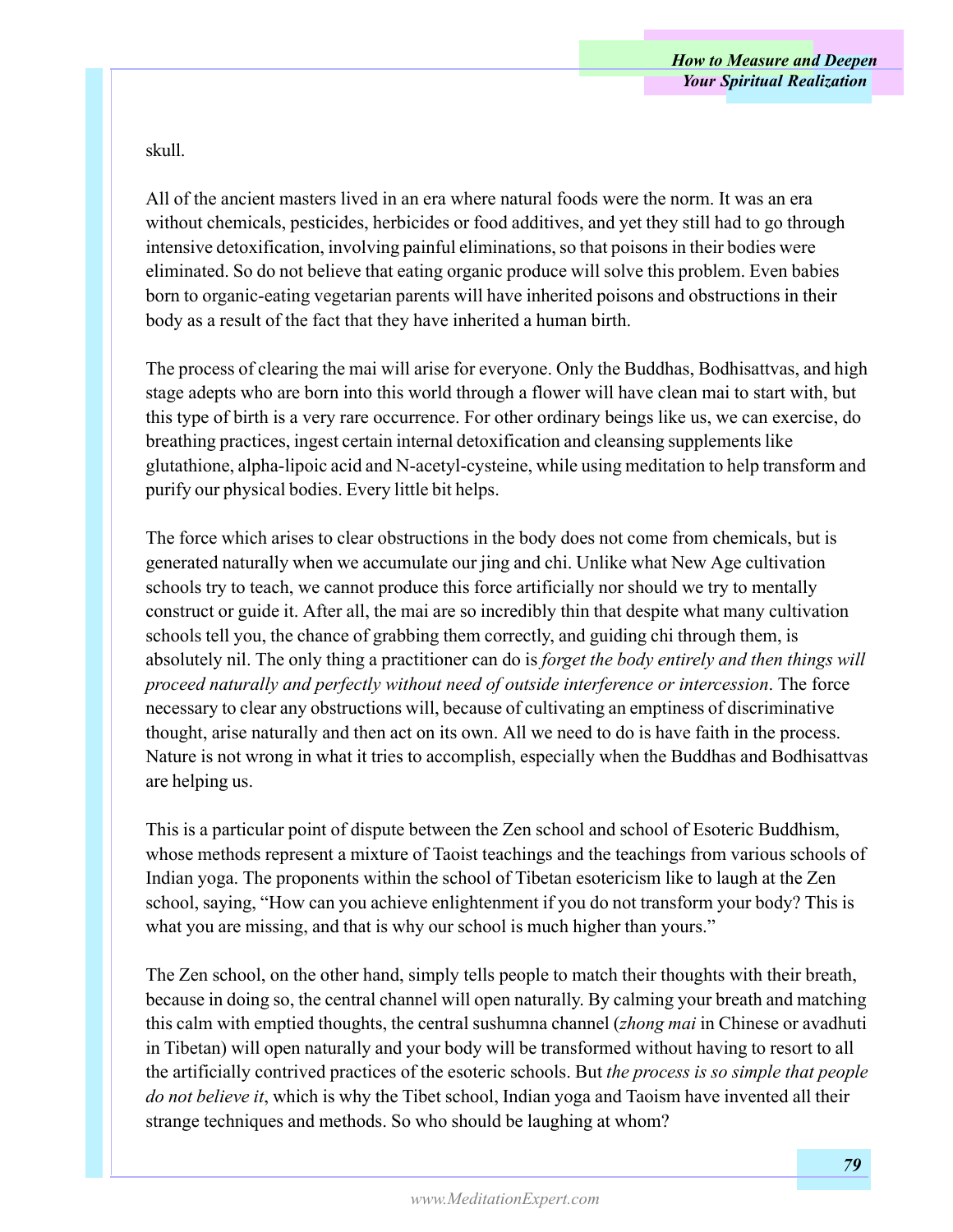Another misconception to correct is that the real kundalini energy is not hot like fire, but is more akin to a feeling of blissful, peaceful warmth in each and every cell. Thus, the genuine, real and true kundalini phenomenon can be compared to *the natural warmth of a healthy young baby*. When you feel that your chi is hot, that is partially because your yang chi is naturally warm, but the extra degree of hotness *represents a frictional force (or infection) involving the four* elements in the body, or it may be due to a blockage in that region's energy meridians. Hence, when you read stories of meditators getting very hot, in most cases this is not the real kundalini phenomenon but just the *frictional heat* generated as your real chi struggles to push through internal obstructions.

As another example, Indian yogis sometimes eat bitter herbs during their cultivation practice because they help cool down the heat generated through their use of artificial, forceful techniques (such as *kumbhaka*) to ignite the chi energies of the physical nature. Several Christian mystics were also known to use buckets of water in order to cool themselves from the results of their spiritual practice, for the transformations of *incendium amoris*, or kundalini, can really be that warming.

This is a good time to explain a little of the actual kundalini phenomenon, which we will discuss in great detail much later. *The Kundalini Experience* has summarized four of the classical characteristics of kundalini for us, as mentioned by Swami Narayanananda:

- (1) There is a strong burning, first along the back and then over the whole body.
- (2) The kundaliniís entrance into the central spinal canal, called sushumna, is attendant with pain. Swami Narayanananda makes a special point of mentioning that this and any of the other disturbing phenomena should not be taken as a sign of disease.
- (3) When the kundalini reaches the heart, one may experience palpitations.
- (4) One feels a creeping sensation from the toes, and sometimes the whole body starts to shake. The rising sensation may feel like an ant crawling slowly up the body toward the head, a snake wiggling along, a bird hopping from place to place, like a fish darting through calm water, or like a monkey leaping to far branch.

To understand these comments, and the cases before us, we must first recognize that these descriptions are a bit incomplete. For instance, according to the Tao school and school of Esoteric Buddhism, an actual kundalini arousal can be of two types—a yin type or yang type. The correct yang type of kundalini phenomenon, which is born from emptiness, feels warm and peaceful. The yin type, which produces burning sensations, is usually due to abnormal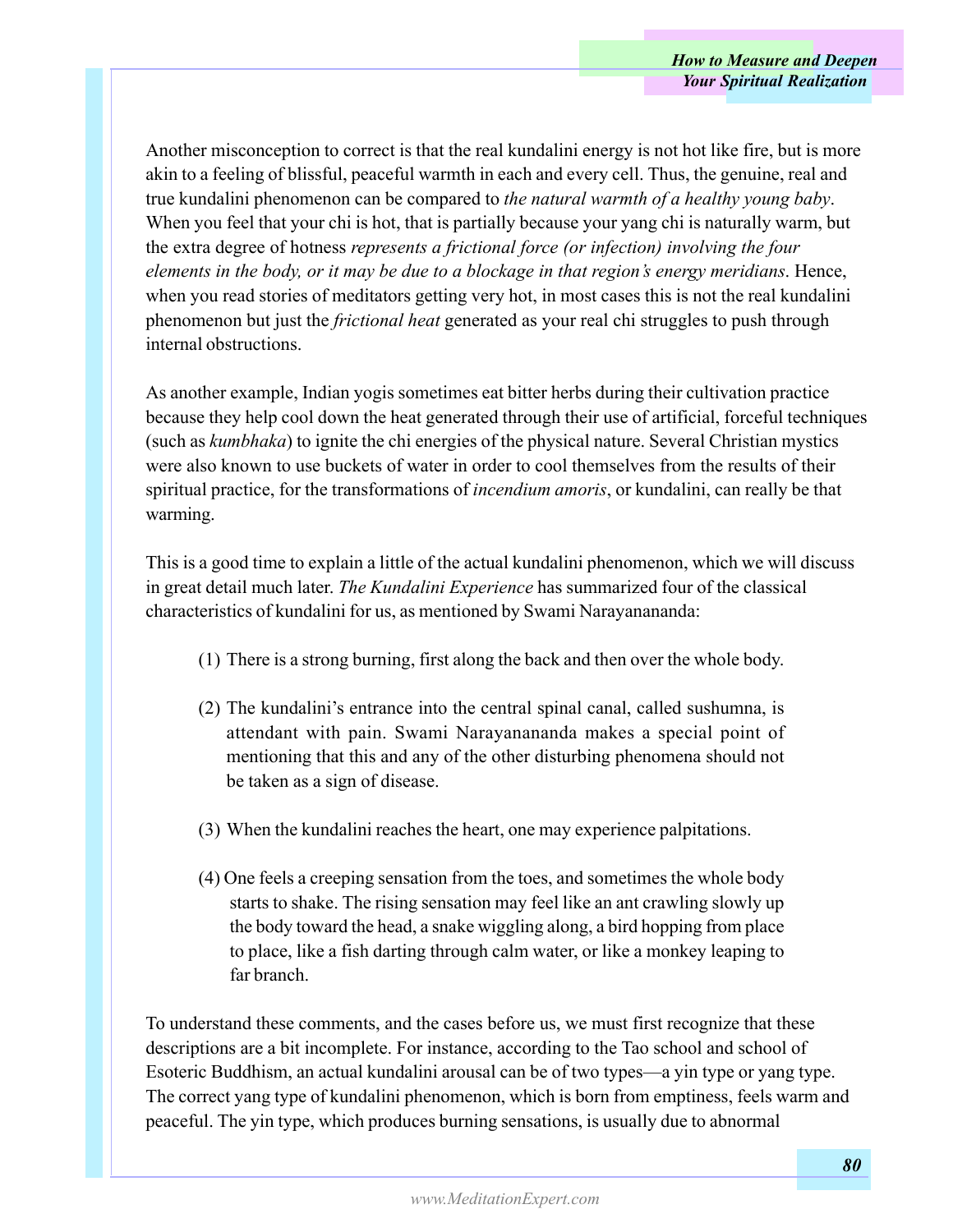awakenings that are forced and which do not involve a true mastering of mental emptiness. For instance, Chinese medicine typically refers to fevers as internal yin fire, and this accounts for some types of "kundalini experience." On this point, we must note that Chinese culture calls the Emperor a "yang fire" while his officials are called "yin fire," meaning yin fire experiences are not the real kundalini phenomenon.

Generally speaking, people who meditate are typically entertaining some scenario in their minds, and so they only experience the yin type of awakening. The yang type of experience can be identified from the fact that it makes every cell of the body feel as if they are experiencing a warm, peaceful and cozy summer day. This is the correct and genuine kundalini phenomenon. Therefore, it is incorrect to say that kundalini arousal will always be hot or be accompanied by burning sensations, for in most cases this is just one's latent vitality working to clear the chi channels of their obstructions. The hotness is just a sign of friction from internal blockages.

Nevertheless, because most people who cultivate have been influenced by teachings in the yoga schools, they try to raise their kundalini artificially by forcing its initiation. They do not cultivate true emptiness and prajna wisdom, whereby it will arise naturally. So they cultivate force, from force they get friction, and from friction they experience heat rather than comfort. Even the Tibetans have translated the term for kundalini incorrectly by using the term "fire" rather than warmth, so this is a common mistake that people have been making for ages. Because of this mistranslation, many people misunderstand the nature of this phenomenon entirely.

Technically speaking, we must also note that the kundalini phenomenon does not originate from the back of the spine, but rather from the region of the perineum. To think that cultivation kungfu originates from the head rather than from below, as is claimed by another spiritual school called Anthroposophy, is also just plain nonsense and imagination. The kindest thing we can say for this view is that is just examining the results that have occurred because of preliminary transformations on the spiritual path.

Cultivation kung-fu can be compared to the circulation of the weather in the following analogy: the sun shines on a body of still water, the water evaporates and ascends into the sky forming clouds, the clouds collect and form rain, and the rain water falls and returns to its home in the earth. Thus, we have jing transforming into chi, the chi ascending through the *tu mai* to reactivate the pituitary gland hormones, the hormones descending through the *jen mai* energy channel, and the pattern cycling all over again. This is the nature of the kundalini activation, and you can clearly see that it does not start in the head.

Pain will usually accompany the progression of the chi as it initially enters and starts to clear any of the genuine chi channels that are most responsible for spiritual progress, such as the central, left, right, front and back chi channels. The pain we feel results because our bodies are not perfectly healthy, so before the central channel opens we will feel aching and discomfort as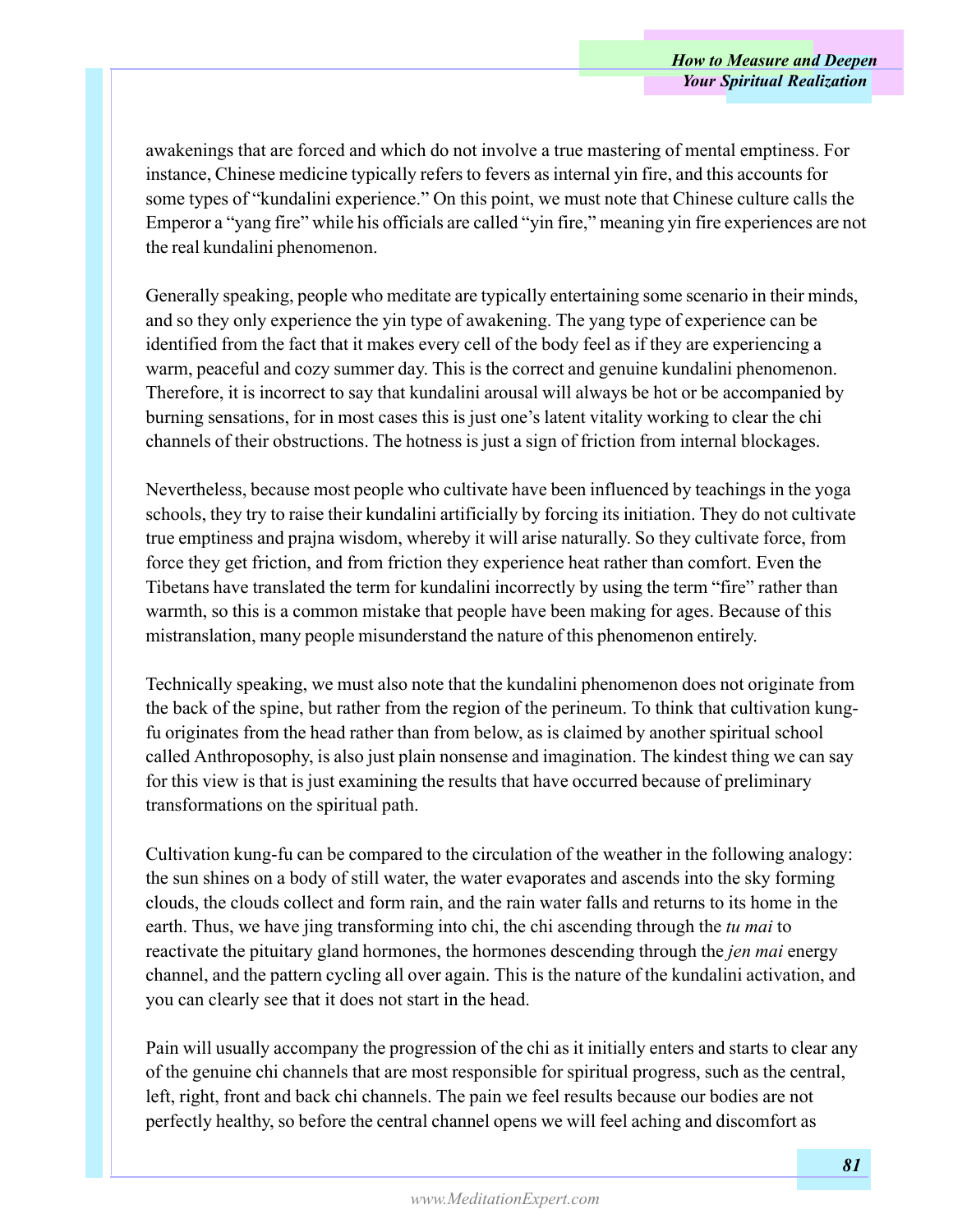various poisons and blockages are removed. Buddhism describes eight possible feelings which can arise from the movements of chi, including pain, itching, coldness, warmth, weightlessness, heaviness, roughness and smoothness. These eight are not all-inclusive descriptions, but rather general guideline indications.

When the chi actually progresses enough to reach the center of the heart chakra, an individual will typically feel anxious or nervous, and the heart may experience palpitations. If the heart chakra is really opening, a healthy practitioner may even fear they are about to die from a heart attack. If they can forget the body at that point, and give everything up, there will be a loud explosion in the room as the chi finally passes through this difficult region, after which the practitioner will be able to individually feel all eight petals of this chakra like little tongues one can move and exercise. Since it is said that six of the eight mai running from this region are usually blocked for human beings, the opening of the heart chakra will correspond to great progress in cultivation. It is a big accomplishment that is related to the attainment of prajna wisdom.

If you do not open the heart chakra, not only is it impossible to correctly engage in various cultivation practices (like the Taoist method of absorbing the essence of the moon), but more importantly, you will never experience your inherent great transcendental prajna wisdom. So, opening the heart chakra is not an easy affair. In fact, it only happens at very advanced levels of sustained meditation achievement, whereas the symptoms most people think of as chi passing through this region typically represent only a "semblance dharma" of attainment. They are not the actual opening of the heart chakra itself. Rather, they correspond to stimulation of the tiny subsidiary channels surrounding this region, which not the actual the heart chakra or central channel.

Low-stage practitioners as well as high stage cultivators, often deceive themselves when experiencing semblance dharma, or semblance kung-fu, and it is almost impossible to convince the stubborn or ignorant that their conclusions are incorrect. If you tell someone who has been working hard and who is fervently desiring progress that their experiences are not what they imagine, you are only going to be met with disbelief, denial and sometimes even hatred. If you tell people they are wrong, sometimes in response they will cling to mistaken notions with even stronger zeal. Even experienced Zen masters experience such troubles when teaching talented students, although talented students will usually thank their masters later for being so frank when they finally recognize their own mistakes.

When someone reads the description of a particular stage of cultivation, they will first try to match the symptoms reported with their own experiences, and then conclude they have attained that same stage, when they have only achieved a slight resemblance. It is like the experience of young doctors and psychologists-to-be who are studying the descriptions of various illnesses in medical school. Sometimes these students will match these descriptions with their own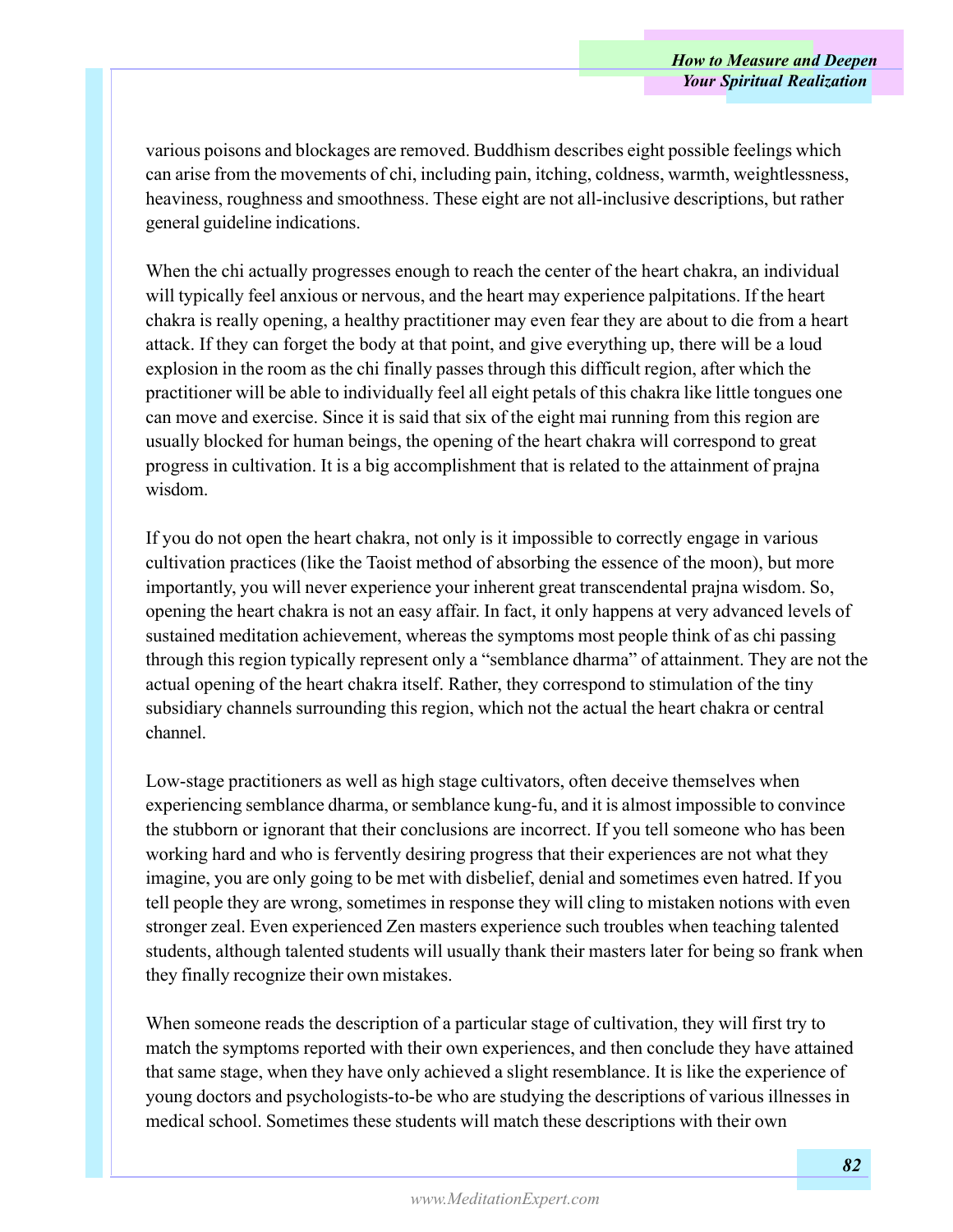experiences and then fear they have contracted all of these terrible diseases themselves.

Thus, there are countless people who think they have cleared their chi channels, opened the supreme bliss chakra at the top of the head, activated their kundalini, achieved the Taoist yangshen transformation-body, or even attained ultimate realization! People can believe they have attained all sorts of high cultivation stages when they have no level of attainment whatsoever. Unfortunately, most of these individuals are only cheating themselves because they are experiencing sensations of wind coupled together with great hopes and self-delusion. We cannot even begin to count how many people believe that they have opened their head chakra because some teacher said so, but yet are a little bit wiser and come asking for confirmation. We tell you truthfully: be careful, be careful!

Many people nowadays even employ the correct cultivation jargon within this net of selfdelusion, which is the result of their having been exposed to cultivation information, and which helps them to validate their own conclusions. One of the reasons for this book is to help clear up these misconceptions. There are even individuals who will use such information to deceive others, claiming they are a master because such-and-such an experience happened which they only learned about from the descriptions in some book!

In a case of semblance kung-fu, an individual's personal experiences will closely resemble an actual stage of cultivation although they will not reflect the genuine phenomenon in question. The most that can be said is that with a great deal of wisdom, merit and continued effort, the experiences of the practitioner can serve as a precursor to the actual phenomenon, which will manifest in the future. Thus, there are many continual "refinings" of a particular kung-fu experience which must be experienced over and over again before the genuine stage of accomplishment is finally achieved. However, a practitioner's hard work and merit will earn them an analogous taste of the final experience ahead of time.

Thus, even though one may experience pain concentrated in the area of the heart, accompanied by feelings of anxiety and palpations as one would expect with the opening of the heart center, this may just be the chi wind blowing around the region of the heart chakra and not the heart chakra or central channel itself. It might even be a medical problem such as a heart attack, so one must be careful of succumbing to misconceptions.

There are many people, in various cultivation schools, who feel they have opened the heart chakra and central mai because they previously experienced difficulties in this region which have now disappeared. However, this usually only indicates that a trickle of chi has been able to excite the subsidiary (minor) energy channels in this region, and even these channels have not yet opened completely. So to believe that you have opened a region because you experienced semblance kung-fu is an understandable misconception, but to believe you can open the chakras or mai through visualizations, music and concentration—as the New Age crowd suggests—is a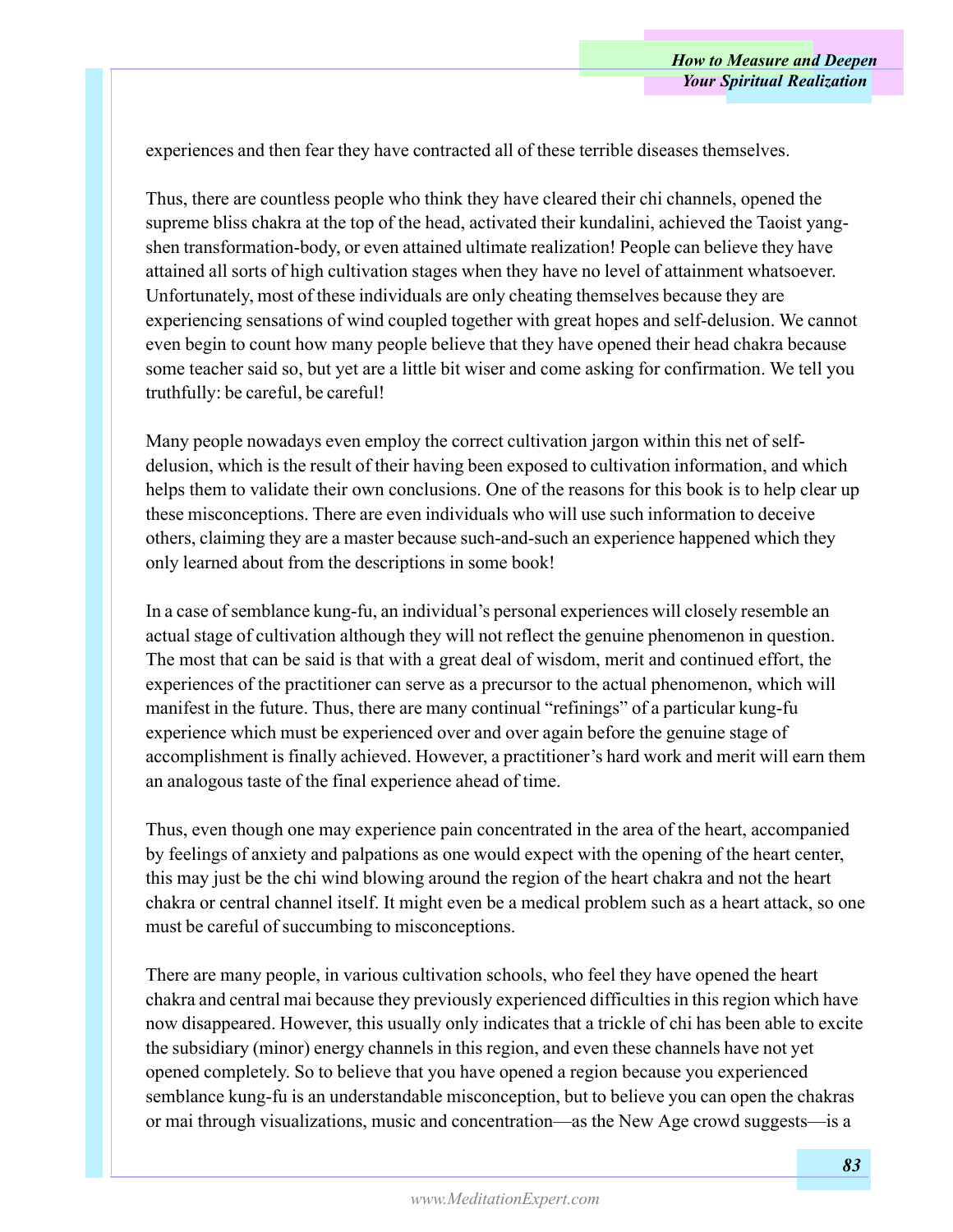giant illusion indeed. It is absolutely, unequivocally impossible to open the esoteric structures of the body by focusing on physiological feelings. Imagination leads to delusion, and never to selfawakening. As Lao Tzu said,

One who possesses abundant virtue resembles a newborn babe. Poisonous insects will not sting it, nor fierce beasts seize it, nor birds of prey maul it. Its bones are supple and its sinews soft, yet its grip is firm. It does not yet know of the union of male and female, yet its male member can stir. This is because it is full of virility. It can cry all day without its throat becoming hoarse. This is because it is full of breath. To know how to breathe is called being constant, and to know the constant is called insight. To try to add to one's vitality is ominous. To have the mind control the chi is called forcing. To become overgrown is to decay, and this is going against the Tao. That which goes against the Tao will face an early end.

Generally speaking, there are a variety of different chi sensations you can experience through meditation. Some practitioners will feel coolness coming out of their body, which happens when the body is too warm inside and relieves itself of what traditional Chinese medicine calls "internal heat" or "fever." Then again, you can feel chilly when the body is purifying itself by expelling internal "chill" and "wetness." All these reactions can be understood by studying Chinese medicine.

The reactions of meditation can also cause you to feel hot, bloated, itchy, or smooth. Sometimes you can feel soreness and sometimes tingling, lightness (such as the sensation of floating), or even heaviness. As the body starts to adjust itself to a state of more optimum health, some people can even have the experience of feeling like they are getting bigger or smaller. When you are expelling sickness chi, those with stomach, intestinal or liver problems may burp or feel nauseous, while lung and throat problems will sometimes give rise to coughing as they are being corrected.

To understand these various interactions, you really must understand the phenomenal interrelationship of chi and physical states outlined in Chinese medicine, because this field of medicine was developed based on an investigation of chi rather than the intrusiveness of clinical anatomy. For a first look at this goal, *The Yellow Emperor's Classic of Internal Medicine* will prove especially helpful. Indian ayurvedic medicine may also provide some helpful insights, but Chinese medicine's usefulness is foremost in this particular arena.

Hearing sounds in the head, as we have seen in several cases so far, is explained very clearly in various texts of Taoism. When the chi, or chi wind starts going through the head mai, it is common to hear these sounds as the mai clear themselves of obstructions. The Hatha Yoga text of *Hatharatnavali*, written by Srinivasabhatta Mahayogindra, says that after certain pranayama exercises, one should listen "with the right ear to welcome internally aroused sounds of crickets,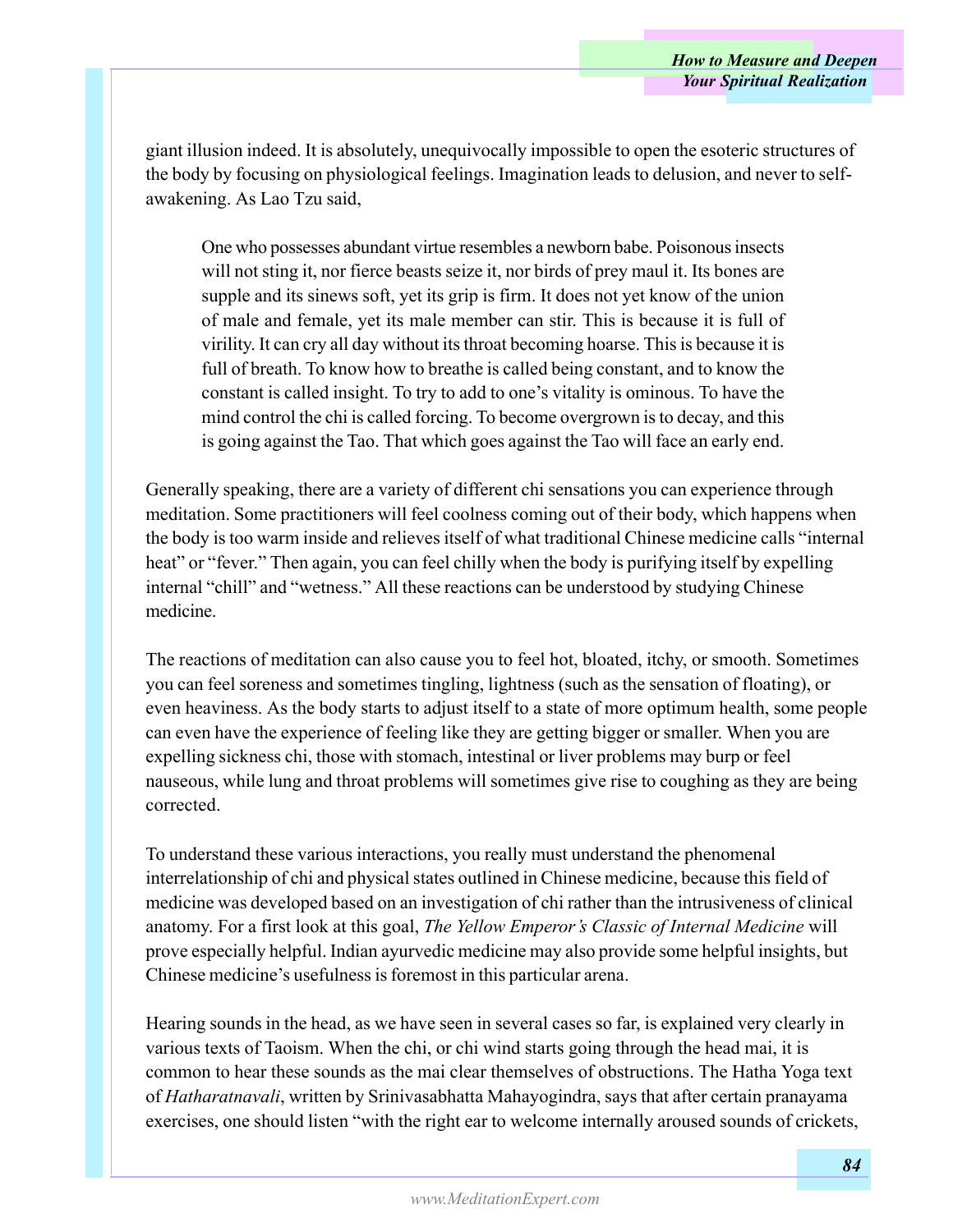flute, thunder, cymbals, a black bee, bell, gong, trumpet, drum" so we know that the wind chi inside the ear mai can make all sorts of sounds.

Some people mistakenly try to concentrate on these sounds, believing they are something special and meaningful or even the basis of *nada* or sound yoga. However, this is just unnecessary concentration on the realm of sensations which leads nowhere. As *Tao and Longevity* explains,

when the *ch'i* is really passing through the head there will be sounds like "Pi Pi Pai Pai<sup>n</sup> in the head. This is the reaction of the nerves induced by the *ch'i* working to open up the paths. The sound is nothing strange; it is like the sound one hears when he covers his ears with his palms and hears his own heart and the circulation of blood. However, if one's attention is absorbed by these sounds or if there is some latent disease in [the] Upper Warmer, then one will want to shake his head quite often. If a person does not know the treatment for this, or if he cannot deflect his attention from it, it will become a kind of sick state. On the other hand, if the meditator knows how to be calm and quiet and can ignore this feeling, then he will naturally attain [the state of] *Ching An* [which is a stage of lightness and calm which precursors the onset of samadhi] ... There are some people who experience this phenomenon in their youth without practicing meditation. One might think of it as a kind of neurosis but if it is not stimulated by other factors, it is not a disease.6

The various phenomena which practitioners experience through cultivation, as seen in this explanation, always have a scientific basis behind them. They just *seem* strange and fantastical because people are not familiar with them. We know, for instance, that when people are really frightened, their hair can stand on end. Although this rarely happens, we are not mystified when it occurs because it has been explained through science and medicine. Cultivation kung-fu is no different in that there is always a scientific explanation behind the manifestation of various kungfu phenomena. But while science will insist on labeling things in terms of blood, hormones or internal biochemistry, cultivators must also add to this list an understanding in terms of jing, chi, shen, mai, chakras, *bindus*, mental states and kundalini.

Thus, when we read of the famous story of the demon of lust that attacked St. Francis of Assisi during the winter, knowing of cultivation theory we can recognize the scientific reasons behind the eventual departure of his erotic desires. St. Francis cured his lust by going out into the cold and making "wife" and "children" snowmen. He then stood in the cold pointing to the snowmen, and started talking to himself about all the problems that would arise if he took a family. When his lust finally abated, he felt it was because his conversation had befuddled the lust demon so that it departed.

In actual fact, his lust did not depart because of a demon leaving him. Rather, it abated because his exposure to the cold had chilled his body and thus affected his chi mai, just as when we "take"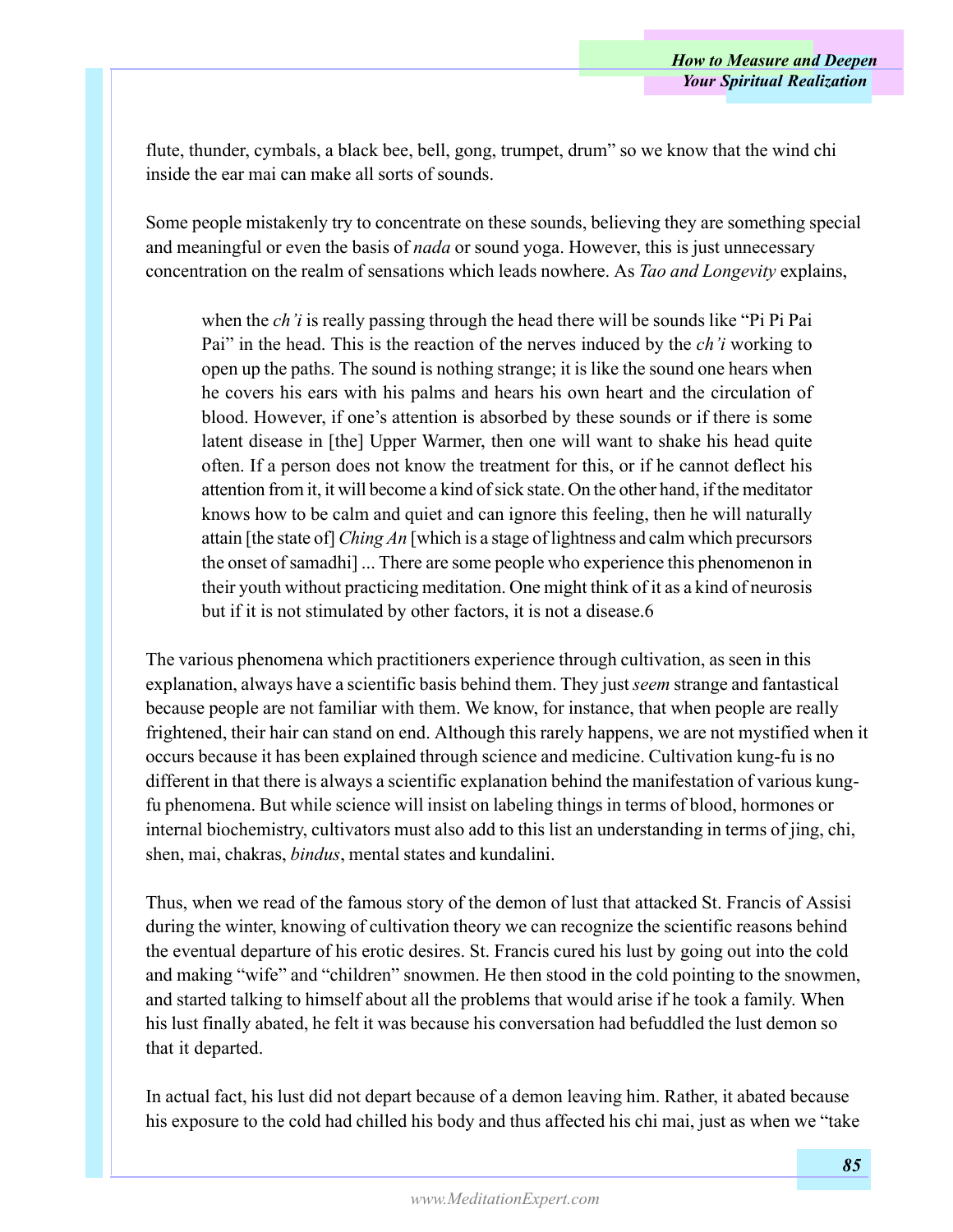a cold shower." Thus, his level of sexual desire had naturally decreased due to this change in temperature together with his physical exercise. If you understand cultivation matters and the science involved, you can easily understand such stories and develop the type of understanding behind jing, chi, mai and chakras which we need today.

A knowledge of various supernormal powers can also be obtained in the same manner by matching what you know of science with the insight you gain from achieving spiritual kung-fu. For instance, there is the famous story of a *mantrayana* practitioner who stopped a raging elephant in its tracks—as the story goes—by reciting *mantras* over a blade of grass while blowing over the grass in the elephant's direction. If one can match the scientific properties of certain plant substances with what can be accomplish through various mantras, you will immediately surmise that the "blade of grass" was actually poppy leaves. The mantras amplified the potency of the poppies and caused the elephant to sleep.

In the Old Testament story of the Passover, the angel of death was said to have "passed over" homes where sheep's blood marked the doors, and killed the first born sons in homes where there was no blood. Without describing the actual methods behind this event and the samadhi-mantra supplications which can cause it to occur, the important thing is to focus upon the sheep's blood. The strong yang nature of sheep's blood can be known from the fact that sheep are called "yang" in Chinese, and yang chi is what repels ghosts and yin influences such as death.

The Tao school uses a black dog's blood for warding off ghosts and other yin beings because sheep are too expensive and not available, but the principle of using the blood of a black dog is the same. Although your personal cultivation may not have reached the stage where you can duplicate these phenomena yourself, when you can connect the pieces of information such as this, you can begin to understand the scientific basis underlying such phenomena.

### **CASE 6: Female Artist**

This woman, now in her late fifties, had practiced Transcendental Meditation for five years when she began to experience occasional tingling in her arms and heat in her hands. Next she was unable to sleep for days, with energy surging through her whole body. She also had several dreams of having her consciousness separated from her body. A continuous loud sound started to appear inside her head. Soon there were cramps in her big toes, followed by vibratory sensations in her legs. Overnight, her big toenails darkened, as if hit by a hammer, and eventually partially separated from the flesh. The tissue in her legs felt torn by vibratory sensations. The vibrations spread to her lower back and from there swept over her body up to her head, causing a sensation of a band around her head, just above the eyebrows. Then her head started to move spontaneously. Later her whole body would move sinuously, and her tongue would automatically press against the roof of her mouth.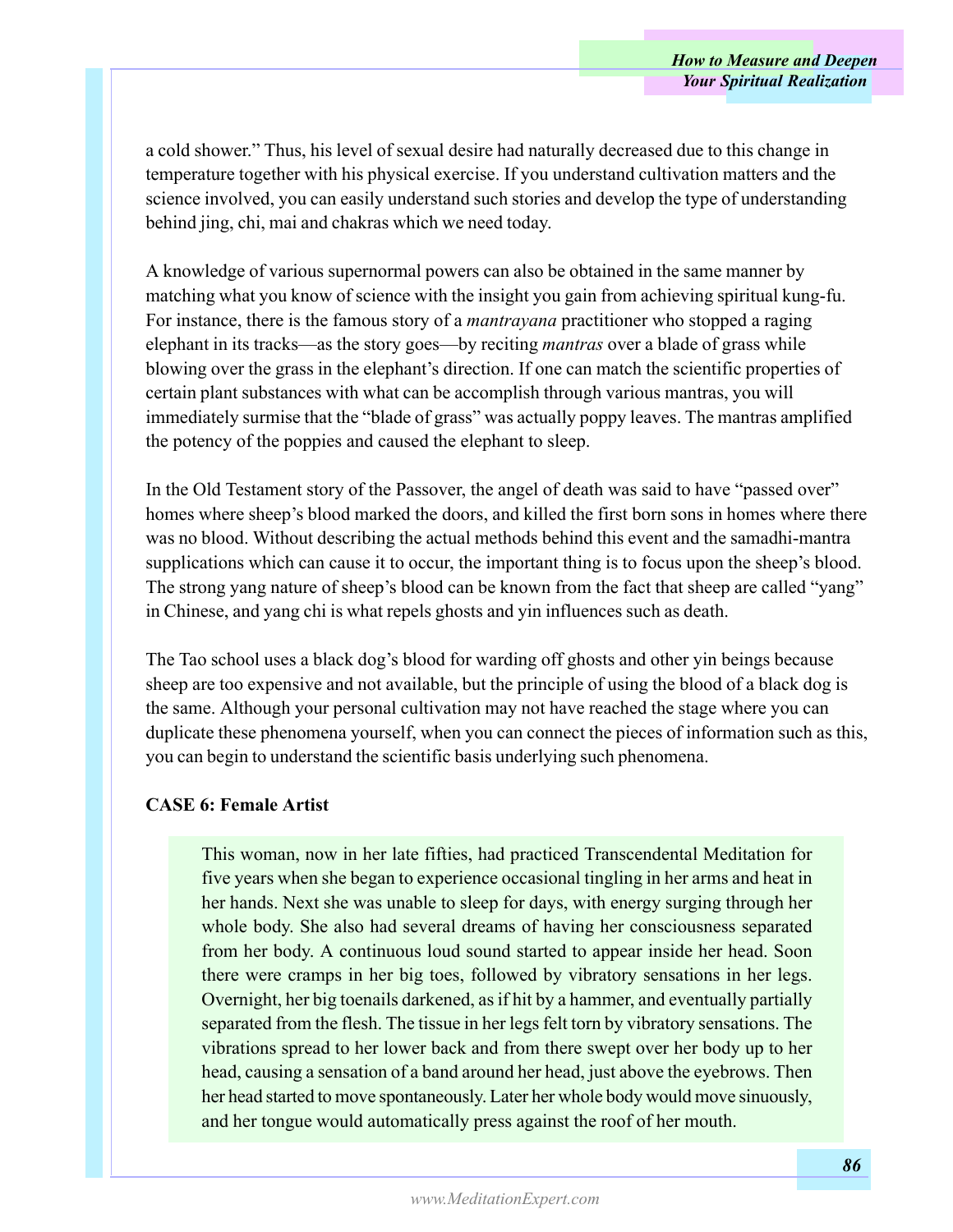Both phenomena are well known in yogic circles. The cleaving of the tongue against the palate is counted among the most secret practices of Yoga. It bears the technical designation of *khecari-mudra* or the "space-walking gesture." The "space" here is the inner space (*kha*) of consciousness. All kinds of psychic powers are attributed to yogis who have mastered this technique. In the case of this woman, the *mudra* or "gesture" of inverting the tongue occurred involuntarily.

She would also sense a strong sounding of "om"—the most sacred syllable in the Hindu tradition—emanating from within her head. The tingling sensations spread to her neck, upward over the head, down to the forehead and face. Both nostrils were stimulated, causing a feeling of elongation of the nose. At times her eyes seemed to move separately, and the pupils felt like holes that bored into her head and met in the center. Then she felt tremendous pressure at the back of her head, at the crown, and across the forehead. This pressure would become especially severe during reading, resulting in acute discomfort around the eyes and in a pulsing sensation at the top of the head.

This was followed by the experience of a brilliant light and of bliss and laughter.

The tingling sensation spread further down to the mouth and chin. It was then that she began to have dreams of heavenly music. Then the sensations traveled to her throat, chest and abdomen, and eventually she felt as if there was a closing of the circuit in the shape of an egg: The energy was moving up through the spine and down through the front of the body. As it developed, the circuit activated particular energy centers on its way—starting in the lower abdomen and proceeding to the navel, the solar plexus, the heart, the head, and finally the throat. After this closure she experienced a continuous feeling of energy pouring into her body through the navel area. This feeling stopped after the circuit was completed. The whole experience had strong sexual overtones. It was also accompanied by spontaneous yogic breathing (faint and controlled).

The greater part of this kundalini activity occurred over several months. Subsequently she experienced only occasional kundalini phenomena, mostly during meditation or when relaxing in bed. Throughout the protracted experience, this woman understood that she was undergoing a kundalini awakening, since she had read about this phenomenon before. In the beginning she felt relaxed about what was happening to her and simply allowed the process to unfold as it might. But eventually she became perturbed and had difficulty integrating her experiences with her daily activities. The inflow of energy prevented normal sleep for months, and, since it continued during the day as well, she found herself incapable of efficient work. She felt herself thrown into the position of a detached observer of her own activities. In due course she brought the situation under control.

The general effect of this kundalini arousal was positive. There has been steady progress toward an ever greater sense of connectedness with what this woman calls her "higher self"—a sense of being in touch with an unshakeable core, a center, that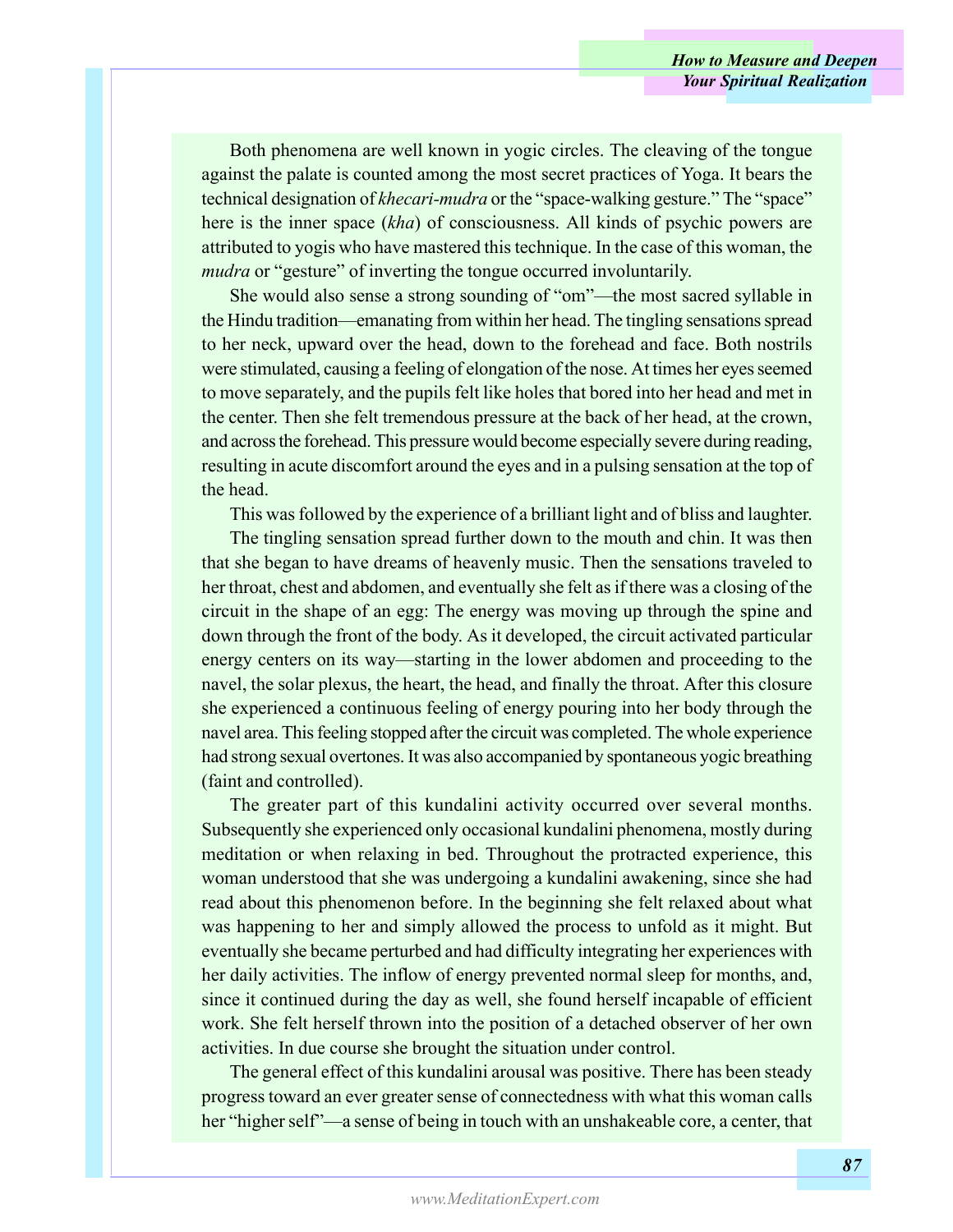is unaffected by all the ups and downs of everyday life. In my follow-up interview with her, she remarked ... that, with the exception of pressure in the head, all physical sensations have ceased.

This artist is different from the practitioner in our previous case in that this practitioner has experienced the correct awakening of the chi and partially opened the *tu mai* and *jen mai* chi channel energy meridians. However, this woman's central channel has still not opened yet. She did not open the crown chakra on the top of her head yet either, which is why she felt the sensation of pressure there. A relevant passage from *Tao and Longevity*, which provides some insight into this case (and which can be applied in a general sense to the experiences of several of our practitioners) runs as follows:

Taoists call the top of the head *Ni Huang Palace* and yogis call it *The Crown*. Some Taoists believe that this is the phenomenon of opening up the *Tu Mai* completely. But, this is not the case. These are merely changes along the *Tu Mai* that accompany the initial opening of the central nervous system. This is followed by stimulating the function of the top of the head to enhance the uniform distribution of endocrine secretions. However, at this step some people will have temporary pain or a heavy sensation at the top of the head, as though it were being pressed by something, or they may feel extreme tightness. This is due to the fact that the *ch'i* route in the head is not completely open, or because one's attention is unduly attracted to feelings and sensations and one is preoccupied with them. If one can divert his attention and forget his head and let it be natural, then a very comfortable and refreshing feeling will gradually be generated and will move downward from the top of the head.7

The fact that this woman could not sleep, an affliction we have encountered previously, is actually a good sign or progress because when you practice Tao, you want to lessen the desire for sex and sleep. The five barriers to attaining Tao include fortune, wealth, name (fame), sleep and sex. People all say they want to become free of these factors, but when they start to lose a single one they become frightened and lose their sense of composure.

This particular meditator did not need much sleep anymore because she had reached the stage where her chi was actually starting to transform into shen. As the Tao school says, "when one is full of shen there is little desire for sleep," so this is a positive phenomenon one should not fear. This is what was actually happening in this case.

The Tao school has many sayings summarizing the general sequence of cultivation progress. Most of these sayings actually refer to attainments (transformations) within the form and sensation skandhas. Thus, we have the three famous sayings from Taoism: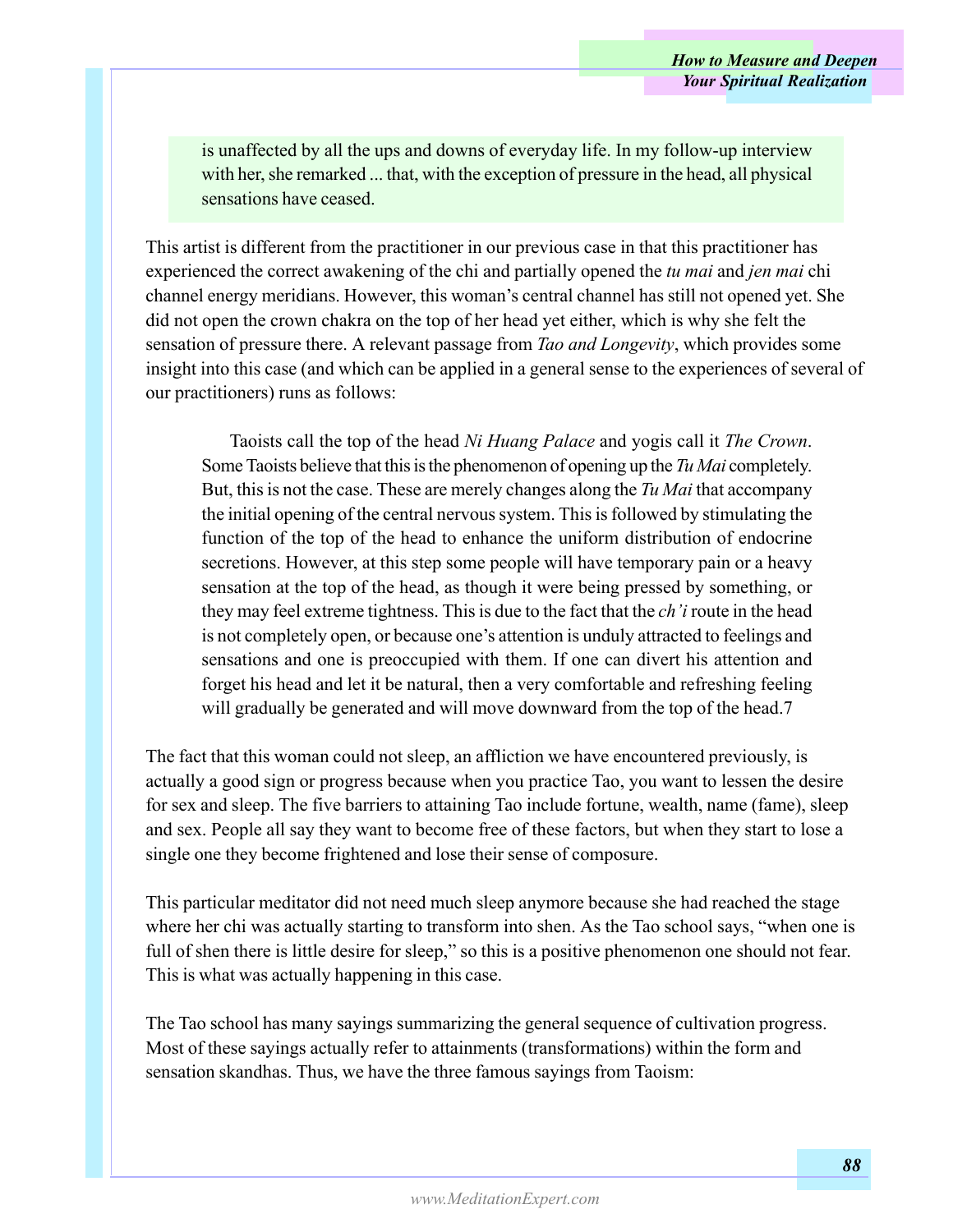When you are full of jing, there is no desire for sex. When you are full of chi, there is no desire for food. When you are full of shen, there is no desire for sleep.

Accordingly, this female artist actually experienced a bit of this last stage of transformation, whereas noncultivators with sleep problems usually have them because of stress. Or because their bodies are very weak. As a Chinese medical book called *The Classic of Difficulties* states, "Old people suffer from a debilitation of their blood and chi, and their passageways for their flows are rough and choppy. Therefore during the day they are not sharp while at night they do not sleep. Thus you should understand why the elderly cannot sleep."

As to various other points in this case study, we once again discover the importance of the big toes as well as sensations on the inside of the legs where the chi mai run to the feet. This woman's spontaneous body movements indicate that her chi was encountering obstructions to its free circulation, and these various reactions manifested as it worked to clear the mai of their blockages. In so doing, this practitioner (and any other) would eventually rid herself of any hidden illnesses and extend her normal life span while increasing the quality of her life.

When taken in conjunction with the other phenomena, such as her tongue naturally curling backwards during meditation indicated that her *jen mai* was being opened. This is a practice, well known in the yoga schools, which indeed does help to prolong a person's longevity. If the front *jen mai* channel, which the Taoists call the "red sparrow," opens all the way, the tongue will curl back even farther, and sometimes even recede into the throat a bit.

Why did this practitioner feel she was a separate consciousness? This experience resembles one of the first stages of the Tao where you feel, because of cultivation progress, that you are separate from the physical body. This is learning how to detach from the physical body. At an even higher stage of attainment, you might feel like you have no body at all.

Any familiarity you can develop with this stage can prepare you to cultivate during the time after death, which is the basis of Tibetan *bardo* yoga teachings. Unfortunately, this practitioner's wisdom was not high enough and she was unaware of the correct principles and theory of cultivation practice. Otherwise, she could have used that auspicious timing to have made much more progress with her cultivation attainments.

Naturally, it took her some time to become accustomed to these physical and mental changes, just as it takes some time to get used to living in a new apartment. In time, though, all the various sensations ceased, just as expected, since the obstructions in the mai eventually cleared because as we have seen, transient phenomenal realms cannot endure for very long.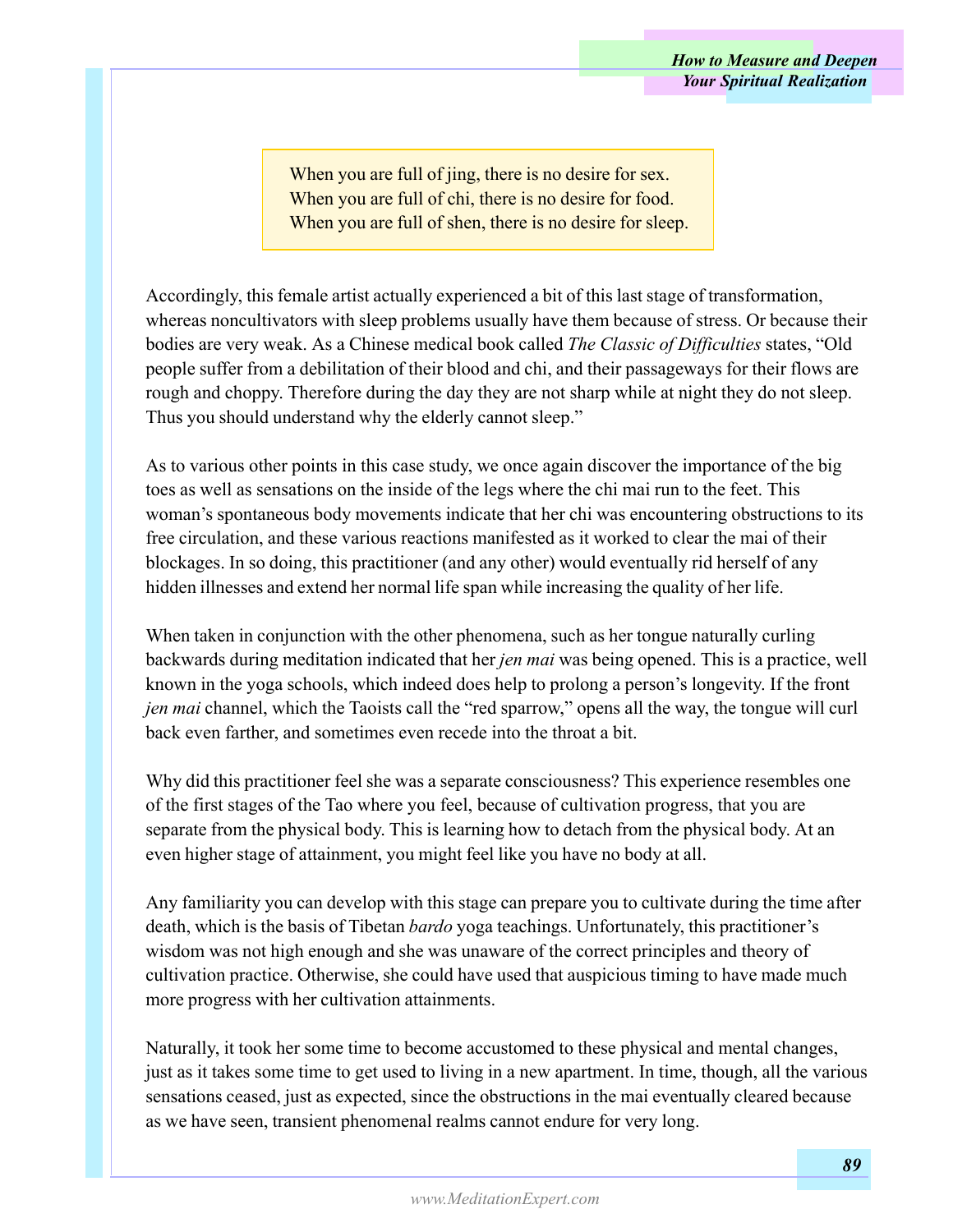The physical benefits to this practitioner, at just this earliest stage of cultivation, certainly include a longer life, a more beautiful figure and complexion, and freedom from certain illnesses that were destined to erupt with age (and perhaps cause her death). Spiritually, if this woman were to keep working hard, it is probable from this basis that she would definitely achieve some measure of spiritual attainment.

#### **CASE 7: Male Scientist**

This person, now in his sixties, began Transcendental Meditation in 1967. After about five years he suddenly started to have gross thrashing body movements during meditation and at night in bed. After a few weeks these involuntary movements subsided. Several months later, on going to bed, he felt a tingling sensation in his lower legs, followed by cramping in his big toes. The cramping extended to other muscles before it gradually faded. The tingling sensation spread to his lower back, and he "saw" a reddish light there. The light solidified into a rod, which he then sensed and "saw" being pushed up his spine. Next it extended forward to the umbilical area, accompanied by many tingling, vibrating sensations. Step by step it moved up the spine to the level of the heart and then extended forward to stimulate the cardiac plexus.

When it reached his head, he "saw" floods of white light, as if his skull were lit up from inside. Then the light seemed to sprout out the top of his head as a solid beam. Some time later he felt a vibration in his right arm and wrist and also in his left leg. As soon as he attended to these sensations, they disappeared. He also experienced energy currents running through his shoulders and arms in waves of three or four per second, later increasing to seven and more per second. At one time, when he focused on the center in his head, violent and uncontrollable spasms occurred.

At various times this kundalini activity was accompanied by a variety of internal sounds, mostly high-pitched whistling and hissing. At other times, he heard flutelike musical tones. Frequently he would experience peace and bliss.

Then his sleep began to be disturbed again by automatic movements of the body. Sometimes he would awaken to find himself doing spontaneous yogic breathing and assuming a variety of Hatha Yoga postures. After several nights of this, the tingling sensation traveled to his forehead, nostrils, cheeks, mouth, and chin. This whole process was accompanied by ecstatic feelings, and he experienced sexual arousal when the activity centered in the pelvic area. Then all these effects ceased, returning only from time to time when he relaxed at night in bed, and he could shut these off by turning on his side.

About a year later, pressure developed in his head at night and started to move downward. Simultaneously, a tingling sensation moved upward from the stomach. He experienced all this activity as if from a distance. The two stimuli met at the throat, and he felt as if a hole appeared where they joined. He further experienced,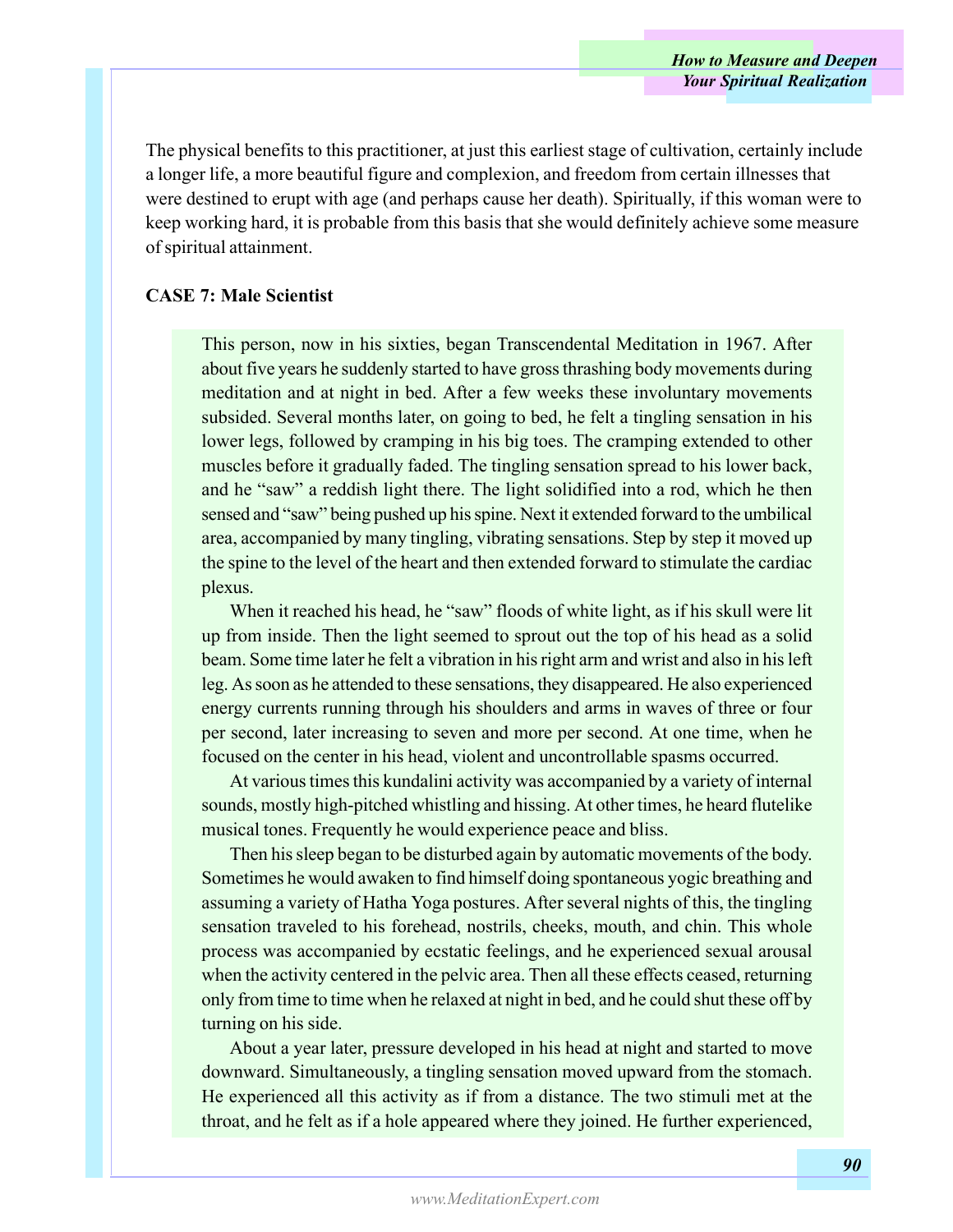still from a detached witnessing disposition, all manner of purely spontaneous sounds being emitted from that hole in the throat. Approximately six months later, the stimulus moved down from the throat to the abdomen, where it remained for a few months before moving down into the pelvic area.

This scientist had an inherently sensitive nervous system. Yet his awareness that he was undergoing a kundalini arousal and his knowledge of what to expect, together with the stabilizing effect of a meditative discipline, made him less susceptible to the disorganizing aspects of the kundalini cycle ... and so he was not beset by anxiety during the process

This is a typical case to be expected of a meditation practitioner. As already revealed, the vibrations in the body (such as feelings along the spine) and the sounds in the head originate when the chi encounters obstructions within the body. These obstacles make it impossible for the rising prana in the body to complete a full circuit and return to its original position.

This individual could hear high-pitched noises during meditation because his chi could not fully penetrate through the small *nadi* channels located around the region of the ear: noncultivators who catch a cold or "get wind in the head" might sometimes experience this same phenomenon. When people start to hear sounds in the head because of meditation, we have to remember that it is nothing holy or supernatural, and we should tell others this; otherwise they will go down the road of misconceptions. Rather, it is simply the phenomenon of jing or chi working to open up obstructed passageways and causing vibrations as a result of the process which, because chi and consciousness are linked, interact with the mental state.

Why did this man feel that various activities seemed as if they were happening from a distance? This was not unusual considering his advanced age, which means that he had probably lost most of his jing over the years due his cumulative sexual activities. Even so, if he practiced meditation at this stage, he could still reach at least the first *dhyana* of peacefulness and bliss.

From the description of his experiences, it would seem that this meditator was experiencing all the yin characteristics of his stage of accomplishment and none of the positive yang experiences. This is something you would expect in a case of decreased vitality. To make progress in his cultivation, it is essential, imperative in fact, that he first restore his lost vitality through medicine, meditation and self-restraint before he can achieve higher states of attainment. *Meditation with self-restraint will never fail to restore any manís lost vitality*.

As regards the factor of his yogic sleeping postures, you must remember that the original yoga postures in India were positions people naturally found themselves in without being taught, just as in this case, after which the positions were formulated into the classical standardized teachings. This manís body discovered these postures naturally, just as without ever being taught a cat naturally discovers how it should stretch its own muscles for maximum benefit. Thus, these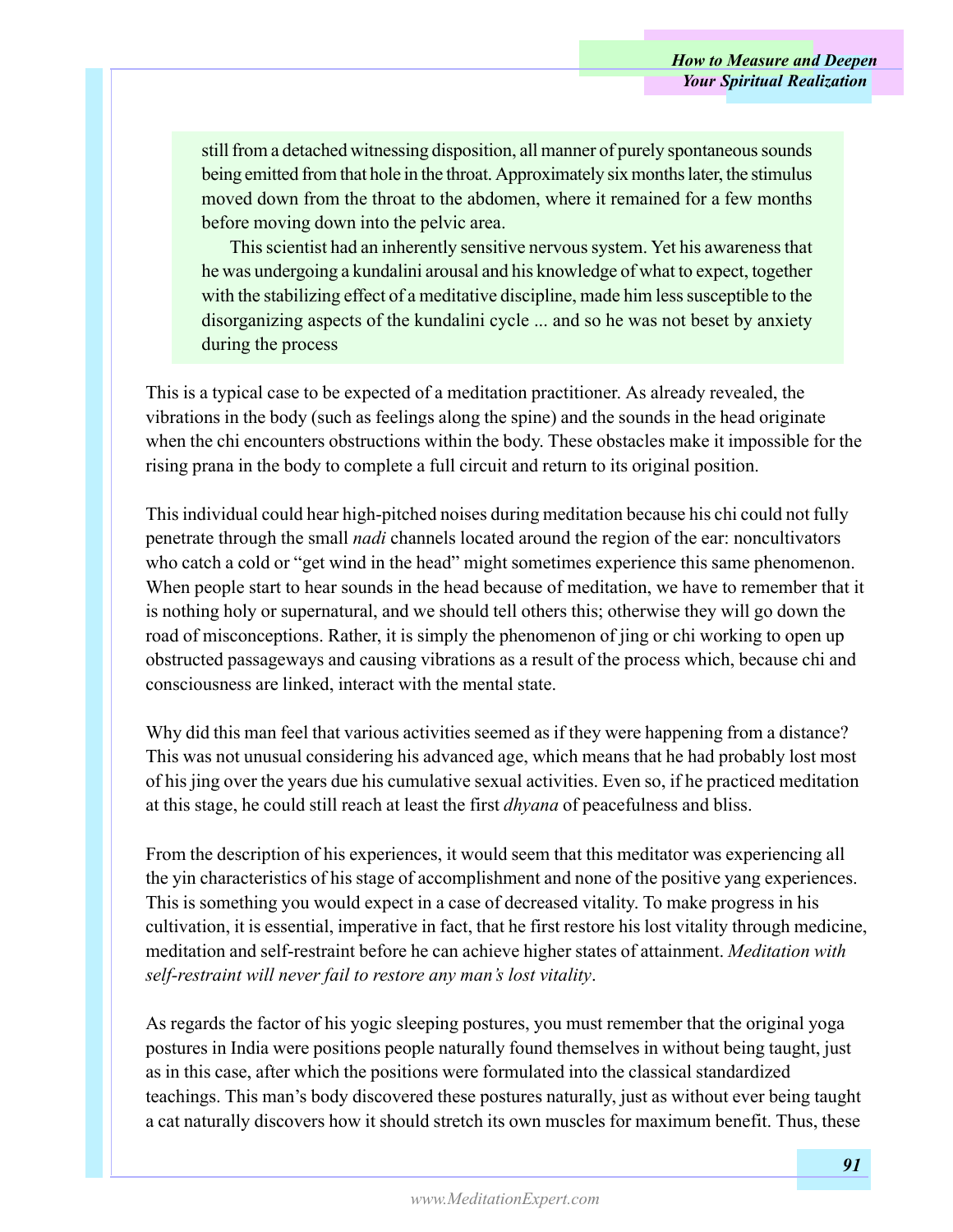postures are not a past life legacy nor do they constitute anything particularly mysterious. His body simply found out what it should do in response to the activity of the chi. Since these reactions were completely natural, like yawning or stretching, they did not constitute anything special that should have provoked worry or concern.

In the fifth and sixth meditation cases we reviewed, we can say that the kung-fu of the practitioners was very good, but would have been even better had they understood the spiritual teachings on prajna wisdom attainments, and emptiness and been able to skillfully apply them. But overall, these various experiences are some of the initial phenomena you might naturally encounter when you become engaged in the process of searching for the Tao. It is wrong to think you absolutely must experience these same phenomena, but it is perfectly proper and natural if they do indeed manifest. Therefore, they are nothing to fear unless you have perhaps artificially forced them into manifestation. If they happen naturally, it is because they *are* natural: *the body knows what it is doing* so you do not have to worry about it.

#### **CASE 8: Actress**

This woman, now in her early forties, had many psychic experiences in her childhood. As an adolescent she suffered from recurring migraine headaches, mental disorganization, and impulsive disruptive behavior. She received psychotherapy for these symptoms for several years, was diagnosed schizophrenic, but was never hospitalized. When she was twenty-four years old she began to meditate, using various techniques. About a year later, her headaches became worse. But then, within a few weeks, her head pains, mental disorganization, and disruptive behavior suddenly ceased.

Within a year, tingling sensations started in her legs, then spread to her arms and chest. After a few weeks they extended to her neck and the back of her head, and soon down to her forehead. They were more noticeable during meditation. At intervals her entire body, but especially her hands, would become very hot. During meditation she was troubled by swaying and jerking of her body, and by anxiety. ...

Sometime later the physio-kundalini cycle started again. During one long meditation she became aware of her throat in a new way. She felt as if her head had become separated and floated above her trunk; her throat started to produce sounds on its own, and she became aware of a separate observer-self. Most of her kundalini symptoms ceased after this experience, which was a typical "throat opening."

Since then her meditations have been quiet and peaceful. She reports that her productivity and contentment have greatly increased.

In this connection it is helpful to recall the experience of the British psychic Matthew Manning (1975), who was plagued by poltergeist phenomena from an early age. These persisted until he discovered that he could do automatic writing. Soon he found that he could paint in the style of several great painters, completing a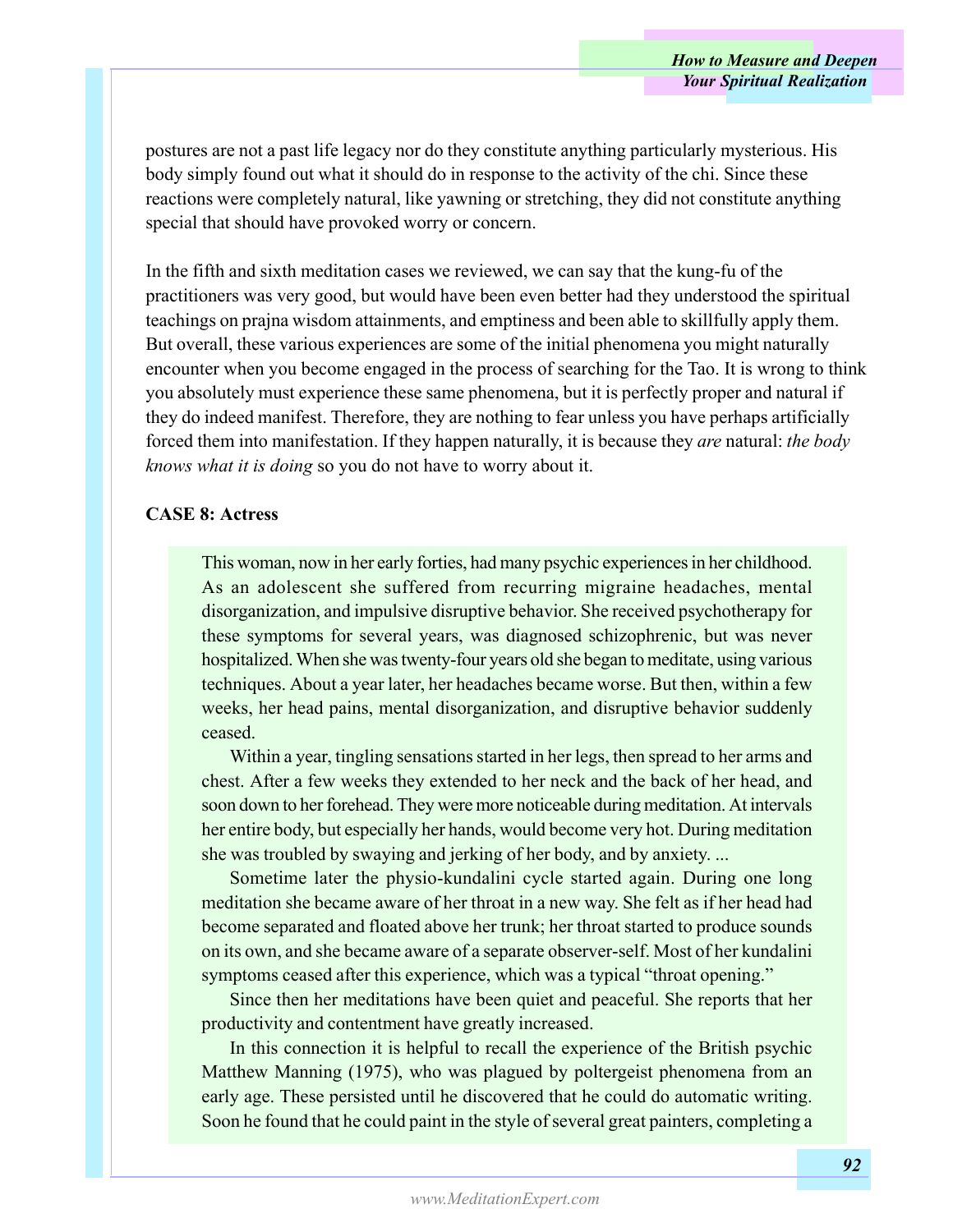work in ten to twenty minutes. This then turned out to be his most fruitful channel of expression. Once the bulk of his energy could be Thus, expressed, the poltergeist activities ceased.

To understand this particular case, we must recognize that this girl's body was originally sick inside, and the existence of internal illness explains many of her case symptoms. It would have been preferable if she had been advised to go to a Chinese doctor, who through pulse diagnosis might have noted any internal organ imbalances and treated them with relevant herbal medicines. It is quite probable that she suffered from some type of chronic infection, or had experienced past problems (which never really healed) involving her bronchial tubes or lungs.

With regards to the specific experience she encountered, the reason this practitioner felt she was floating in the sky was because her chi was stuck in the region of the neck, and could neither ascend nor descend. Many people sometimes dream at night they are flying, and this often happens when the free chi in the body ascends into the head during sleep. Thus, rising chi can cause the flying sensation. Though sometimes flying or floating can be the symbolic dream language for some other situation rather than reflect the condition of the physical nature, this is often the reason that people experience the sensation of floating or flying in their dreams.

As to the man experiencing the poltergeist phenomena, in many cases, chi externally manifesting itself accounts for poltergeist experiences. When adolescents have frequent and sudden mood swings that involve chi fluctuations, this also has tie-ins with various poltergeist cases. There are indeed some cases where the poltergeist phenomena are genuinely connected with external entities, but these are very rare. In the USA there are many more cases of "poltergeists" than in Asia, because of the nature of Americaís climate, geographical magnetism, electrical surroundings and so on. From a scientific basis, the possible occurrence of such phenomena is often related to the electrical conditions in an area.

In addition, we can guess from this description that this man's visual cortex, located in the back of the skull near the "jade pillow" region of the hind brain, was probably not able to reach its normal functioning equilibrium. However, when this man took up painting, which shunted more energy to different areas of the brain, he averted or alleviated some of this particular problem.

#### **CASE 9: Female Psychologist**

In 1973 this woman, then in her forty-first year, noted the onset of heat in her head and chest, with tingling sensations over her body and head during meditation. She had been engaged in various intensive group and meditation disciplines for a number of years. Another curious phenomenon occurred during that time. Whenever she would do the tongue-and-palate exercise she had been taught during a meditation retreat, she would experience orgasm like waves rippling through her body.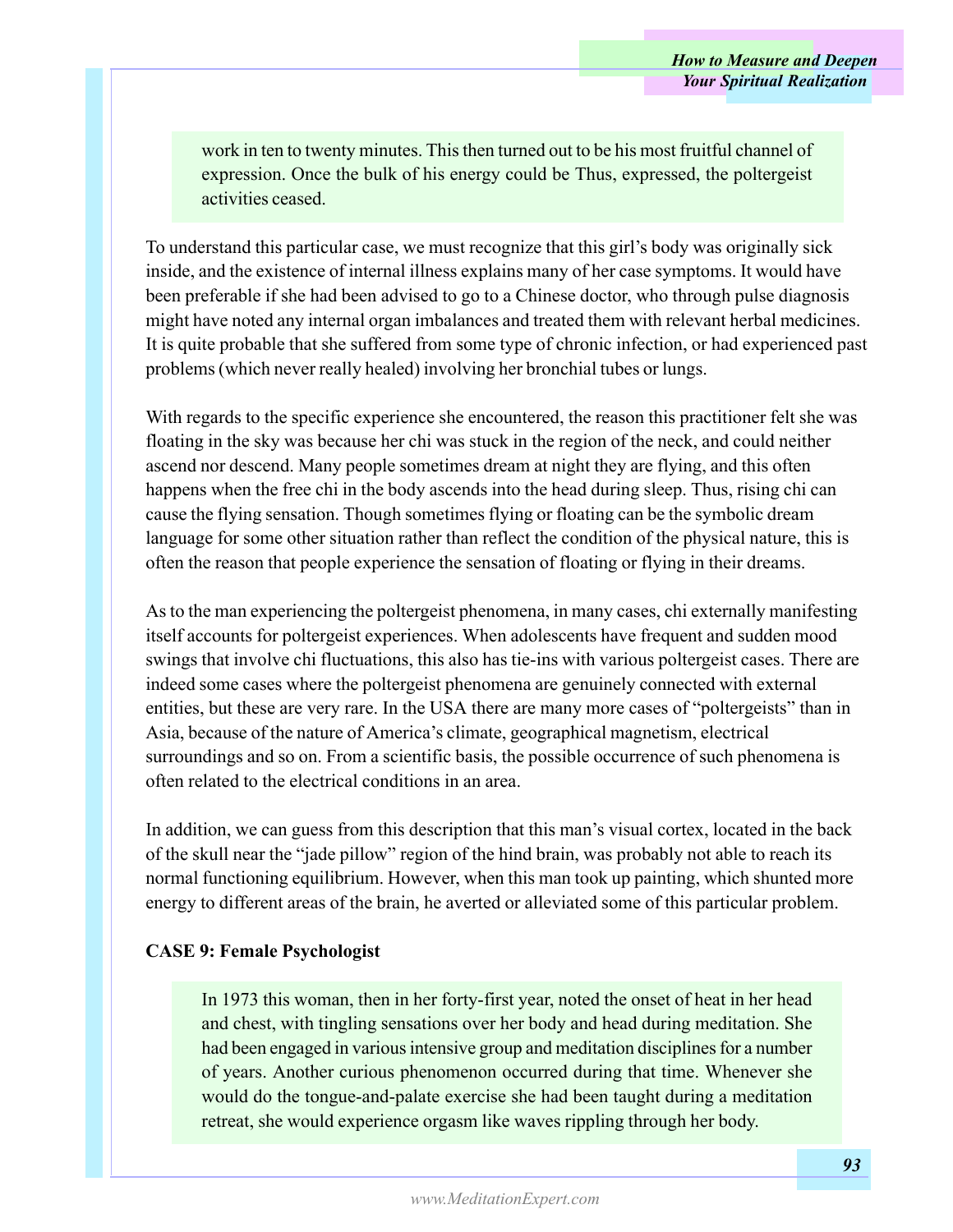She felt hot much of the time, particularly in her chest and throat, yet sensations of coldness were mixed in. She felt shaped like an egg, and her whole being felt unified. Vibrations started in the pelvic area and from there moved up her back to her neck. Her chest felt soft and open. She heard brilliant bird song inside her head and felt a tingling in her throat. Once, three years earlier, she had felt like a giant heart while meditating. At the time, she experienced a prickly itching heat all over her body, but she was not troubled because she believed that these sensations indicated successful and centered meditations and a flow between herself and others. She assumed that she was experiencing a kundalini awakening, which she believed to be dangerous unless the "higher mind" was in control.

A few months after the kundalini symptoms started in 1973, she felt, during meditation, as if she were two feet taller than her normal self and as if her eyes were looking out from above her head. At this time she was sure that she knew what people were thinking, and many of her impressions were confirmed.

Soon after this, her feet began to hurt and headaches started. The headaches grew worse whenever she attempted to stop the rippling sensations she was experiencing in her body. She noted that the headaches came when she tried to regulate the rush of energy passing through her. Massage helped the pain in her feet, but it was still so severe that she could walk only with difficulty and was unable to drive. She ate very little, her sleep was fitful, and she suffered some nausea. It was hard for her to talk with people. At times, she questioned the reality of her experiences, wondering if they were just a crazy episode.

She felt heat on one side of her back and was convinced that, unless it spread to both sides, she would be in danger. Once she succeeded in spreading it, this crisis passed. Then a tingling sensation started to move from her pelvis up her back and to her neck. She began to see light inside her skull. She was amazed to find that she could see this light all the way down her spine as well. The energy and tingling moved over her forehead and became focused under her chin. She felt as if there were a hole in the top of her head. Sleep became very difficult for her, and for the next six weeks, meditation was the only thing that helped her. She felt that if she did not meditate, the heat flowing in her body would grow so intense as to damage her system. Other people could feel excessive heat when they touched her lower back.

Although she felt "strange" at times, she was determined to avoid psychiatric help during her trouble, because she feared that she would be labeled and treated as insane. When her symptoms were more than she could bear alone, she worked with various meditation teachers.

Then she began to experience rippling sensations and shaking of her body, and she felt as though she was being cleansed and balanced. Shortly afterward, she felt a prickling in her cheeks and under her chin. Then all unpleasant phenomena ceased, and she had no further difficulty, although she continued her meditation practice. She underwent this physio-kundalini cycle in the span of a year. She later started a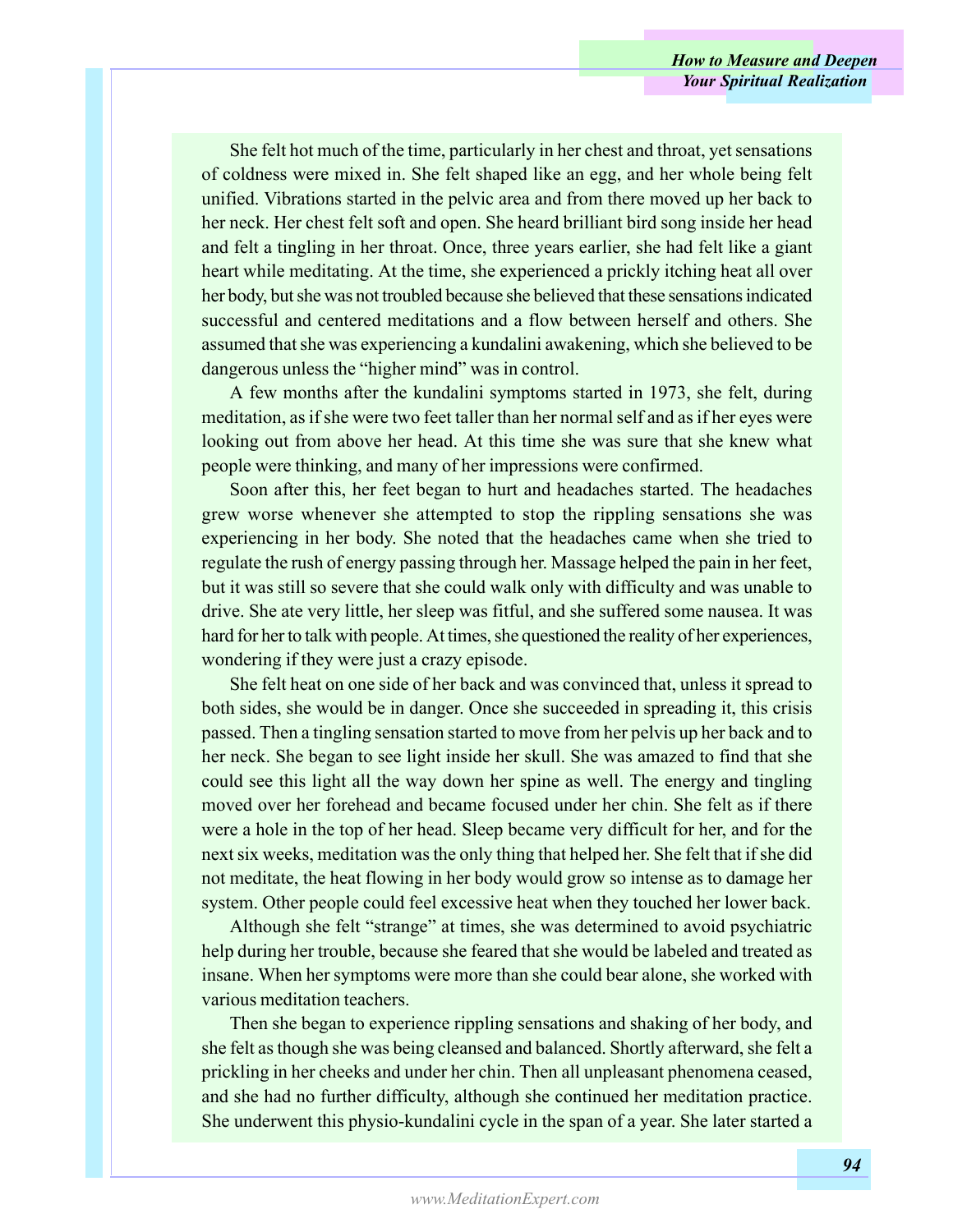successful center for personal growth and was able to help others who experienced difficulties in the kundalini process.

Most of the comments we can make about this case have been made in earlier cases, so a review of these explanations should enable you to understand the origin of many of this womanís experiences. However, there are three new points for this case which we should note:

- (1) From the Chinese medical point of view, this womanís physical body is of a particularly damp (wet) condition inside, which is the reason she experienced so many of the various heat phenomena.
- (2) This woman had studied psychology, and so she had developed the tendency to over-analyze situations. People who continually use their minds (such as PhD's, scholars, and so on) tend to keep on using it during their cultivation practice, and this tendency toward mentation definitely contributed to this woman's symptoms. We can also say that this practitioner was originally a nervous, anxious individual, and that this natural tendency had also biased her experiences. People who use their minds too much tend to bias themselves toward this nature.
- (3) This practitioner actually generated many of these phenomena through the use of her own mind, and then guided herself accordingly. In other words, because of her own subconscious thinking and planning, she created many of the external phenomena herself (such as the big heart, egg, etc.), which she then used to help guide herself to make further progress in practice.

As with Chinese medicine, when you analyze someone's cultivation experiences, you must take into account a variety of factors, such as the individual's age, their sex, occupation, living conditions, education, whether or not they are sexually active, and so on. While the transformations due to cultivation follow a general form and pattern, the pattern will be influenced by all of these attendant factors. Just as in medical science, only when you take into account these other factors will you be qualified to understand an individual's cultivation situation.

A last point to note is the fact that this woman once felt two feet taller due to changes in her chi mai which generated this illusory feeling. Sometimes, because of meditation, people may actually feel they are smaller or larger, sometimes even as large as the universe. Naturally, these are feelings rather than reality; they do not correspond to any esoteric existence in the literal sense. Such feelings are due to movements and transformations of the chi mai and must not be confused with similar results from when one attains genuine samadhi attainments. Hence, in this practitioner's particular case, the feelings were entirely illusory.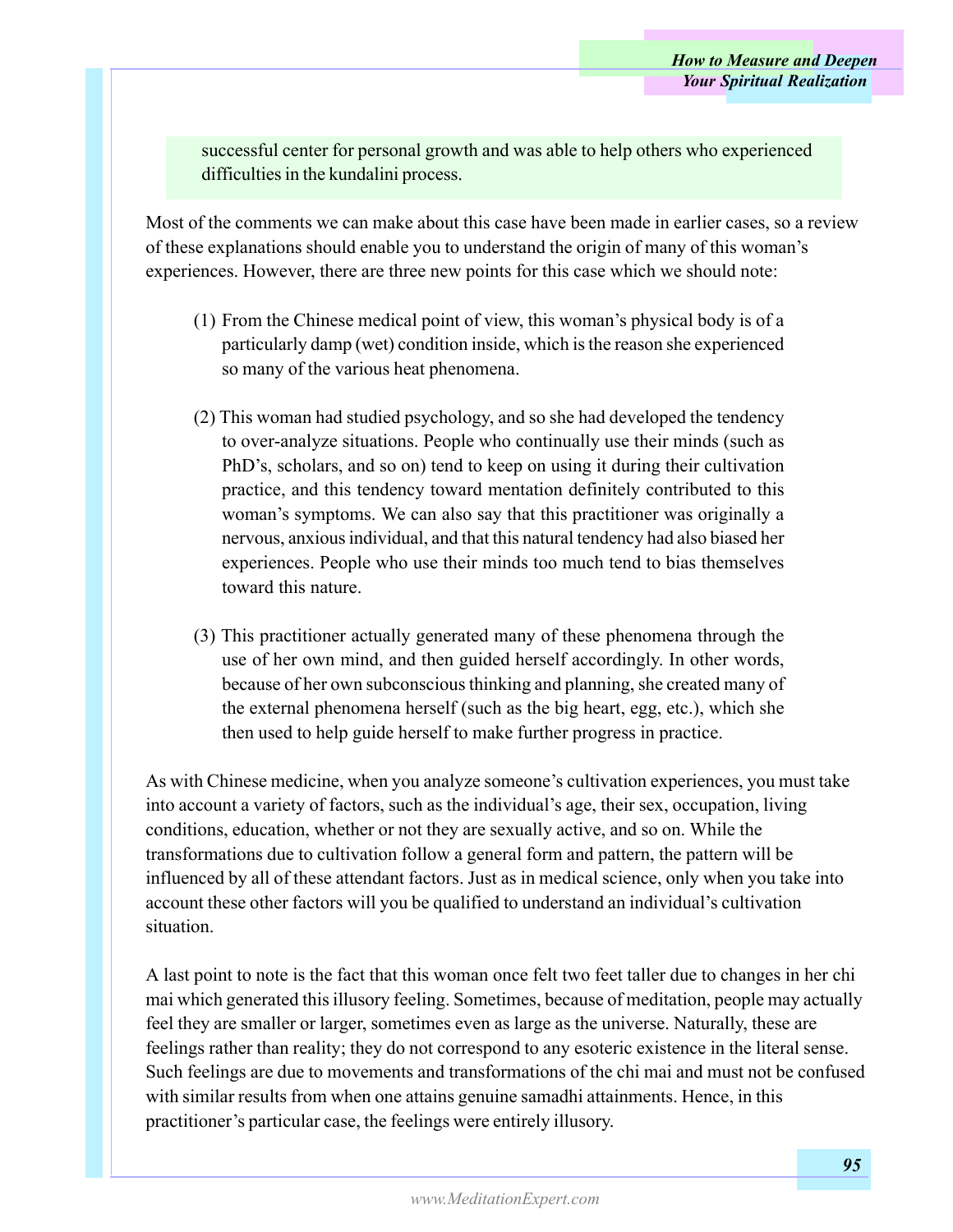#### **CASE 10: Female Librarian**

This woman, now in her mid-fifties, had been a meditator in her own style for many years. One day, in 1968, she lost awareness while meditating with her hands on a table. She awoke to find char marks on the table corresponding to her hand prints. She had the table refinished before I could examine it. No heat manifestation of any kind ever happened again. Because she did not show a regular progression of symptoms, I regarded her as a possible case of arrested physio-kundalini.

The reason we have included this case is to explain the phenomenon of the char marks, which some people might mistakenly assume is a manifestation of kundalini heat. Actually, the reason this individual could generate char marks on the table is because—using Chinese medicinal classifications—her internal physical body was in an *extremely damp condition*. As a result of this excessive internal dampness, a problem often addressed in Chinese medicine with herbal remedies, this individual might already be suffering from arthritis or rheumatism, (types of "wet" diseases) or will suffer so in the future.

Sometimes meditation will generate a feeling of cold, rather than heat in the body. No matter what feelings develop, all of these sensations depend upon the interaction of the four elements within the body and are eventually eliminated through further meditation. While meditation is a cure for many ills, the availability of Chinese or ayurvedic herbal remedies is also a real help to quicken the balancing process that must occur in spiritual practice.

## **CASE 11: Housewife**

In 1972 this woman, who was then in her mid-fifties, experienced the onset of an intense and disturbing process. She suddenly felt that something was descending over her head. Indira Devi (see Roy and Devi 1974) described in almost identical words this experience, which happened during her first meditation and which was soon followed by a spontaneous kundalini awakening. In the case of our woman, this feeling or sensation was followed by a fainting spell. This pattern recurred several times. Remarkably, she was never groggy after regaining awareness, as might be expected with a convulsive disorder. Physicians were unable to give her any relief.

Then, one time, she heard a voice saying inside her head: "Are you ready?" Later she heard internal music. One day she was feeling well until late in the afternoon when the base of her left big toe started to ache. Soon the pain extended up her shin, and she could feel the working of her knee joint. The pain was intermittent but disabling. She spent a few days in bed, where she spontaneously assumed many yogic poses.

Several days later her body felt "worked on" from the toes up to the back in segments. This process was accompanied by pain on both sides of her nose and by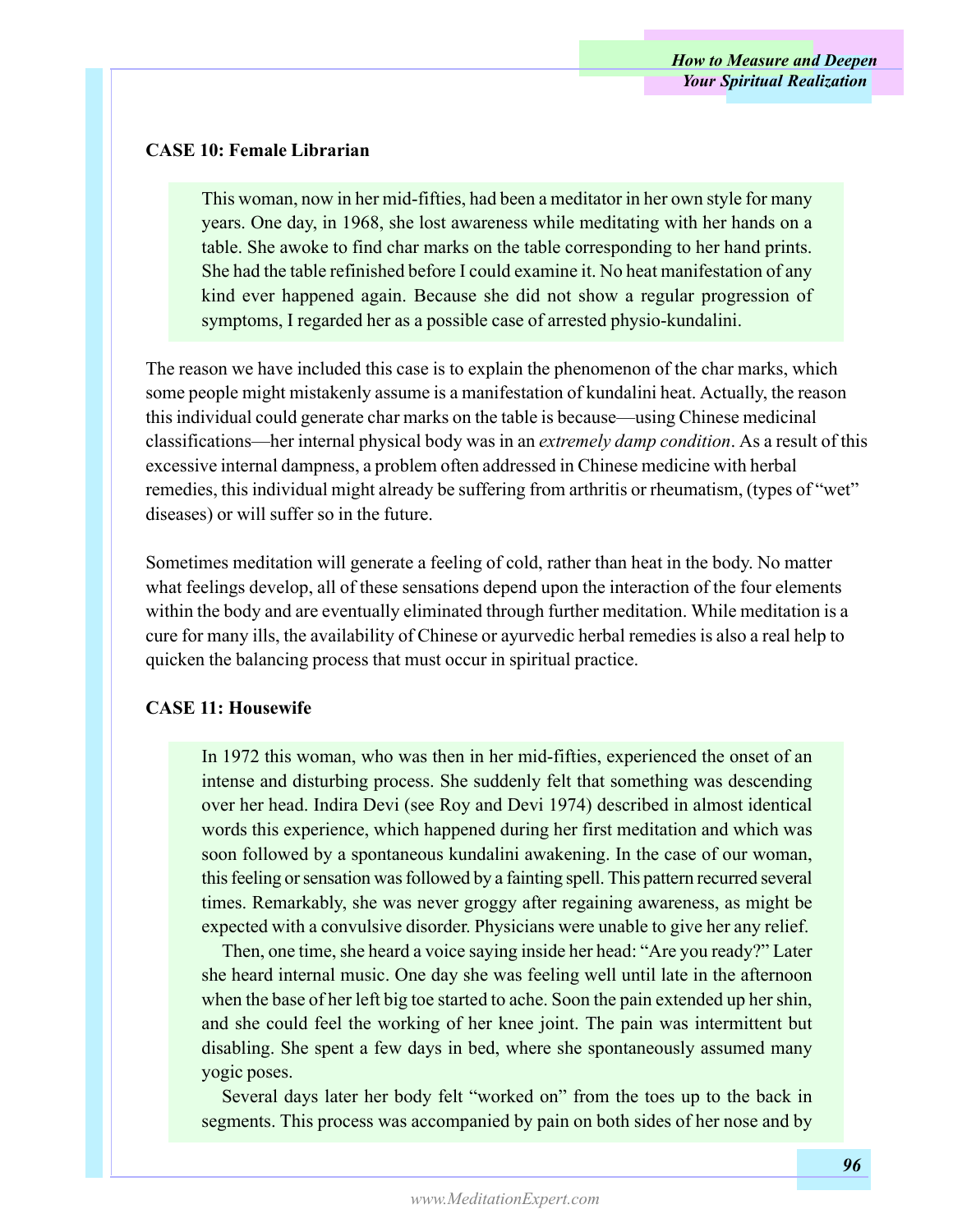waves of energy and tingling sensations up her neck and down her face. There was also the sensation of intense heat in her back, and she experienced severe viselike pressure around her head. During some of these energy flows she was forced to breathe in a sighing manner. Occasionally there were torsional whipping movements of her head and neck, and once the energy moved down into her head, causing her scalp to get cold and her face to get hot.

Over a period of about three years, she slowly became convinced that she had been selected by God to be born anew as an advanced human being. Thus, she yielded to the tendency that Jung (1975) had warned against: that of claiming this impersonal force as her own ego creation and, as a result, of falling into the trap of ego inflation and false superiority. She expected others to understand exactly what she was speaking about and to accept her word unquestioningly, and she grew distrustful of anyone who disagreed with her interpretations.

This is a very simple case to analyze. First of all, we must note the likelihood that some of this woman's neck vertebrae were out of place, which accounted for her various head movements, such as the swaying. The way to fix this problem, as we saw before, would be to go to a chiropractor or osteopath for necessary spinal adjustments. These minor adjustments can be very useful and must thought of as a proper way to adjust the spine and vertebrae.

Secondly, this women's older age helps us understand this case. She had probably already gone through menopause or was going through it. When women go through menopause, their personalities can change greatly; a similar phase occurs in men as they get older.

Oriental medicine and the Tao school tell us that female bodies change in seven year cycles, while male bodies change in eight year cycles. Therefore, a woman typically experiences her first menstruation around age fourteen (2 x 7) and experiences menopause at around age forty-nine (7 x 7). Of course, the increasing prevalence of pseudo-estrogens in the environment (from plastics, pesticides and pollution), means that some women may experience their first menstruation early than age fourteen. In fact, Shakyamuni Buddha predicted long ago that the child bearing age would eventually get down to five years of age because of society degrading.

Men start to experience their manhood at around sixteen  $(2 \times 8)$  years of age, and by age fifty-six (7 x 8) their prenatal chi has gradually become exhausted. According to Taoist principles, reaching these ages marks the beginning of a new life; it does not mean you are declining, as emphasized in the West, though people often associate age with deterioration. The whole problem is that people do not know how to rejuvenate themselves during these periods.

At this age, one can still indeed reach Tao (achieve enlightenment) but must proceed in practice as follows: if you are a woman and practice before menopause, you must reach the stage where your menstrual period stops, called "returning to the state of a virgin," in order to make further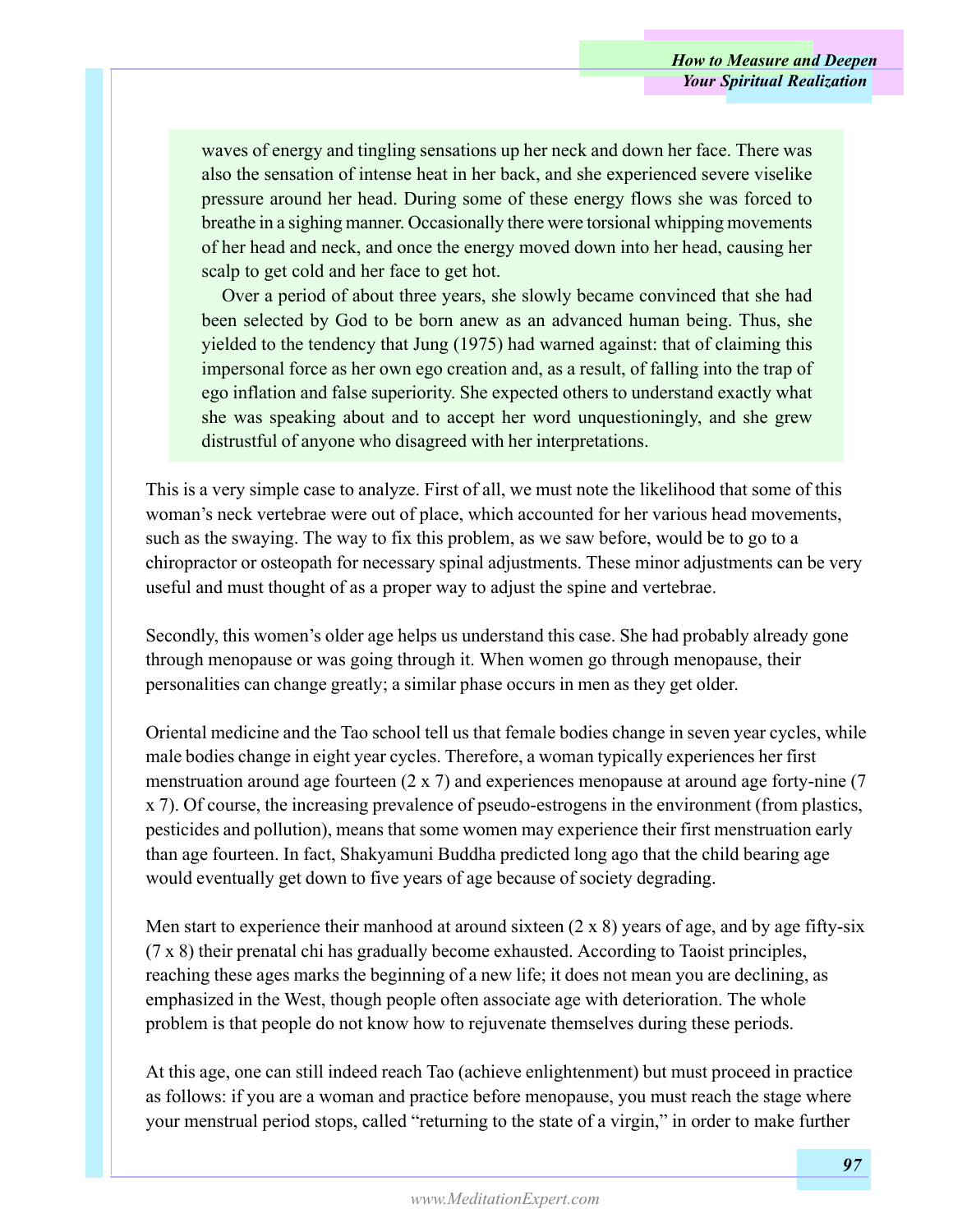progress in cultivation advancement. If you start your cultivation practice after the onset of menopause, you must first practice well enough so that your menstrual period returns. This indicates a return of youthful vitality and which flushes the accumulated poisons and toxins out of the body. Then you must work even harder so that it stops once again.

In other words, you must work a little harder at your cultivation than those who are younger, but you can still succeed. In fact, at this stage in life, you will generally have more time available to devote yourself to this effort and far less distractions, so your chances of success can be higher than for those much younger. Physically speaking, getting older is the beginning of a new life, but people do not realize this and develop problems in their psychological outlook.

Surprisingly enough, a naturally calm and quiet person, such as the one in this case, can spontaneously exhibit all these symptoms after menopause without meditating at all. In fact, they can occur with more ease than before menopause! Her symptoms are similar to a kundalini arousal, but they represent the natural reactions of the physical body in conjunction with the results of a quiet mind. This is why some older people can have "spontaneous" spiritual experiences.

The point is that the phenomena in this case constitute a natural reaction which sometimes spontaneously occurs to people of a calm, quiet nature, and they can occur more readily after menopause. This woman, unfortunately, combined her experiences with delusional concepts of God and religion, and thus diverted her own spiritual progress. This is an unfortunate deviation due to *mara* and self-deception, and it is a pity to see because it represents an obstacle on the path.

#### **CASE 12: Male Psychiatrist**

This colleague of mine, now in his early forties, had been meditating regularly for three years and also had served as a subject in our research with the magnetic stimulator when, in 1975, he experienced a kundalini awakening. It is worth noting that he was born with a spinal defect for which he had surgery that left him with chronic lower back pain since his teens.

In December 1975 this psychiatrist attended a weekend at the school of the late Swami Muktananda in Oakland, California. Upon being touched by the Swami, he went into a deep meditation. Within ten minutes, his mouth automatically opened widely, and his tongue protruded. After a few minutes, he experienced a blissful calm and many inner visions, in which Swami Muktananda appeared to him and helped him experience a fusion with the guru. A few minutes later, he "saw" the interior of his abdomen, chest and throat light up with a golden energy. Then his lower back began to ache severely. At the onset of the pain, a white light in his head became more and more intense. The back pain disappeared toward the end of the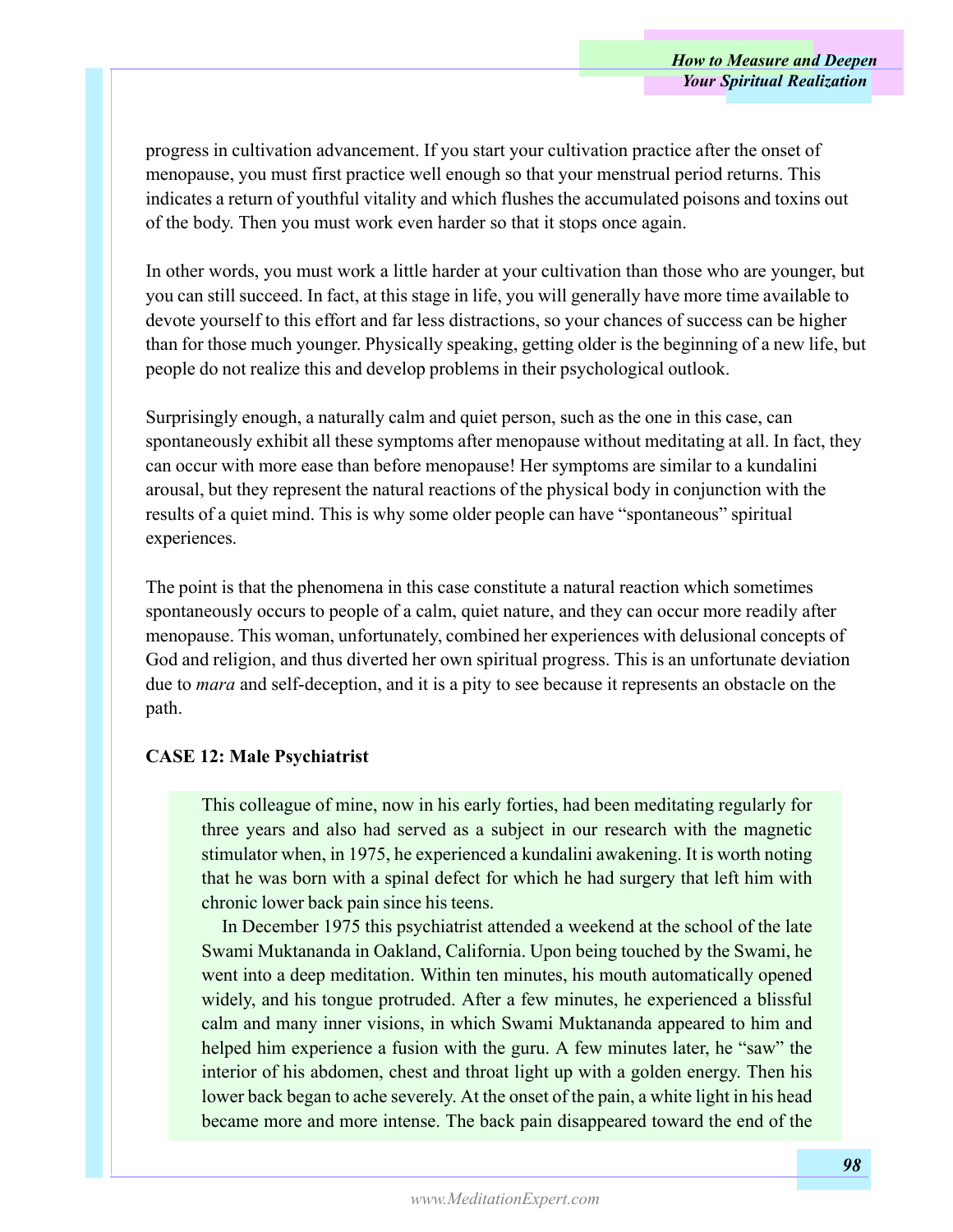meditation and did not return.

Following this remarkable experience, his meditations at home became very productive. Emotional problems and unfinished incidents seemed to find solutions very rapidly and at great depth during his meditations.

Then, in the middle of January 1976, he developed a rash that formed a curved line. It began at his lower back, crossed his spine twice, and veered off to his left shoulder. He was wondering whether it might have a symbolic significance, rather like the stigmata of some Christian mystics. At about this time, he also noticed a return of the high-pitched sounds and scratching noises during meditation that he had experienced earlier, after being stimulated many times over a period of several months with the magnetic device.

In January he participated in a second weekend intensive during which he was again touched by Swami Muktananda. Immediately he felt painful tingling and hot and cold sensations spreading over his upper back and neck. His throat burned, and there were automatic movements of head and neck. Then he felt inner peace and blissfulness. Later his head started to spin, and he felt vibrations in his hands. Next his knees began to burn and he felt a buzzing up his spine that ended in feelings of light and energy in his head. Throughout these experiences his breathing was irregular—at times rapid and shallow, at other times slow and deep. Everything seemed to be breaking loose inside him, and he felt as though he were in labor.

Toward the end of this meditation, he experienced great inner peace and a deep knowing if his inmost self, followed by a total sense of freedom and of "coming" home." The next day he had difficulty returning to his usual state. He was uncoordinated and unable to concentrate. For several days he felt physically exhausted.

His meditation, however, continued to deepen. Then, for a few days, he experienced intense pain in his left big toe and left foot, which spread to his lower leg. He also had an ache on the left side of the back of his head. The pain extended to his left eye, which would occasionally close automatically. After a few days, this intermittent pain disappeared. The pain in his leg, which had resisted all treatment, cleared at about the same time.

In his day-to-day life, family and friends experienced him as more relaxed. A physical therapist, whom he saw regularly, confirmed that my friend felt more relaxed and integrated since this kundalini awakening. His sense of having "come home" grew into a feeling of at-oneness with the world.

Then, during meditation, itching developed on his forehead and occasionally on his cheeks, indicating a further progression of the physio-kundalini cycle.

Toward the end of 1976, he visited Swami Muktananda's hermitage in Ganeshpuri, India. He meditated three times a day for a total of four hours. Another two to three hours were spent chanting. During most of his meditations, he experienced ecstatic love-bliss, and he would frequently "merge with the blue light of consciousness." This intense spiritual discipline stimulated the kundalini energy in the region of the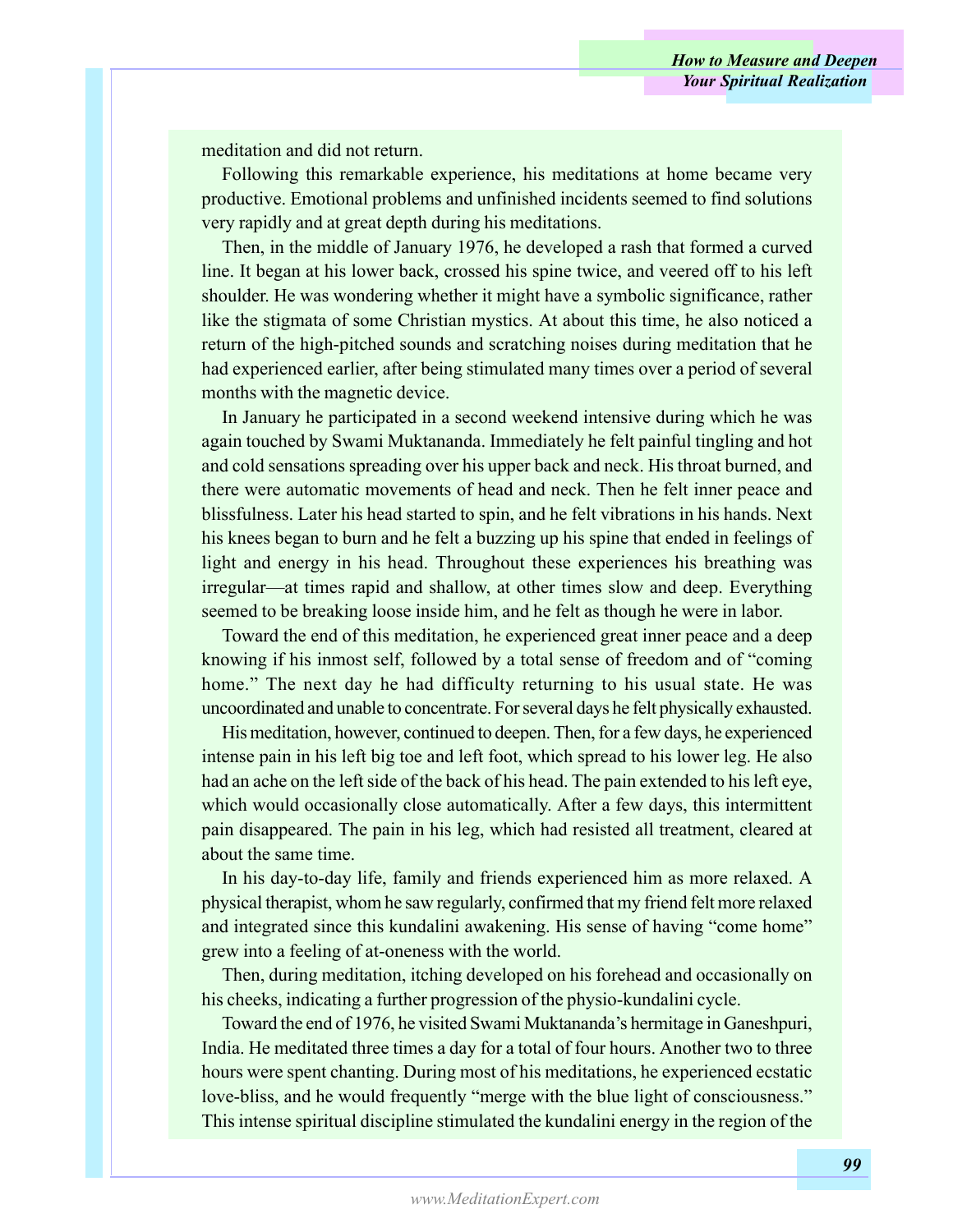first and second chakras. As a result he experienced powerful surges of energy that sent his uro-genital system into orgiastic spasms. He felt his semen flow upward through the body's central channel (traditionally known as *sushumna-nadi*).

He later understood that this experience was associated with the "piercing of the first knot." He spontaneously entered a period of complete celibacy. He witnessed the baby toenails on both his feet falling off the same night.

After his return from India, he spent several years integrating his spiritual experiences with the practicalities of daily life, achieving a rare attunement and balance. Other meditative experiences followed, indicating the "piercing of the second knot." During one of his evening meditations, back again at the Ganeshpuri ashram, the kundalini energy became intensely focused in the subtle center between the eyebrows. Swami Muktananda spontaneously walked over to him and immediately began to work his fingers over the space between the sixth center and the center at the crown of the head. Streams of kundalini energy started to flow in a V-shaped pattern toward the crown center. Since that time, he reports, the kundalini energy has rarely left the crown center.

In this meditator's case, there are lots of physical feelings and sensations being reported, but none of them are due to the attainment of samadhi. This man, for instance, felt that his vital energy had reached the semenal area, and he describes symptoms similar to the Tao school's categorization of jing transforming to chi. Whether he actually achieved this transformation is a point on which we have to refrain from comment because there simply is not enough information presented here to make a conclusion. However, this practitioner definitely did not reach the stage of transforming his chi to shen.

As to his belief that he opened the central channel of the body, which the Hindus call the sushumna nadi and the Chinese call the *zhong mai*, he actually experienced an opening of the *jen mai* channel in the front of the body instead. In their cultivation and medical schools, the Hindus (and Tibetans to some extent) tend to emphasize the central, right and left energy channels in the body whereas the Chinese emphasize the central, front and back channels (*tu mai* and *jen mai*). This explains some of the differences between these cultivation schools.

Naturally the Chinese also recognize the existence of the left and right channels (the left is called the "blue dragon" and the right is called the "white tiger" channel), although Chinese cultivation schools of all types do not place too much importance on them because they will open naturally once the *jen mai* and *tu mai* channels are opened. The *jen mai* and *tu mai* channels also open automatically when someone cultivates emptiness of mind, whereas the artificial physical exercises of the yoga schools are specifically designed to forcibly open the chi channels through artificial efforts. If a practitioner is not prepared, this can then cause all sorts of problems. This practitioner has worked hard at their cultivation but because they knew a little too much, had mistakenly assumed that they had opened the central channel when they were quite far from this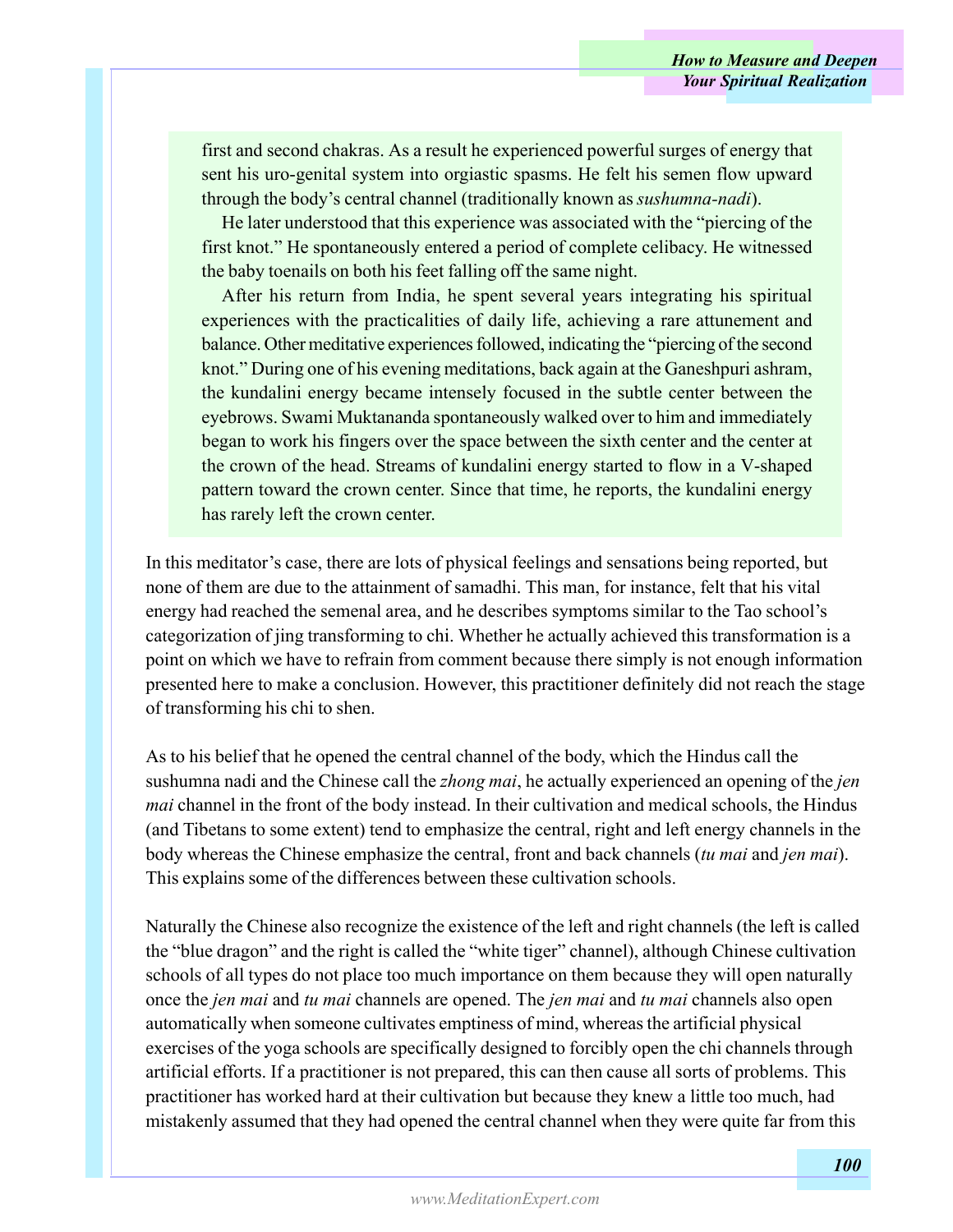stage of accomplishment.

When one really opens the central channel, they will see a dark blue light comparable to the color of the sky at twilight, and this signifies the correct completion of this stage. That is the point where the chi is in the central channel, and in conjunction with the *tumo* heat of the dan-tien, will cause the jing hormones in the body to descend and bring about a state of supreme bodily bliss. When the chi first enters the central channel, the practitioner will also feel like they can see all the stars, moon and planets even with their eyes closed. But when people such as this practitioner see the "blue light of consciousness," it is more often an effect of mental visualization rather than from the real thing, though one would have to inspect the student in person to know for sure.

Sometimes, during or after cultivation practice sessions, meditators will see a tiny but brilliant blue dot of light floating about, which sparkles like a diamond. This is because they are able to see some chi which has escaped from the body's mai. This should not be confused with opening the central channel, which is a much greater accomplishment.

As to the strange rash, which zigged and zagged across the practitioner's back, this was stimulated by a problem in the neck bones and spinal vertebrae. The reason the back pain eventually subsided is not because the chi actually penetrated through the troubled areas, but because it found an alternate route around the problem! As we have recommended before, this person should also visit a chiropractor or osteopath to determine whether any spinal manipulations can help, and should also visit deep tissue therapists. At times, such adjustments will not only improve a practitioner's health, but the quality of their meditation as well.

# **SUMMARY AND REVIEW**

Thus ends our brief analysis of the accounts of twelve ordinary cultivation practitioners. If we had been able to meet these individuals in person, we could have added much more to our commentary, but this is a good level of analysis given the available case information.

In reviewing these cases, however, the first thing to discover is that while everyone thinks that the various kung-fu phenomena they experience is indicative of kundalini, none of these practitioners had reached the level of completely cultivating the real chi, let alone their mai and tumo fire. Furthermore, none of our case study practitioners have exhibited the ability to reach any level of stable samadhi either. The vast majority of sensations we have encountered result from the initial reaction of the chi wind as it excites the outside of, or makes its way through, the inside of the body's tiny nadi energy channels. In other words,

> most of what we have reviewed are physiological reactions which occur naturally due to quiet psychological states.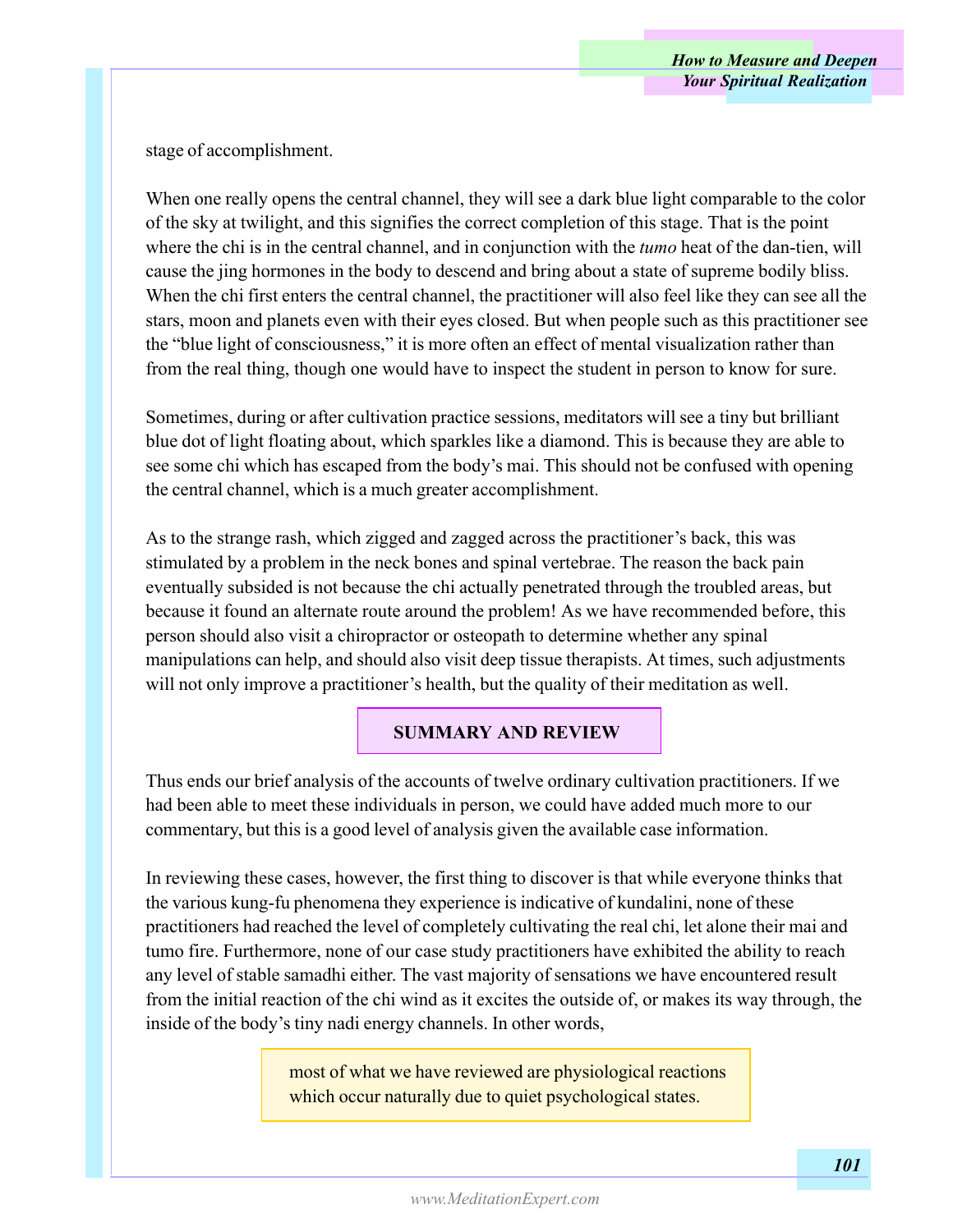When the real chi phenomenon is finally experienced, it will manifest itself quite differently from the wind chi. True chi produces a flood of warm fullness that will be experienced in every cell of the body at once. This produces a state of physical bliss which is peaceful and calm, and much more full and enjoyable than sexual orgasm. But to get to this stage, you must meditate often, must not let your jing or chi leak, must cultivate merit, and allow your jing to transform into chi by engaging in emptiness meditation. The book *Twenty-Five Doors to Meditation* details many of the methods one can use on this road of practice.

From these cases we have also found that an lot of people have unfortunate experiences due to the fact that their bodies need some type of physical adjustments. Sometimes these experiences appear due to latent illnesses, weaknesses in the internal organs, or from an internal homeostatic biochemical imbalance, all of which can to some extent be adjusted through Chinese or Indian ayurvedic herbal medicine. On this note we can once again reference Nan Huai-Chinís *Tao and Longevity*, which notes that the colors meditator's see often reveal where a health problem may lie:

Seeing uncertain and changing colors, either in visions or dreams, may be due to latent disease in the viscera. If the kidneys and related genital nerves deteriorate or are weakened and diseased, this will be reflected by the phenomena of light seen in the form of black points or solid black. If the liver is diseased, the color will appear to be blue; if the heart is diseased, the color seen will be red; if the lungs are not healthy, the color one sees will be white; if the spleen or stomach are diseased, the color seen will be yellow; if the gallbladder is diseased the color seen will be green.

From the standpoint of Chinese mystics, seeing black in dreams, visions or hallucinations usually indicates trouble and disaster. The color blue indicates sadness, grief or sorrow, and green indicates hindrance from hallucinations, or Mara. Red indicates inauspiciousness. Yellow and white are auspicious, indicating calm persons and smooth situations. However, these are not fixed rules.8

Meditation can therefore be considered a type of super X-raying process, more efficient than MRIs, PETs or CT scans, that often reveals hidden illnesses which will only worsen in time if they remain uncorrected. Meditation is *Thus, our own best diagnostic doctor as well as a means of spiritual progress and healing*. As science will later prove, resting the body and mind is certain to contribute towards optimum health. In meditation practice, one always takes this proper course of action by letting go of any thoughts and sensations which arise, which is "cultivating emptiness."

We have not yet covered the one type of case which runs counter to this injunction: the case of those practitioners who violate the basic principles of rest and ease in their spiritual practice. When anyone subjects themselves to excessive mental "pushing" or strain during meditation, and tries to force things into manifestation, there are bound to be undesirable results.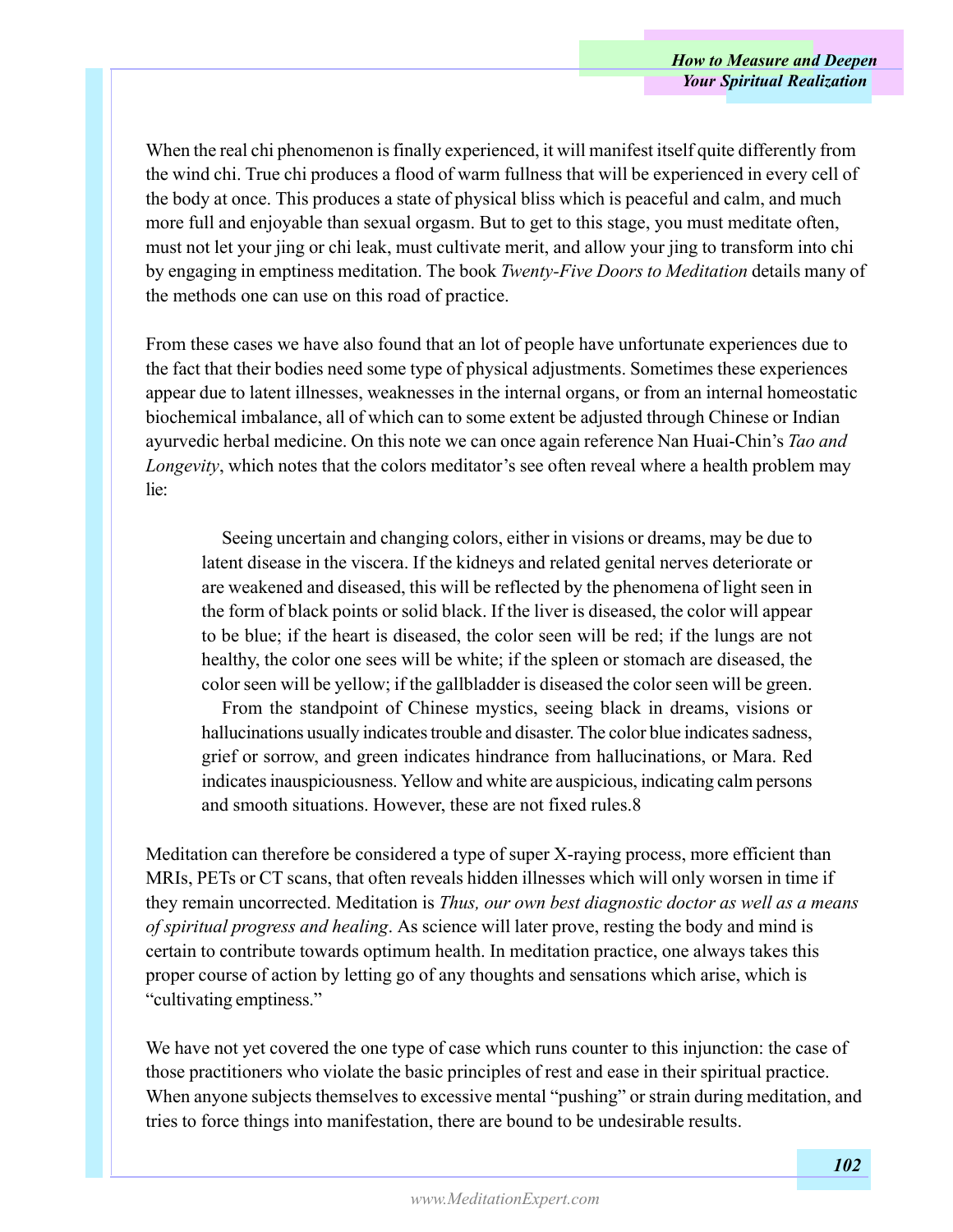Such was the case of the Japanese Zen adept Hakuin, whose story is found in *A Second Zen Reader* (retitled *The Tiger's Cave*), by Trevor Leggett. As a Zen student, Hakuin in his fervor had over-exerted himself in strenuous and scattered concentration exercises and found himself in dire straights. His forceful meditation style, which had little to do with "emptiness," resulted in the chi ascending to his head so that his ears constantly heard a rushing sound, his lungs felt as if they were on fire, and his legs felt as cold as ice.

No matter which remedy Hakuin tried in order to solve his self-induced ills, and no matter which meditation master he consulted, no one could explain nor cure his ailment. Naturally, this would also be his case today if he were to go to see most doctors, for as we have seen in several much simpler cases, mis-diagnosis is the inevitable result.

Searching everywhere for a cure, Hakuin was lucky enough to hear of a Taoist mountain hermit, named Master Hakuyu. Hakuyu taught Hakuin the following remedy which people can use to help cure chi imbalances within their physical nature. He said:

Your condition is pitiable. By contemplating on truth too strenuously, you have lost the rhythm of spiritual advance, and that has finally brought on a grievous malady. And it is something very hard to cure, this Zen illness of yours [caused by over-exerted concentration on a *koan*]. Though the sages of medicine frown over your case and put forth all their skill with needle and cautery and drugs, yet would they be helpless. ...

From the mounting of the heart-fire your grievous illness has arisen. If you do not take it down you will never recover, though you learn and practice all the healing remedies human and divine. Now it may be that as my outward appearance is that of a Taoist, you fancy that my teaching is far from Buddhism. But this is Zen. One day, when you break through, you will see how laughable were your former ideas.

This contemplation attains right contemplation by no-contemplation. Many-pointed contemplation is wrong contemplation. Hitherto your contemplation has been many- pointed and so you have contracted this grave malady. Is it not then proper to cure it by no-contemplation? If you now control the fire of heart and will and put it in the Tanden [tan-tien] and right down to the soles of the feet, your breast will of itself become cool, without a thought of calculation, without a ripple of passion. This is true contemplation, pure contemplation. Do not call it dropping your Zen contemplation, for the Buddha himself says: "Hold your heart [mind] down in the soles of the feet and you heal a hundred and one ills." Further the Agama scriptures speak of the use of the So cream in curing mental exhaustion. The Tendai [Tien-tai school] meditation classic called "Stopping and Contemplation" deals in detail with illnesses and their causes, and describes the methods of treatment. It gives twelve different ways of breathing to cure various forms of illness, and it prescribes the method of visualizing a bean at the navel. The main point is always that the heart-fire must be taken down and kept at the Tanden and down to the soles, and this not only cures illness but very much helps Zen contemplation. ...

If the student finds in his meditation that the four great elements are out of harmony, and body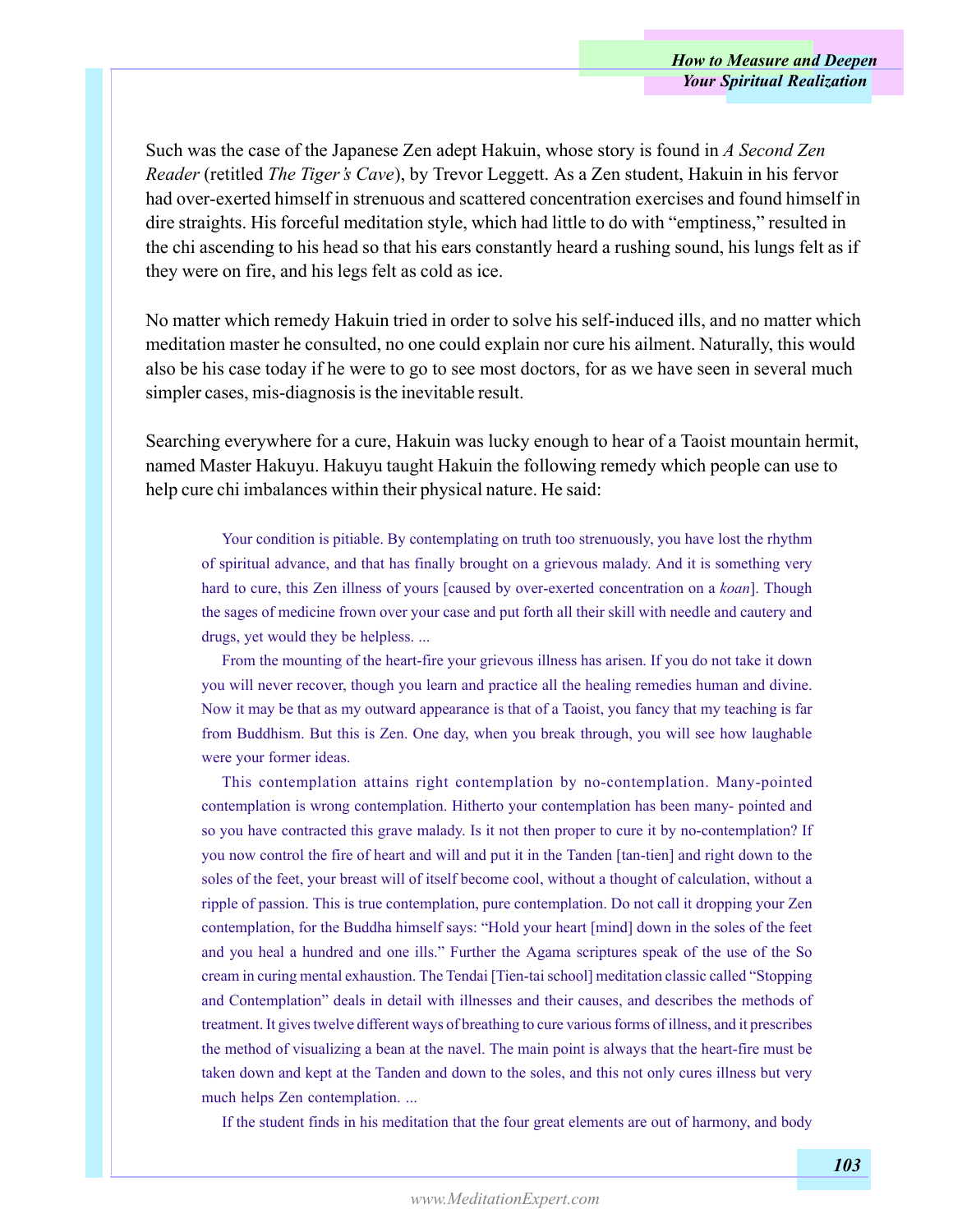and mind are fatigued, he should rouse himself and make this meditation. Let him visualize placed on the crown of his head that celestial So ointment, about as much as a duck's egg, pure in color and fragrance. Let him feel its exquisite essence and flavor melting and filtering down through his head, its flow permeating downwards, slowly laving the shoulders and elbows, the sides of the breast and within the chest, the lungs, liver, stomach and internal organs, the back and spine and hip bones. All the old ailments and adhesions and pains in the five organs and six auxiliaries follow the mind downwards. There is a sound as of the trickling of water. Percolating through the whole body, the flow goes gently down the legs, stopping at the soles of the feet.

Then let him make this meditation: that the elixir having permeated and filtered down through him, its abundance fills up the lower half of his body. It becomes warm, and he is saturated in it. Just as a skillful physician collects herbs of rare fragrance and puts them in a pan to boil, so the student feels that from the navel down he is simmering in the So elixir. When this meditation is being done there will be psychological experiences, of a sudden indescribable fragrance at the nose-tip, of a gentle and exquisite sensation in the body. Mind and body become harmonized and far surpass their condition at the peak of youth. Adhesions and obstructions are cleared away, the organs are tranquilized and insensibly the skin begins to glow. If the practice is carried on without relapse, what illness will not be healed, what power will not be acquired, what perfection will not be attained, what Way will not be fulfilled? The arrival of the result depends only on how the student performs the practices.9

The fact that we also wish to pass on this remedy, as well as warn people to avoid scattered and over-strenuous mental activities, is the whole reason for recounting this case.

We must note that this is a Taoist technique for cultivating the physical body only, meaning that it does not lead to enlightenment or any type of advanced mental or spiritual attainment. It simply works on adjusting the imbalances within the physical body, and from this balance, helps to bring about corrections in mental and physical health. If you are following a road of practice and find you need it, then by all means use it, even if it is not the way to Tao itself! On the road of spiritual practice there are no denominations and you must use any remedy that works, whether it comes from America, or Germany or Russia, whether it comes from Buddhism, Taoism, or Christianity. This is the *rule of discipline* in cultivation: do not worry about the origins of a technique and sectarian claims of ownership, but simply use what works!

The cultivators who are not likely to succeed in their practice are those who are afraid to try new things or borrow from various different religious schools and traditions, for they are the ones who are already firmly stuck in dogma and tend to cling to claims of religious pre-eminence. You should only care about the effectiveness and veracity of various teachings and techniques, which is the right way to practice in our gigantic universe of multiple beings and teachings. This is also a "scientific" attitude in that it focused on producing the results of spiritual cultivation without a sectarian bias.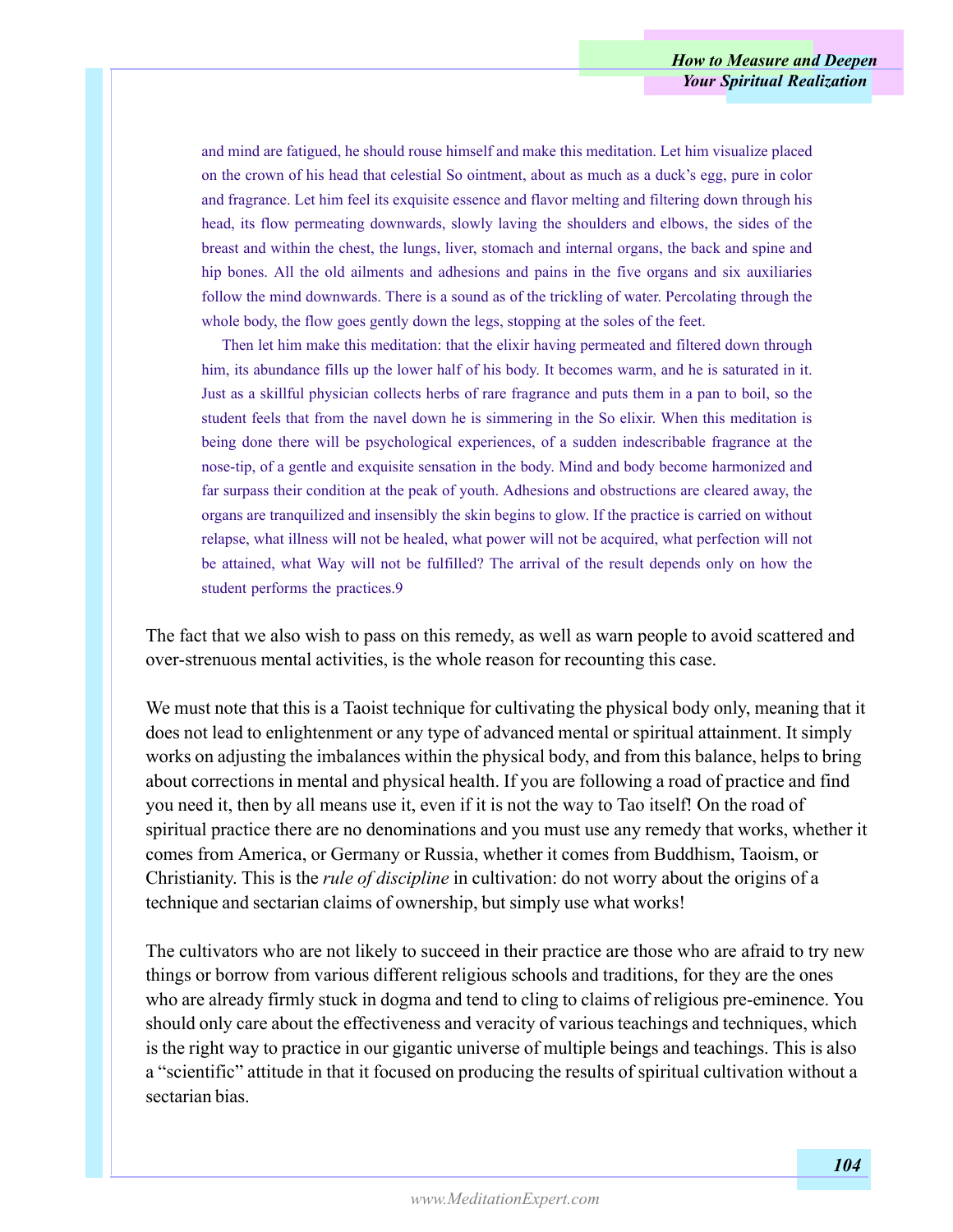Hence, this "So Cream Meditation" is a powerful technique that can help successfully cure many severe illnesses such as arthritis, cancer and even tumors. It can also help return equilibrium to much simpler imbalances in your chi circulation resulting in cold and clammy hands, skin problems, and other related conditions. This method has such a wide variety of effective uses, such as extending one's longevity and banishing illness. Hakuin employed this method until his death. In fact, he attributed his great vitality and longevity to the daily use of this practice. It is something we can all imitate.

From these initial cases, one might reflect upon the usefulness of the four elements in analyzing a person's body, such as noting that a person who is excessively "damp" inside will likely produce excessive heat from meditation when their body is imbalanced. We have also discovered that few practitioners cultivate their true chi at the initial stages of their practice, and instead feel only the sensation of wind chi during their spiritual exercises.

We have also discovered that many ancient cultivation schools have correctly categorized various stages and aspects of cultivation, as we found when we revealed that Shakyamuni Buddha advised people to concentrate on the left big toe during visualization practices. Many of these practitioners independently verified such teachings and injunctions through their own personal experiences. If you cultivate correctly, that is always what will happen because *cultivation is a science*, and its results can be known beforehand.

Although we are getting ahead of ourselves, the basic understanding you have already obtained of some simple cultivation kung-fu will soon allow us to move onto more complicated phenomena, such as investigating the stories of Lady Yeshe Tsogyel, Milarepa, Gampopa, and Machig Labdron, all of whom succeeded through the path of kundalini cultivation. But there is still more to learn before we can fully turn to a detailed discussion of kundalini cultivation or the kung-fu of those who actually succeeded in enlightenment.

Our present descriptions of the four elements, the five skandhas, the nine realms of samadhi concentration, and the eight consciousnesses are still inadequate for fully evaluating these cases, and so in the following chapters we must continue to go deeper into these matters.

For further preparatory background on kundalini, the chakras, the mai, chi, jing, and shen and the lowest stages of cultivation kung-fu, the reader is advised to reference the materials in various books such as the following and those recommended for Chapter 3:

*The Kundalini Experience* Lee Sannella, M.D. Integral Publishing, California, 1992.